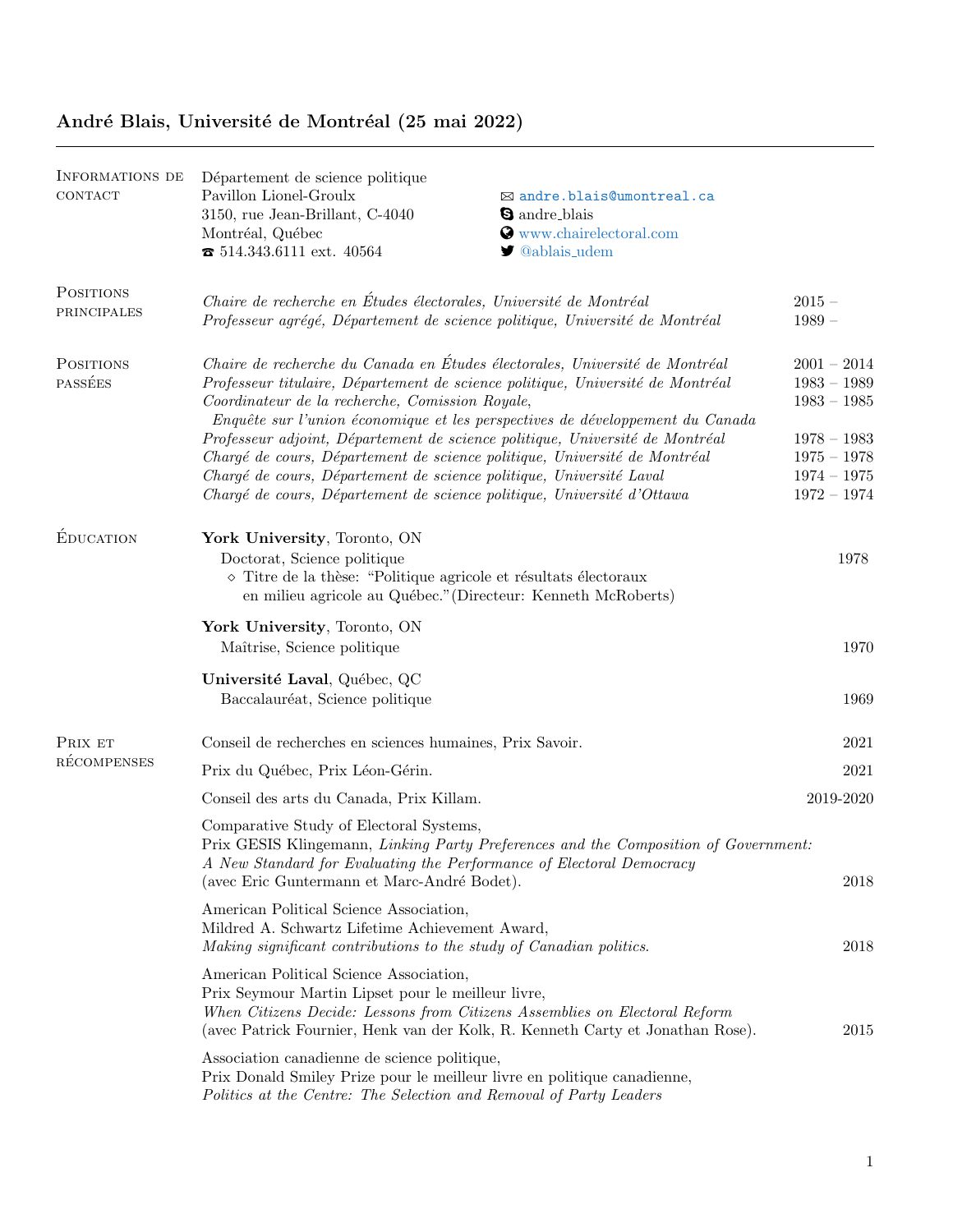|              | in the Anglo Parliamentary Democracies (avec William Cross).                                                                                                                                                                                  | 2013      |  |
|--------------|-----------------------------------------------------------------------------------------------------------------------------------------------------------------------------------------------------------------------------------------------|-----------|--|
|              | Société québécoise de science politique, Prix d'excellence.                                                                                                                                                                                   | 2010      |  |
|              | Political Research Quarterly Outstanding Reviewer Award.                                                                                                                                                                                      | 2009      |  |
|              | Président de l'Association canadienne de science politique.                                                                                                                                                                                   | 2004-2005 |  |
|              | Chaire de recherche du Canada, Tier 1.                                                                                                                                                                                                        | 2001-2014 |  |
|              | Fellow de la Société royale du Canada.                                                                                                                                                                                                        | 1999      |  |
|              | American Political Science Association,<br>Prix pour le meilleur article dans le champ Public Opinion and Voting présenté à<br>la Conférence annuelle de 1996 (avec Richard Johnston, Henry E. Brady, Elisabeth<br>Gidengil et Neil Nevitte). | 1997      |  |
|              | Association canadienne-française pour l'avancement des sciences,<br>Prix Marcel-Vincent.                                                                                                                                                      | 1996      |  |
|              | Conseil des arts du Canada,<br>Bourse de recherche Killam,<br>To Vote or not to Vote.                                                                                                                                                         | 1995-1997 |  |
|              | Fédération des sciences humaines,<br>Prix Harold Adams Innis,<br>Letting the People Decide (avec Richard Johnston, Henry E. Brady et Jean Crête).                                                                                             | 1993      |  |
| PUBLICATIONS | 26,181 citations, indice h de 79 sur Google Scholar                                                                                                                                                                                           |           |  |
|              | Les astérisques identifient les publications pour lesquelles au moins coauteur est un étudiant ou un<br>post-doctorant sous ma supervision.                                                                                                   |           |  |
| LIVRES       | 22. *André Blais et Jean-François Daoust. 2020. The motivation to vote: Explaining Electoral<br>Participation. Vancouver: UBC Press.                                                                                                          |           |  |
|              | 21. Laura Stephenson, Andrea Lawlor, William P. Cross, André Blais et Elisabeth Gidengil. 2019.<br>Provincial Battles, National Prize? Elections in a Federal State. Montréal: McGill-Queen's<br>University Press.                            |           |  |
|              | 20. Sona N. Golder, Ignacio Lago, André Blais, Elisabeth Gidengil et Thomas Gschwend. 2017.<br>Multi-Level Electoral Politics: Beyond the Second-Order Election Model. Oxford: Oxford<br>University Press.                                    |           |  |
|              | 19. Elisabeth Gidengil, André Blais, Joanna Everitt, Patrick Fournier et Neil Nevitte. 2012.<br>Dominance and Decline: Making Sense of Recent Canadian Elections. Toronto: University of<br>Toronto Press.                                    |           |  |
|              | 18. William Cross et André Blais. 2012. Politics at the Centre: The Selection and Removal of<br>Party Leaders in the Anglo Parliamentary Democracies. Oxford: Oxford University Press.                                                        |           |  |
|              | 17. Patrick Fournier, Henk van der Kolk, R. Kenneth Carty, André Blais et Jonathan Rose. 2011.<br>When Citizens Decide: Lessons from Citizen Assemblies on Electoral Reform. Oxford: Oxford<br>University Press.                              |           |  |
|              | 16. Maureen Mancuso, Michael M. Atkinson, André Blais, Ian Greene et Neil Nevitte. 2006. A<br>Question of Ethics: Canadians Speak Out. Don Mills: Oxford University Press.                                                                    |           |  |
|              | 15. Christopher J. Anderson, André Blais, Shaun Bowler, Todd Donovan et Ola Listhaug. 2005.<br>Losers' Consent: Elections and Democratic Legitimacy. Oxford: Oxford University Press.                                                         |           |  |
|              | 14. Elisabeth Gidengil, André Blais, Neil Nevitte et Richard Nadeau. 2004. Citizens. Vancouver:<br>UBC Press.                                                                                                                                 |           |  |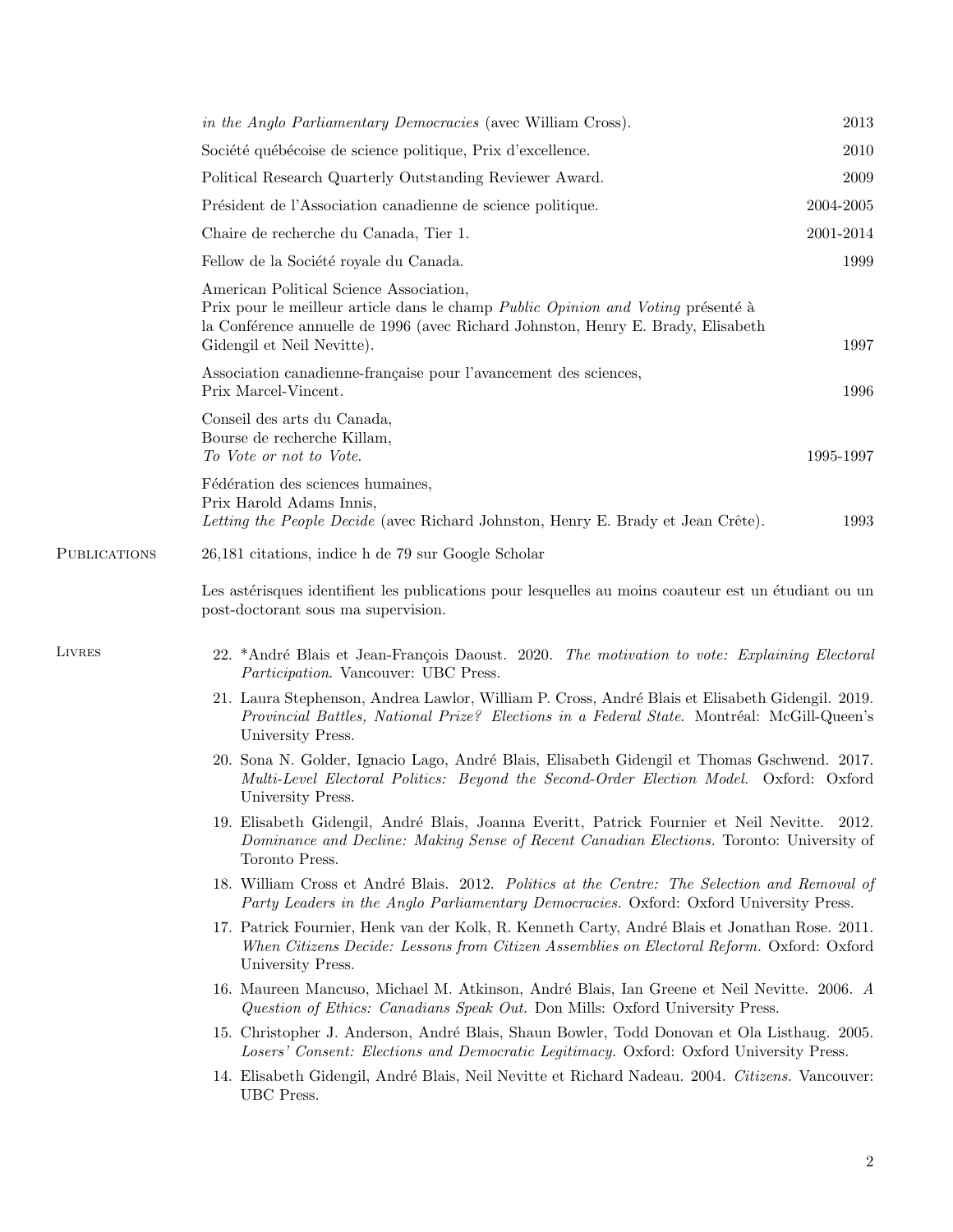- 13. \*Louis Massicotte, André Blais et Antoine Yoshinaka. 2003. Establishing the Rules of the Game: Election Laws in Democracies. Toronto: University of Toronto Press.
- 12. André Blais, Elisabeth Gidengil, Richard Nadeau et Neil Nevitte. 2002. Anatomy of a Liberal Victory: Making Sense of the Vote in the 2000 Canadian Election. Peterborough: Broadview Press.
- 11. André Blais. 2000. To Vote or Not To Vote? The Merits and Limits of Rational Choice Theory. Pittsburgh: University of Pittsburgh Press.
- 10. Neil Nevitte, André Blais, Elisabeth Gidengil et Richard Nadeau. 1999. An Unsteady State: The 1997 Canadian Federal Election. Toronto: Oxford University Press.
- 9. Maureen Mancuso, Michael M. Atkinson, André Blais, Ian Greene et Neil Nevitte. 1998. A Question of Ethics: Canadians Speak Out. Toronto: Oxford University Press.
- 8. André Blais, Donald Blake et Stéphane Dion. 1997. Governments, Parties and Public Sector Employees: Canada, United States, Britain and France. Pittsburgh: University of Pittsburgh Press.
- 7. Richard Johnston, André Blais, Elisabeth Gidengil et Neil Nevitte. 1996. The Challenge of Direct Democracy: The 1992 Canadian Referendum. Montréal: McGill-Queen's University Press.
- 6. Richard Johnston, André Blais, Henry Brady et Jean Crête. 1992. Letting the People Decide: The Dynamics of Canadian Elections. Stanford University Press.
- 5. André Blais et Elisabeth Gidengil. 1991. Making Representative Democracy Work: The Views of Canadians. Ottawa: Royal Commission on Electoral Reform and Party Financing and Dundurn Press.
- 4. André Blais. 1986. A Political Sociology of Public Aid to Industry. Toronto: University of Toronto Press.
- 3. Frederick J. Fletcher, David V.J. Bell, André Blais, Jean Crête et William Gilsdorf. 1981. Les quotidiens et les affaires publiques. Ottawa: Commission royale sur les quotidiens.
- 2. \*Caroline Andrew, André Blais et Rachel Desrosiers. 1976. Les élites politiques, les bas salariés et la politique du logement à Hull. Ottawa: Presses de l'Université d'Ottawa.
- 1. Vincent Lemieux, Marcel Gilbert et André Blais. 1970. Une élection de réalignement; l'élection générale du 29 avril 1970 au Québec. Montréal: Éditions du jour.
- 
- LIVRES ÉDITÉS 9. André Blais, Christine de Clercy, Anna Lennox Esselment et Ronald Wintrobe (Dir). 2021. Across Boundaries: Essays in Honour of Robert A. Young. Kingston and Montreal: McGill-Queen's University Press.
	- 8. Laura Stephenson, John Aldrich et André Blais (Dir). 2018. The many faces of strategic voting. Ann Arbor: The University of Michigan Press.
	- 7. André Blais, Jean-François Laslier et Karine Van der Straeten. (Dir). 2016. Voting Experiments. New York: Springer.
	- 6. Kees Aarts, André Blais et Hermann Schmitt, (Dir). 2011. Political Leaders and Democratic Elections. Oxford: Oxford University Press.
	- 5. Shaun Bowler, Bernard Grofman et André Blais. (Dir). 2009. Duverger's Law of Plurality Voting: The Logic of Party Competition in Canada, India, the U.K. and the U.S. New York: Springer.
	- 4. André Blais. (Dir). 2008. To Keep or to Change First Past the Post: The Politics of Electoral Reform. Oxford: Oxford University Press.
	- 3. Paul Howe, Richard Johnston et André Blais. (Dir). 2005. Strengthening Canadian Democracy. Montréal: Institute for Research on Public Policy.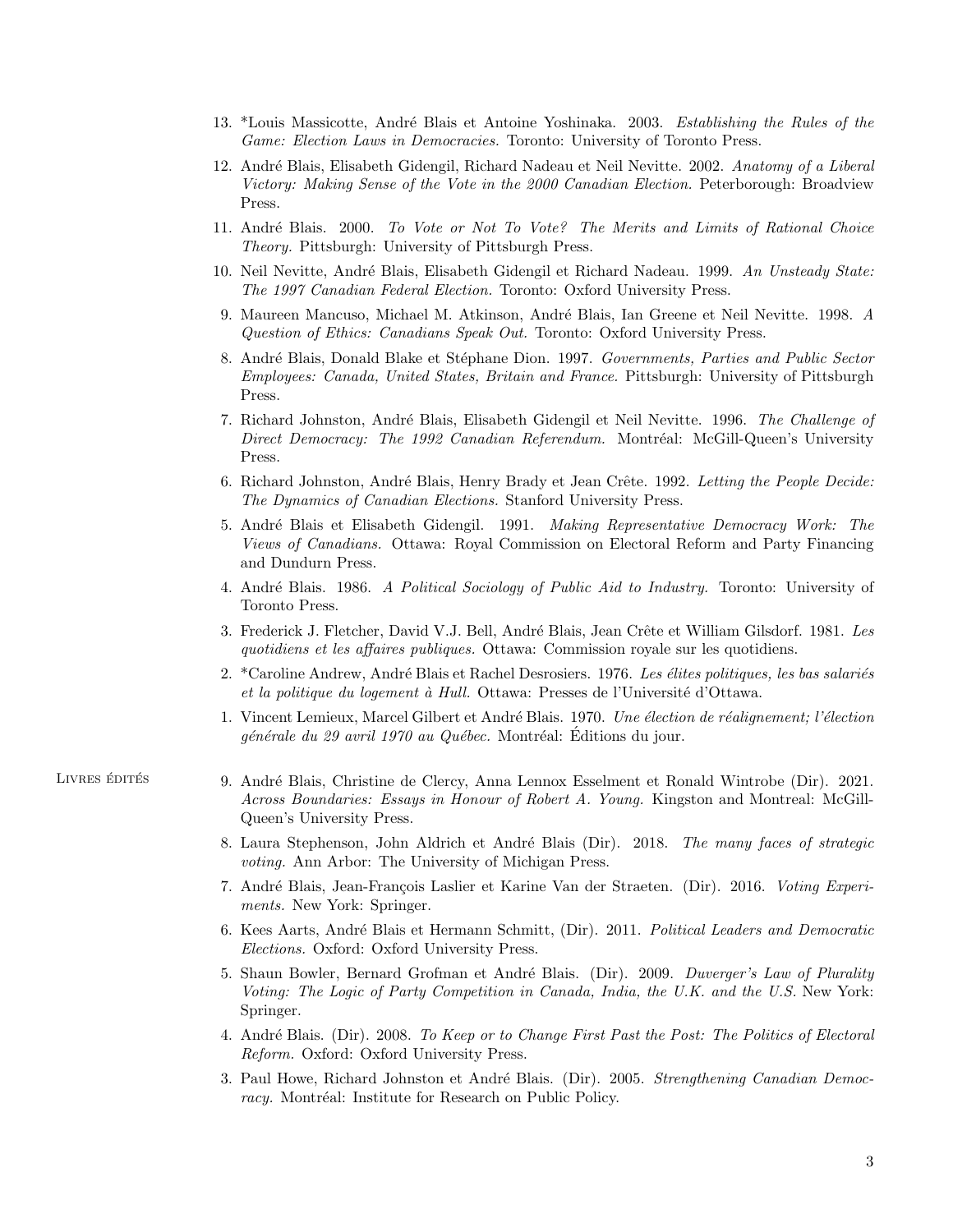- 2. André Blais et Stéphane Dion. (Dir). 1991. The Budget Maximizing Bureaucrat: Appraisals and Evidence. Pittsburgh: University of Pittsburgh Press.
- 1. André Blais. (Dir). 1986. *Industrial Policy*. Toronto: University of Toronto Press.

**ARTICLES SCIENTIFIQUES** 

- 233. \*Semra Sevi et André Blais. "Does Voting in One Election Reduce the Expected Cost of Voting in Subsequent Elections?"  $\AA$  paraître à *Canadian Journal of Political Science*.
- 232. \*Semra Sevi, Marco Mendoza et André Blais. "Reassessing Local Candidate Effects" À paraître à Canadian Journal of Political Science.
- 231. \*André Blais, Carolina Plescia et Semra Sevi. "Do people want smarter ballots?" À paraître  $\alpha$  Research and Politics.
- 230. Jean-François Daoust, André Blais et Carolina Plescia. "Are people more satisfied with democracy when they feel they won the election? No."  $\AA$  paraître à *Political Studies Review.*
- 229. \*André Blais, Damien Bol, Shaun Bowler, David M. Farrell, Annika Fréden, Martial Foucault, Emmanuel Heisbourg, Romain Lachat, Ignacio Lago, Peter John Loewen, Miroslav Nemˇcok, Jean-Benoit Pilet et Carolina Plescia. "What Kind of Electoral Outcome do People Think is Good for Democracy?" À paraître à *Political Studies*.
- 228. \*Marco Mendoza Aviña et André Blais. "Are Tax Cuts Supporters Self-Interested and/or Partisan? The Case of the Tax Cuts and Jobs Act" A paraître à *American Politics Research*.
- 227. \*André Blais, Carol Galais et Danielle Mayer. "Citizens' duties across generations"  $\hat{A}$  paraître  $\alpha$  Journal of Elections, Public Opinion and Parties.
- 226. John Högström, André Blais et Carolina Plescia. "Do voters prefer more parties on the ballot?"  $\Lambda$  paraître à  $Acta$  Politica.
- 225. \*Andr´e Blais, Semra Sevi et Carolina Plescia. "Are voters' views about proportional outcomes shaped by partisan preferences? A survey experiment in the context of a real election."  $\dot{A}$ paraître à Political Science Research and Methods.
- 224. Mathieu Turgeon et André Blais. "Am I obliged to vote? A regression discontinuity analysis of compulsory voting with ill-informed voters" A paraître à Political Science Research and Methods.
- 223. André Blais, Ali Çarkoglu et Eva Anduiza. "CSES 25th anniversary special issue: An introduction" A paraître à *Electoral Studies*.
- 222. Eric Guntermann et André Blais. "When Faced with Elite Polarization, Citizens Take Sides: The 2017 Election in Catalonia." A paraître à Regional & Federal Studies.
- 221. \*Carolina Plescia, Semra Sevi et André Blais. (2021) "Who likes to vote by mail?" American Politics Research. 49(4): 381-385.
- 220. \*André Blais, Eric Guntermann, Vincent Arel-Bundock, Ruth Dassonneville, Jean-François Laslier et Gabrielle Péloquin-Skulski. (2021) "Party Preference Representation." Party Politics.  $28(1)$ :  $48-60$
- 219. \*André Blais, Carolina Plescia, John Högström et Gabrielle Péloquin-Skulski. (2021) "Do (many) voters like ranking?" *Party Politics.* 27(6): 1223-1228.
- 218. André Blais et Rafael Hortala-Valve. (2021) "Conformity and individuals' response to information about aggregate turnout." Political Behavior. 43(4): 1395–1409.
- 217. \*Maxime Coulombe, Andr´e Blais, Maria-Alexis Alfaro, Sofia Carbonaro et Tristan Trinque. (2021) "Fulfilling campaign promises or following public opinion: does the size of the majority matter?" Revue canadienne de science politique. 54(2): 463–470.
- 216. Filip Kostelka and André Blais. (2021) "The generational and institutional sources of the global decline in voter turnout" World Politic. 73(4): 629-667.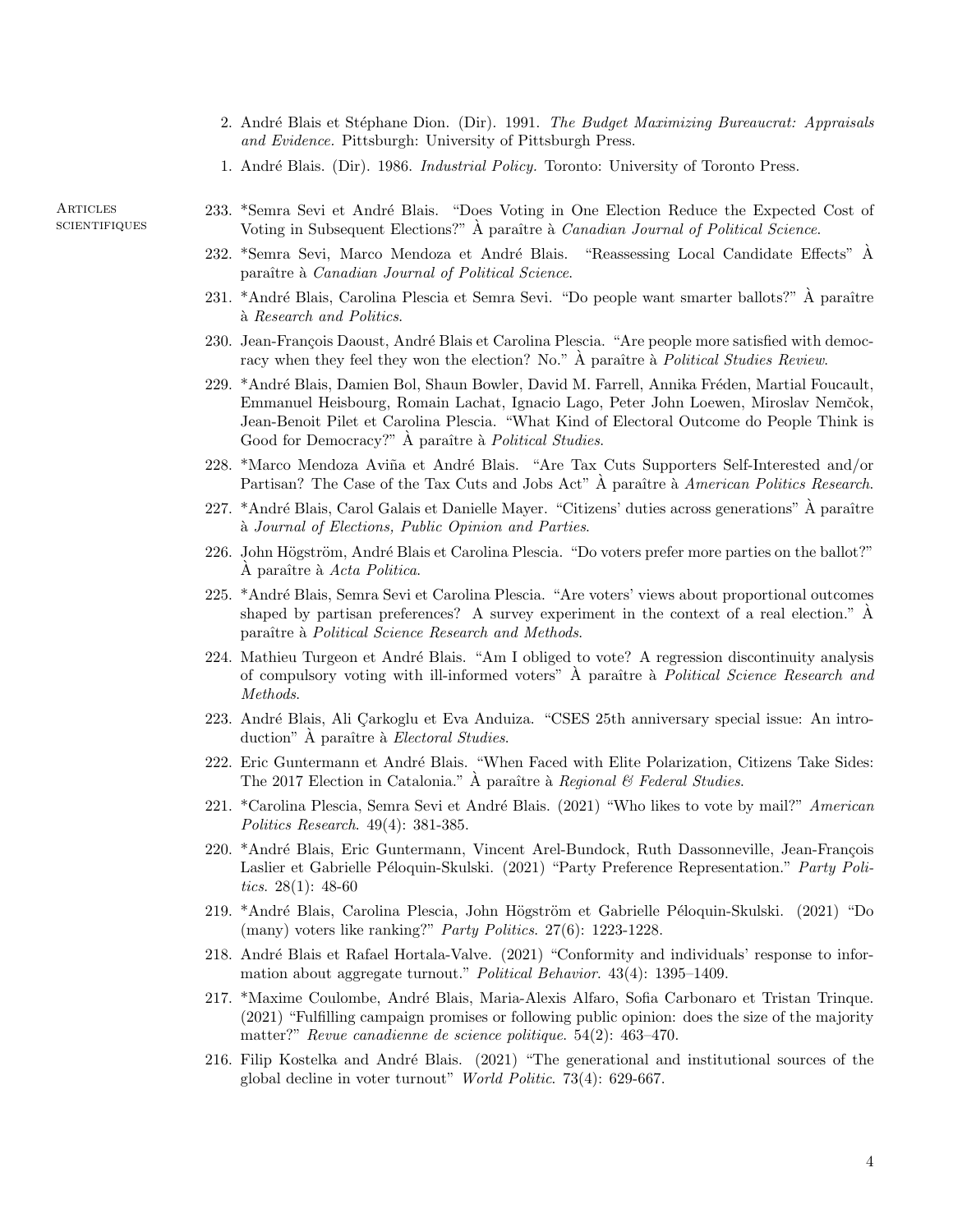- 215. \*Ruth Dassonneville, André Blais, Semra Sevi et Jean-François Daoust. (2021) "How Citizens Want their Legislator to Vote." Legislative Studies Quarterly. 46(2): 297-321.
- 214. André Blais. (2021) 'Comment chercher?" Bulletin de méthodologie sociologique. 151(1): 63-73.
- 213. Carolina Plescia, Jean-François Daoust et André Blais. (2021) "Do European Elections Enhance Satisfaction with European Union democracy?" European Union Politics. 22(1): 94-113.
- 212. Damien Bol, Marco Giani, André Blais et Peter John Loewen. (2021) "The effect of COVID-19 lockdowns on political support: Some good news for democracy?" European Journal of Political Research. 60(2): 497–505.
- 211. \*Jean-François Daoust, André Blais et Gabrielle Péloquin-Skulski. (2021) "What do voters do when they prefer a leader from another party?" Party Politics. 27(2): 308-316.
- 210. Vincent Arel-Bundock, Andr´e Blais et Ruth Dassonneville. (2021) "Do voters benchmark economic performance?" British Journal of Political Science. 51(1): 437-449.
- 209. Holly Ann Garnett et André Blais. (2020) "The ABCs of electoral reform: The impact of reading levels on knowledge, interest, and opinion." Revue canadienne de science politique. 53(4): 872–886.
- 208. \*Semra Sevi, André Blais et Danielle Mayer. (2020) "Do Lawyers Get More Votes?" American Review of Canadian Studies. 50(2): 216-228.
- 207. Carolina Plescia, André Blais et John Högsröm. (2020) "Do people want a fairer electoral system? An experimental study in four countries." European Journal of Political Science. 59(4): 733-751.
- 206. Claire Durand et André Blais. (2020) "Quebec 2018: A failure of the polls or else?" Revue canadienne de science politique. 53(1): 133-150.
- 205. Ruth Dassonneville, André Blais, Marc Hooghe et Kris Deschouwer. (2020) "The effects of survey mode and sampling in Belgian election studies: a comparison of national probability fact-to-face survey and a non probability Internet survey." Acta Politica. 55(2): 175-198.
- 204. Ludovic Rheault, André Blais, John Aldrich et Thomas Gschwend. (2020) "Understanding people's choice when they have votes." Journal of Elections, Public Opinion and Parties. 30(4): 466-483.
- 203. \*Eric Guntermann, Andr´e Blais, Marc Guinjoan et Ignacio Lago. (2020) "A study of voting behaviour in an exceptional context: The 2017 Catalan election." European Political Science. 19(2): 288-301.
- 202. \*Semra Sevi, Marco Mendoza Aviña, Gabrielle Péloquin-Skulski, Emmanuel Heisbourg, Paola Vegas, Maxime Coulombe, Vincent Arel-Bundock, Peter John Loewen et André Blais. (2020) "Logarithmic vs. Linear Visualizations of COVID-19 Cases Do Not Affect Citizens' Support for Confinement." Revue canadienne de science politique 53: 385-390.
- 201. \*Jean-François Daoust, Claire Durand et André Blais. (2020) "Are Pre-election Polls More Helpful than Harmful? Evidence from the Canadian Case." Canadian Public Policy 46(1): 175-186.
- 200. \*Eric Guntermann et André Blais. (2020) "How do voters react when their party forms a coalition they dislike?" West European Politics 43(7): 1480-1489.
- 199. \*Fernando Feitosa, André Blais et Ruth Dassonneville. (2020) "Does compulsory voting foster civic duty to vote?" Election Law Journal 19(1): 19-44.
- 198. Ignacio Lago et André Blais. (2020) "Decentralization and Electoral Swings." Regional Studies 54(7): 907-918.
- 197. \*Christopher Anderson, André Blais, Jean-François Daoust, Luc Arrondel, Jean-François Laslier et Karine van der Straeten. (2020) "Messi, Ronaldo, and the politics of celebrity elections: Voting for the best soccer player of the world." *Perspectives on Politics* 18(1): 91-110.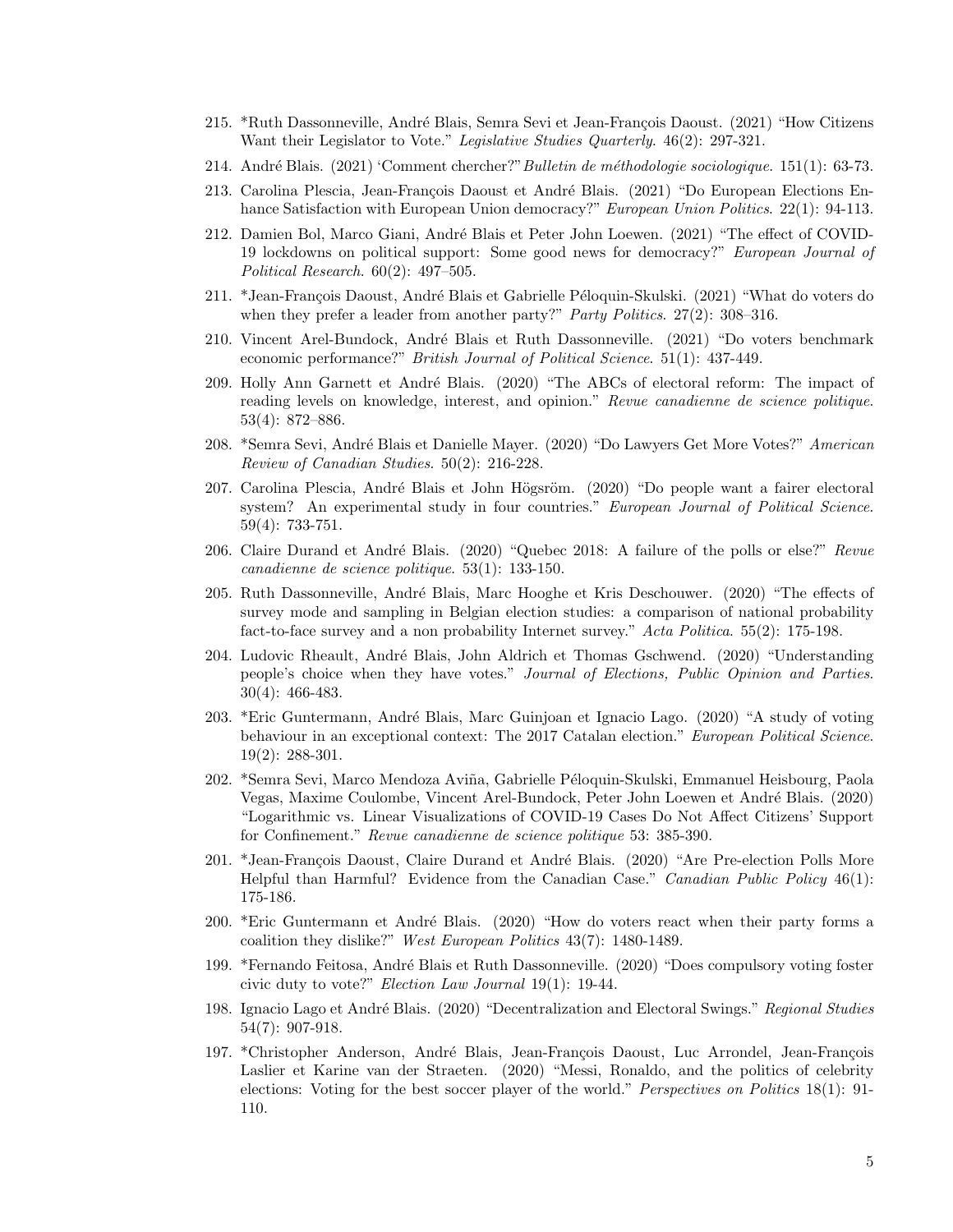- 196. \*Semra Sevi, Can Mekik, Andr´e Blais et Semih Cakir. (2020) "How Do Turks Abroad Vote?" Turkish Studies. 21(2): 208-230.
- 195. Carol Galais et André Blais. (2019) "Is there a gender gap in the sense of duty to vote?" Societies 9(4): 1-15.
- 194. \*André Blais, Carol Galais et Maxime Coulombe. (2019) "The effect of social pressure from family and friends on turnout." *Journal of Social and Personal Relationships* 36(9): 2824-2841.
- 193. \*Yannick Dufresne, Anja Kilibarda, André Blais et Alexis Bibeau-Gagnon. (2019) "Religiosity or Racism? The Bases of Opposition to Religious Accommodation in Quebec." Nations and Nationalism 25(2): 673-696.
- 192. \*Semra Sevi, Vincent Arel-Bundock et André Blais. (2019) "Do Women Get Fewer Votes? No." Revue canadienne de science politique 52(1): 201-210.
- 191. \*Filip Kostelka, André Blais et Elisabeth Gidengil. (2019) "Has the Gender Gap in Voter Turnout Really Disappeared?" West European Politics 42(3): 437-463.
- 190. \*Andr´e Blais, Carol Galais et Danielle Mayer. (2019) "Is it a duty to vote and to be informed?" Political Studies Review 17(4): 328-339.
- 189. Daniel Stockemer et André Blais. (2019) "Voters and abstainers in national and European Elections?" European Review 27(2): 300-315.
- 188. Ignacio Lago et André Blais. (2019) "Early voting and satisfaction with vote choice." Representation 55(20): 225-233.
- 187. \*André Blais, Jean-François Daoust, Ruth Dassonneville et Gabrielle Péloquin-Skulski. (2019) "What is the cost of voting?" Electoral Studies 59: 225-233.
- 186. \*Andr´e Blais, Fernando Feitosa et Semra Sevi. (2019) "Was my decision to vote (or abstain) the right one?" Party Politics 25(3): 382-389.
- 185. André Blais et Christopher Achen. (2019) "Civic duty and voter turnout." Political Behavior 41(2): 473-497.
- 184. Damien Bol, Andr´e Blais, Jean-Benoit Pilet, Lidia Nunez et Xavier Gillard. (2018) "Voting and satisfaction with democracy in flexible-list PR." Electoral Studies 56: 23-34.
- 183. André Blais. (2018) "The Language of Political Science: Should It Be English?" European Political Science 17(3) 337-339.
- 182. \*Dieter Stiers, Jean-François Daoust et André Blais. (2018) "What Makes People Believe that their Party Won the Election" Electoral Studies 55: 21-29.
- 181. Damien Bol, André Blais et Jean-François Laslier. (2018) "A mixed-utility theory of vote choice regret." Public Choice 176(3-4): 461-478.
- 180. \*Daniel Stockemer, Andr´e Blais, Filip Kostelka et Chris Chhim. (2018) "Voting in the Eurovision Song Contest." Politics 38(4): 428-442.
- 179. \*Damien Bol, André Blais et Simon Labbé St-Vincent. (2018) "Which matters most: Party strategic exit or voter strategic voting? A laboratory experiment." Political Science Research and Methods 6(2): 229-244.
- 178. \*Semra Sevi, Antoine Yoshinaka et André Blais. (2018) "Legislative Party Switching and the Changing Nature of the Canadian Party System, 1867-2015." Revue canadienne de science politique 51(3): 665-695.
- 177. \*Filip Kostelka et André Blais. (2018) "The Chicken and Egg Question: Satisfaction with Democracy and Voter Turnout." *PS: Political Science*  $\mathcal{C}$  *Politics* 51(2): 370-376.
- 176. Carol Galais et André Blais. (2017) "Duty to vote and political support in Asia." International Journal of Public Opinion Research 29(4): 631-656.
- 175. André Blais et Arianna Degan. (2017) "L'étude empirique du vote stratégique." L'Actualité  $économique 93(1-2): 47-78.$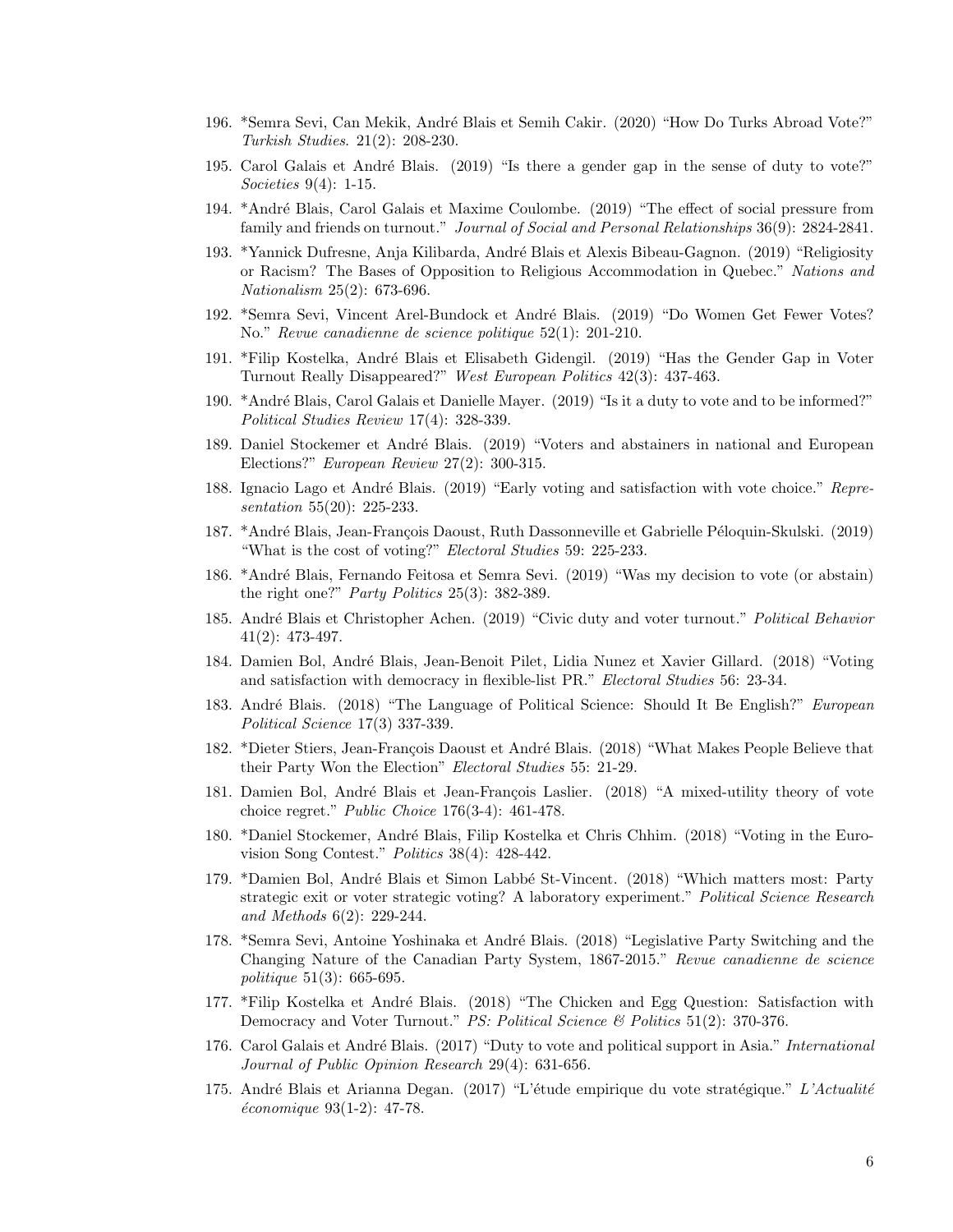- 174. André Blais, Arnaud Dellis et Michel Le Breton. (2017) "Élections: Comportements, Mécanismes et Réformes" L'Actualité économique, Revue d'analyse économique  $93(1-2)$ : 5-21.
- 173. Tom Verthe, Damien Bol, Stefanie Beyens et André Blais. (2017) "Making voters count in parliament or government." Journal of Elections, Public Opinion and Parties 27(4): 389-412.
- 172. \*Jean-François Daoust et André Blais. (2017) "How much do voters care about the electoral outcome in their district?" Journal of Representative Democracy 53(3-4): 233-246.
- 171. \*André Blais et Jean-François Daoust. (2017) "What do voters do when they like a local candidate from another party?" Revue canadienne de science politique 50(4): 1103-1109.
- 170. Bernard Dolez, Annie Laurent et André Blais. (2017) "Strategic voting in the second round of a two- round system." French Politics 15(1): 27-42.
- 169. \*André Blais, Eric Guntermann et Marc-André Bodet. (2017) "Linking Party Preference and the Composition of Government: A New Standard for Evaluating the Performance of Electoral Democracy." Political Science Research and Methods 5(2): 315-331.
- 168. \*André Blais, Alexandre Morin-Chassé et Shane Singh. (2017) "Election Outcomes, Legislative Representation, and Satisfaction with Democracy." Party Politics 23(2): 85-95.
- 167. \*Ellen Quintelier et André Blais. (2017) "Intended and Reported Political Participation." International Journal of Public Opinion Research 28(1): 117-128.
- 166. Guillermo Cordero et André Blais. (2017) "Is a corrupt government totally unacceptable?" West European Politics 40(4): 645-662.
- 165. Sona Golder, Laura Stephenson, Karine Van der Straeten, André Blais, Damien Bol, Philip Harfst et Jean-François Laslier. (2017) "Votes for women: electoral systems and support for female candidates." Politics & Gender 13(1): 107-131.
- 164. \*André Blais et Anja Kilibarda. (2016) "Correct Voting and Post-Election Regret." PS : Political Science & Politics 49(4): 761-765.
- 163. \*Damien Bol, Philipp Harfst, André Blais, Sona Golder, Jean-François Laslier, Laura Stephenson et Karine van der Straeten. (2016) "Addressing Europe's Democratic Deficit: An Experimental Evaluation of the Pan-European District Proposal." European Union Politics 17(4): 525-545.
- 162. Jean-François Laslier et André Blais. (2016) "Systèmes électoraux, qualité de la démocratie : qu'apporte la science économique à la science politique?" Regards croisés sur l'économie  $1(18)$ : 154-164.
- 161. André Blais. (2016) "Is Duverger's Law Valid?" French Politics 14(1): 126-130.
- 160. \*Andr´e Blais et Carol Galais. (2016) "Measuring the Civic Duty to Vote: A Proposal." Electoral Studies 41: 60-69.
- 159. \*Carol Galais et André Blais. (2016) "Do People Feel More of a Duty to Vote in Some Elections?" West European Politics 39(4): 755-777.
- 158. \*Andr´e Blais, Elisabeth Gidengil et Anja Kilibarda. (2016) "Partisanship, Information and Perceptions of Government Corruption." International Journal of Public Opinion Research  $29(1): 95-110.$
- 157. \*Simon Labbé St-Vincent, André Blais et Jean-Benoît Pilet. (2016) "The Electoral Sweet Spot in the Lab." Journal of Experimental Political Science 3: 75-83.
- 156. \*Simon Labbé-St-Vincent et André Blais. (2016) "Le vote à l'Élection d'à côté." *Politique et*  $Sociét\acute{e}s 35(1): 49-72.$
- 155. \*Carol Galais et André Blais. (2016) "Beyond Rationalization: Voting out of Duty or Expressing Duty after Voting?" International Political Science Review 37(2): 213-229.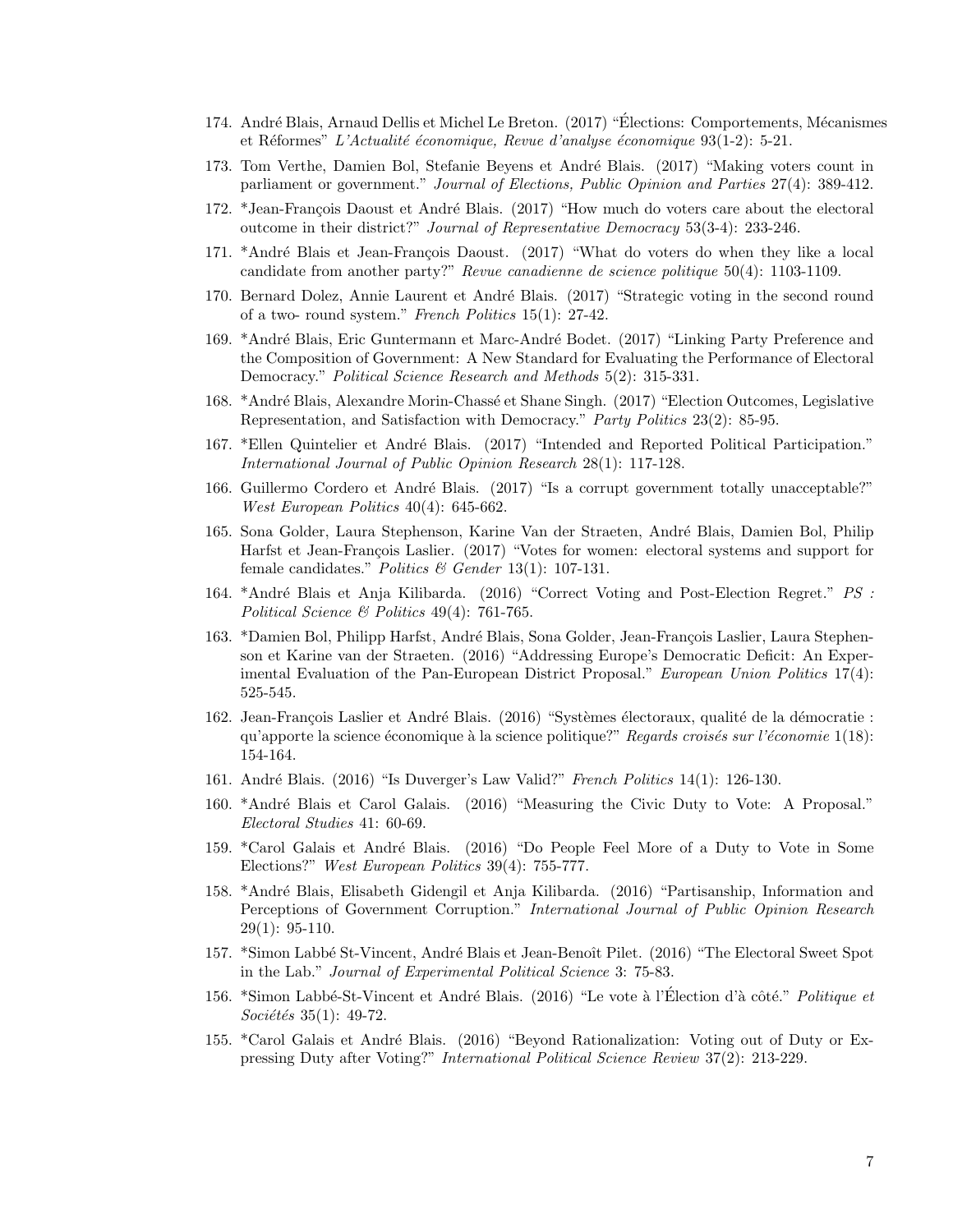- 154. André Blais, Jean-François Laslier, François Poinas et Karine van der Straeten. (2015) "Citizens' Preferences about Voting Rules: Self-Interest, Ideology, and Sincerity." Public Choice 164(3-4): 423-442
- 153. \*Hanna Wass, André Blais, Alexandre Morin-Chassé et Marjukka Weide. (2015) "Engaging Immigrants? Examining the Correlates of Political Participation among Voters with Migration Background." Journal of Election, Public Opinion, and Parties 25(4): 407-424.
- 152. \*Ruth Dassonneville, André Blais et Yves Dejaeghere. (2015) "Staying with the Party, Switching or Exiting? A Comparative Analysis of Determinants of Party Switching and Abstaining." Journal of Elections, Public Opinion, and Parties 25(3): 387-405.
- 151. Romain Lachat, André Blais et Ignacio Lago. (2015) "Assessing the Mechanical and Psychological Effects of District Magnitude." Journal of Elections, Public Opinion, and Parties 25: 284-299.
- 150. \*Jean-François Laslier, André Blais, Damien Bol, Sona Golder, Philipp Harfst, Laura Stephenson et Karine Van der Straeten. (2015) "The EuroVotePlus Experiment." European Union Politics 16(4): 601-615.
- 149. Dario Tuorto et André Blais, (2014) "Angry Enough to Abstain? Turnout, Political Discontent and the Economic Crisis in the 2013 Elections." Polis 28(1): 25-36.
- 148. \*Andr´e Blais et Filip Kostelka. (2015) "The Decision to Vote or Abstain in the 2014 European Elections." Revue Européenne des Sciences Sociales 53(1): 79-94.
- 147. \*André Blais, Jean-Benoit Pilet, Simon Labbé-St-Vincent et Rafael Trebich. (2014) "Voting Correctly in Lab Elections with Monetary Incentives: The Impact of District Magnitude." Party Politics 22: 544-551.
- 146. \*André Blais, Jean-Benoît Pilet, Karine van der Straeten, Jean-François Laslier et Maxime Héroux-Legault. (2014) "To Vote or to Abstain? An Experimental Test of Rational Calculus in First Past the Post and PR Elections." Electoral Studies 36: 39-50.
- 145. \*Carol Galais et André Blais. (2014) "A Call of Duty in Hard Times: Duty to Vote and the Spanish Economic Crisis." Research and Politics. 1(2): 1-8.
- 144. \*Andr´e Blais, Cengiz Erisen et Ludovic Rheault. (2014) "Strategic Voting and Coordination Problems in Proportional Systems: An Experimental Study." Political Research Quarterly 67(2): 386-397.
- 143. \*Laurie Beaudonnet, André Blais, Damien Bol et Martial Foucault. (2014) "The Impact of Election Outcomes on Satisfaction with Democracy Under a Two-Round System." French Politics 22: 22-35.
- 142. André Blais. (2014) "Why is Turnout So Low in Switzerland? Comparing the Attitudes of Swiss and German Citizens Towards Electoral Democracy" Swiss Political Science Review 20(4): 520-528.
- 141. \*Delia Dumitrescu et André Blais. (2014) "Anxiety and Vote Decision-Making in Winner Take All Elections." Revue canadienne de science politique 47(3): 451-474.
- 140. André Blais et Daniel Rubenson. (2013) "The Source of Turnout Decline: New Values or New Contexts?" Comparative Political Studies 46(1): 95-117.
- 139. Karine van der Straeten, Jean-François Laslier et André Blais. (2013) "Vote Au Pluriel: How People Vote When Offered to vote Under Different Rules?" PS Political Science & Politics 46(2): 324-329.
- 138. Karine van der Straeten, Nicolas Sauger, Jean-François Laslier et André Blais. (2013) "Sorting out Mechanical and Psychological Effects in Candidate Elections: An Appraisal with Experimental Data." *British Journal of Political Science* 43(4): 937-944.
- 137. \*Shane Singh, Ekrem Karakoç et André Blais. (2012) "Differentiating Winners: How Elections Affect Satisfaction with Democracy." Electoral Studies, 31(1): 201-211.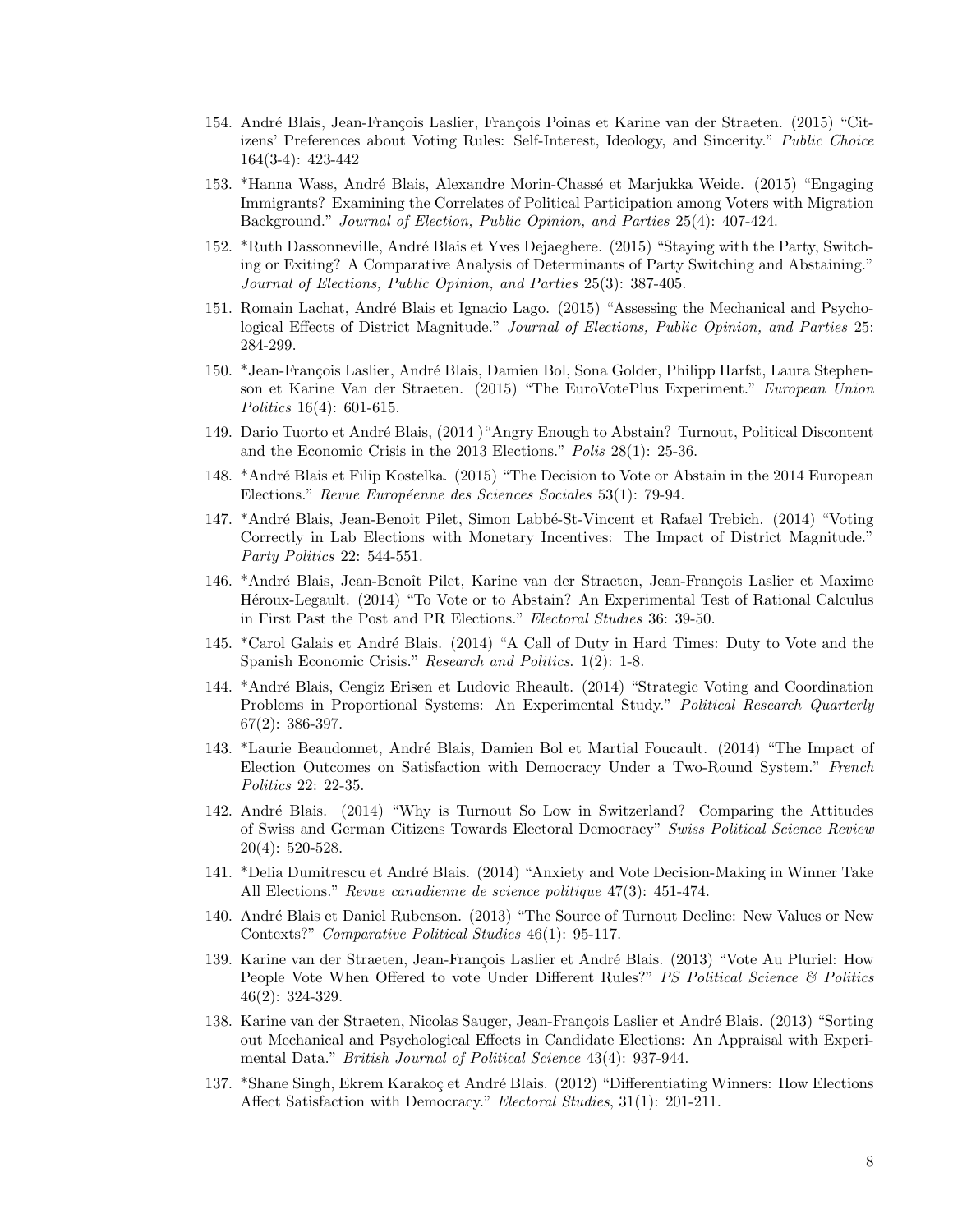- 136. \*Eugénie Dostie-Goulet, André Blais, Patrick Fournier et Elisabeth Gidengil. (2012) "L'abstention sélective, ou pourquoi certains jeunes qui votent au fédéral boudent les élections municipales." Revue canadienne de science politique 45(4): 909-927.
- 135. \*André Blais, Maxime Héroux-Legault, Laura Stephenson, William Cross et Elisabeth Gidengil. (2012) "Assessing the Psychological and Mechanical Impact of Electoral Rules: A Quasi-Experiment." Electoral Studies 31(4): 829–837.
- 134. William Cross et André Blais. (2012) "Who Selects Party Leader?" Party Politics 18(2): 127-150.
- 133. Peter Sodurlund, Hanna Waas et André Blais. (2011) "The Impact of Motivational and Contextual Factors on Turnout in First- and Second-Order Elections." Electoral Studies 30(4): 689-699.
- 132. \*Shane Singh, Ignacio Lago et André Blais. (2011) "Winning and Competitiveness as Determinants of Political Support." Social Science Quarterly 92(3): 695-709.
- 131. \*Andr´e Blais et Simon Labb´e St-Vincent. (2011) "Personality Traits, Political Attitudes, and the Propensity to Vote." European Journal of Political Research 50(2): 395-417.
- 130. \*Delia Dumitrescu et André Blais. (2011) "Increased Realism at Lower Cost: The Case for the Hybrid Experiment." PS: Political Science  $\mathcal{B}$  Politics 44(3): 521-523.
- 129. \*Andr´e Blais, Romain Lachat, Airo Hino et Pascal Doray-Demers. (2011) "The Mechanical and Psychological Effects of Electoral Systems." Comparative Politics 44(12): 1599-1621.
- 128. Patrick Fournier, Mathieu Turgeon, André Blais, Joanna Everitt, Elisabeth Gidengil et Neil Nevitte. (2011) "Deliberation from Within: Changing One's Mind During an Interview." Political Psychology 32(5): 885-919.
- 127. \*Andr´e Blais, Eva Anduiza et Aina Gallego. (2011) "Decentralization and Voter Turnout." Environment and Planning C 29(2): 297-320.
- 126. \*André Blais et Ludovic Rheault. (2011) "Optimists and Skeptics: Why Do People Believe in the Value of their Single Vote?" Electoral Studies 30(1): 77-82.
- 125. André Blais. (2010) "Making Electoral Democracy Work." Electoral Studies 29(1): 169-170.
- 124. Karine van der Straeten, Jean-François Laslier, Nicolas Sauger et André Blais. (2010) "Strategic, Sincere, and Heuristic Voting under Four Election Rules." Social Choice and Welfare 35(3): 435-472.
- 123. André Blais. (2010) "The French Electoral and Party System in Comparative Perspective." French Politics 8(1): 79-82.
- 122. \*André Blais, Simon Labbé St-Vincent, Jean-François Laslier, Nicolas Sauger et Karine van der Straeten. (2010) "Strategic Vote Choice in One Round and Two Round Elections: An Experimental Study." Political Research Quarterly 20(1): 1-9.
- 121. \*Andr´e Blais, Elisabeth Gidengil, Patrick Fournier, Neil Nevitte, Joanna Everitt et Jiyoon Kim. (2010) "Political Judgments, Perceptions of Facts, and Partisan Bias." *Electoral Studies*  $29(1): 1-12.$
- 120. \*Andr´e Blais, Jiyoon Kim et Martial Foucault. (2010) "Public Spending, Public Deficits, and Government Coalitions." Political Studies, 58(5): 829-846.
- 119. Paul R. Abramson, John H. Aldrich, Andr´e Blais, Matthew Diamond, Abraham Diskin, Indridi H. Indridason, Daniel Lee et Renan Levine. (2010) "Comparing Strategic Voting Under FPTP and PR Systems." Comparative Political Studies 43(1): 61-90.
- 118. James C. Garand, Michael W. Giles, André Blais et Iain McLean. (2009) "Political Science Journals in Comparative Perspective: Evaluating Scholarly Journals in the United States, Canada, and the United Kingdom." PS: Political Science & Politics 36: 293-308.
- 117. \*André Blais et Peter J. Loewen. (2009) "The Electoral System and Its Effects." West European Politics 34: 342-356.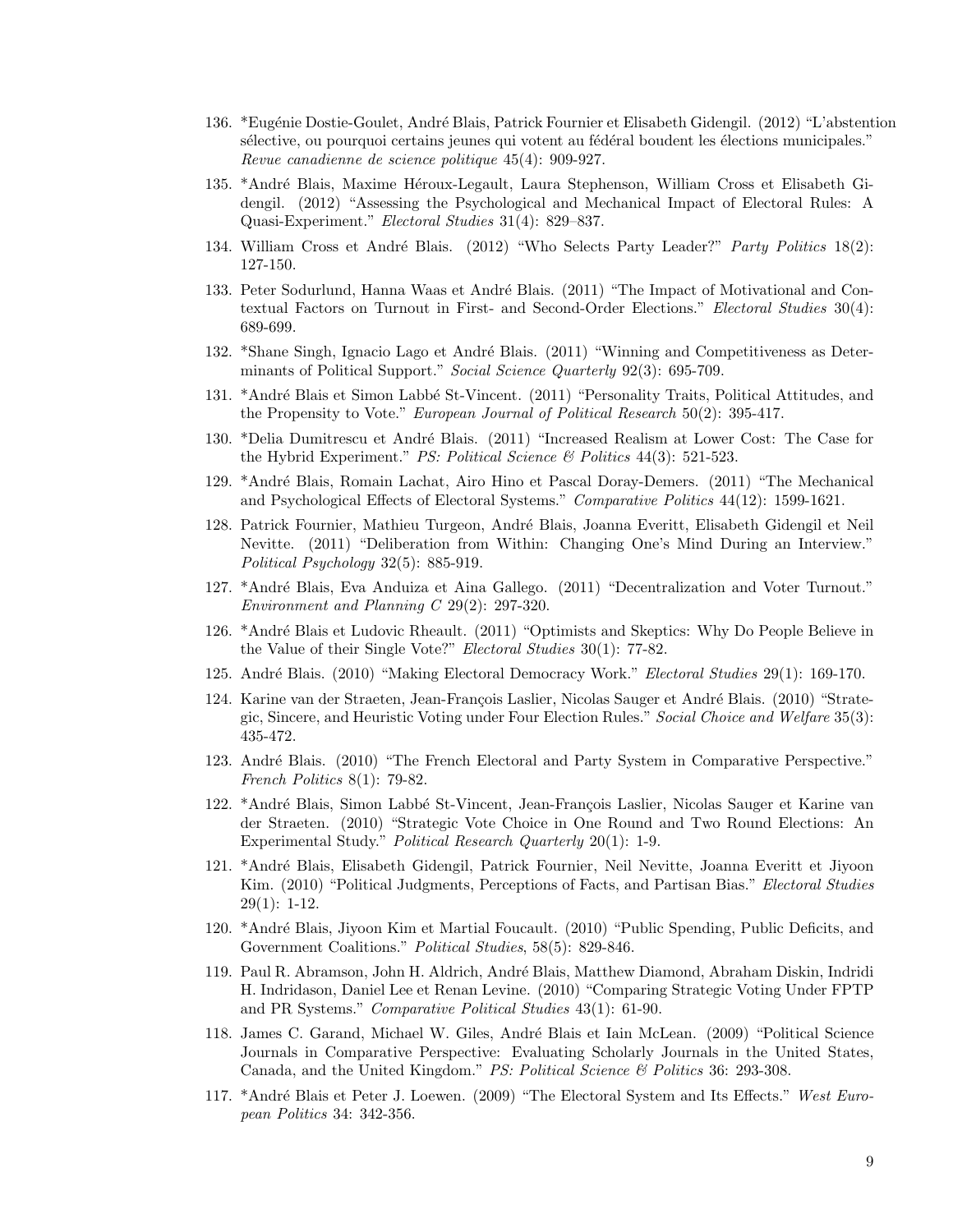- 116. André Blais et Ignacio Lago. (2009) "A General Measure of District Competitiveness." Electoral Studies 28: 94-100.
- 115. André Blais, Elisabeth Gidengil, Patrick Fournier et Neil Nevitte. (2009) "Information, Visibility, and Elections: Why Electoral Outcomes Differ When Voters Are Better Informed." European Journal of Political Research 48: 256-280.
- 114. Iain McLean, Andr´e Blais, James C. Garand et Micheal Giles. (2009) "Comparative Journal Ratings: A Survey Report." Political Studies Review 7: 18-38.
- 113. \*André Blais et Andrea Perrella. (2008) "Systemic Effects of Televised Leaders' Debates." The International Journal of Press/Politics 13: 451-464.
- 112. \*Andr´e Blais, Elisabeth Gidengil, Patrick Fournier, Neil Nevitte et Bruce Hicks. (2009) "Measuring Expectations: Comparing Alternative Approaches." Electoral Studies, 27: 337-343.
- 111. \*Agnieszka Dobrzynska et André Blais. (2008) "Testing Zaller's Reception and Acceptance Model in an Intense Election Campaign." Political Behavior 30: 259-275.
- 110. Eric Montpetit, Andr´e Blais et Martial Foucault. (2008) "What Does It Take for a Canadian Political Scientist to Get Cited." Social Science Quarterly, 89: 802-816.
- 109. Richard Nadeau, Neil Nevitte, Andr´e Blais et Elisabeth Gidengil. (2008) "Election Campaigns as Information Campaigns: Who Learns What and Does It Matter." Political Communication, 25: 229-248.
- 108. \*Steven White, Neil Nevitte, André Blais, Elisabeth Gidengil et Patrick Fournier. (2008) "The Political Resocialization of Immigrants: Resistance or Life-Long Learning?" Political Research Quarterly, 61: 268-281.
- 107. \*Daniel Rubenson, Andr´e Blais, Patrick Fournier, Elisabeth Gidengil et Neil Nevitte. (2007) "Does Low Turnout Matter? Evidence from the 2000 Canadian Election." Electoral Studies, 26: 589-597.
- 106. André Blais, Jean-François Laslier, Annie Laurent, Nicolas Sauger et Karine Van der Straeten. (2007) "One-round vs Two-round Elections: An Experimental Study." French Politics 5: 278- 286.
- 105. \*André Blais et François Gélineau. (2007) "Winning, Losing, and Satisfaction with Democracy" Political Studies 55: 425-441.
- 104. \*André Blais et Indridi Indridason. (2007) "Making Candidates Count: The Logic of Electoral Alliances in Two Round Legislative Elections." Journal of Politics 69: 193-205.
- 103. André Blais. (2006) "What Affects Turnout?" Annual Review of Political Science 9: 111-125.
- 102. André Blais. (2006) "The Causes and Consequences of the Cumul des Mandat." French Politics 4: 266-268.
- 101. André Blais et Kees Aarts. (2006) "Electoral Systems and Turnout." Acta Politica 41: 180-196.
- 100. \*André Blais et Marc-André Bodet. (2006) "How Do Voters Form Expectations About the Parties' Chances of Winning the Election?" Social Science Quarterly 87: 477-493.
- 99. \*André Blais et Marc-André Bodet. (2006) "Does Proportional Representation Foster Closer Congruence Between Citizens and Policymakers?" Comparative Political Studies 39: 1243- 1262.
- 98. \*Andr´e Blais, John Aldrich, Indridi Indridason et Renan Levine. 2006. "Do Voters Care About Government Coalitions?" Party Politics 12(6): 691-705.
- 97. \*Peter Loewen et André Blais. (2006) "Did Bill C-24 Affect Voter Turnout? Evidence from the 2000 and 2004 Elections." Revue canadienne de science politique 39(4): 935-943.
- 96. Elisabeth Gidengil, André Blais, Joanna Everitt, Patrick Fournier et Neil Nevitte. (2006) "Back to the Future? Making Sense of the 2004 Canadian Election outside Quebec" Revue canadienne de science politique 39(1): 1-25.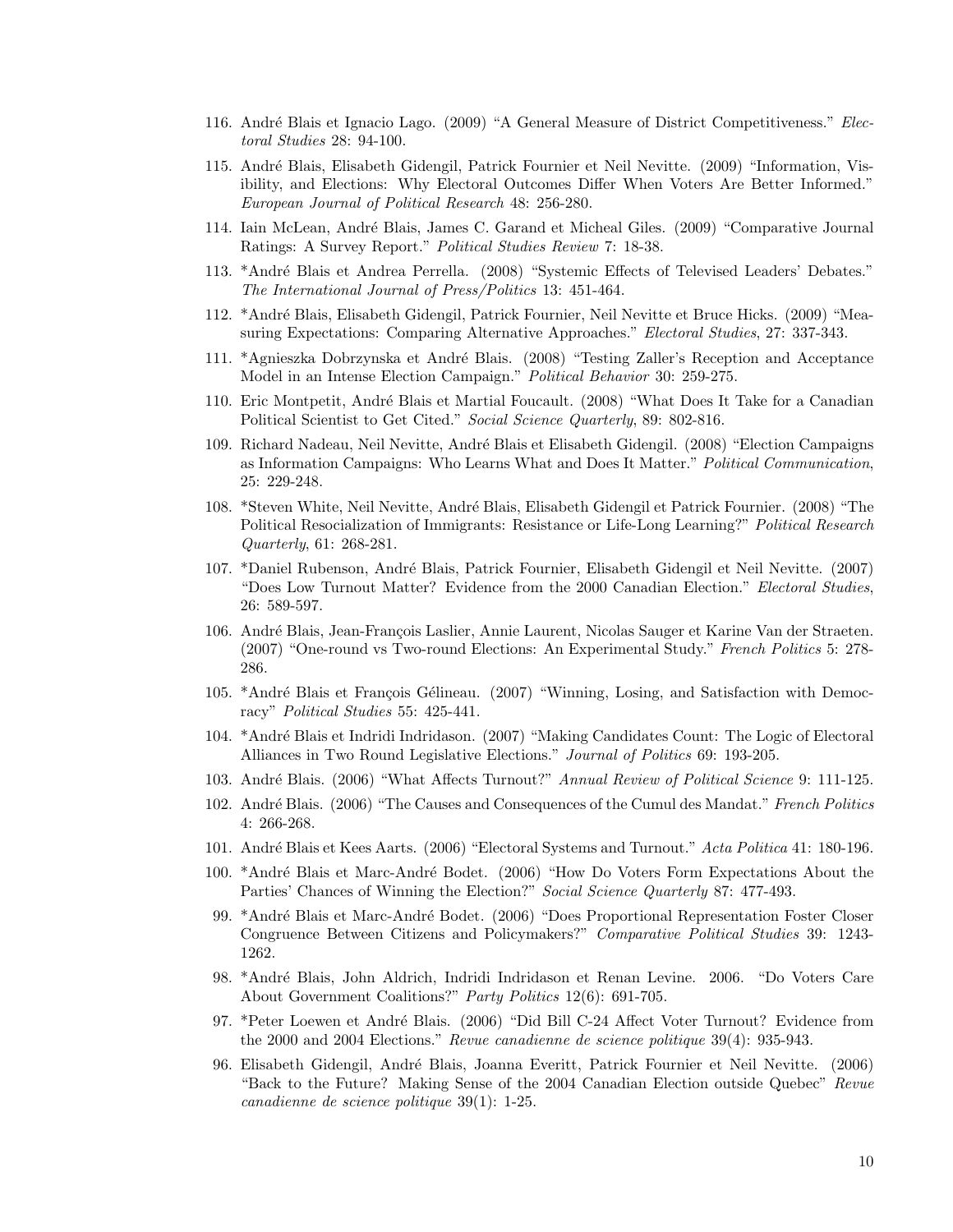- 95. André Blais. (2005) "Accounting for the Electoral Success of the Liberal Party in Canada." Revue canadienne de science politique 38(4): 821-840.
- 94. \*Andr´e Blais, Agnieszka Dobrzynska et Indridi Indridason. (2005) "To Adopt or Not to Adopt Proportional Representation: The Politics of Institutional Choice." British Journal of Political Science 35(1): 182-190.
- 93. \*André Blais, Robert Young et Martin Turcotte. (2005) "Direct or Indirect? Assessing Two Approaches to the Measurement of Strategic Voting?" Electoral Studies 24(2): 163-176.
- 92. \*Daniel Rubenson, André Blais, Patrick Fournier, Elisabeth Gidengil et Neil Nevitte. (2004) "Accounting for the Age Gap in Turnout." Acta Politica 39(4): 407-421.
- 91. André Blais. (2004) "How Many Voters Change their Mind in the Month Preceding the Election?" PS: Political Science and Politics 37(4): 801-803.
- 90. \*Andr´e Blais, Mathieu Turgeon, Elisabeth Gidengil, Neil Nevitte et Richard Nadeau. (2004) "Which Matters Most? Comparing the Impact of Issues and the Economy in American, British and Canadian Elections." British Journal of Political Science 34(3): 555-563.
- 89. Andr´e Blais, Elisabeth Gidengil, Neil Nevitte et Richard Nadeau. (2004) "Do (Some) Canadian Voters Punish a Prime Minister for Calling a Snap Election?" Political Studies 52(2): 307-323.
- 88. \*André Blais et Mathieu Turgeon. (2004) "How Good Are Voters at Sorting Out the Weakest" Candidate in their Constituency." Electoral Studies 23(3): 455-461.
- 87. André Blais, Elisabeth Gidengil, Neil Nevitte et Richard Nadeau. (2004) "Where Does Turnout Decline Come From?" European Journal of Political Research 43(2): 221-236.
- 86. André Blais. (2004) "Les élections affectent-elles les politiques gouvernementales? Le cas des dépenses publiques." Revue française de science politique  $53(6)$ : 929-940.
- 85. \*André Blais, Claire Durand et Marc-André Bodet. (2003) "The Dynamics of Vote Intentions in the First Round of the 2002 French Presidential Election." French Politics 1: 369-375.
- 84. \*Andr´e Blais, Elisabeth Gidengil, Agnieszka Dobrzynska, Neil Nevitte et Richard Nadeau. (2003) "Does the Local Candidate Matter?" Revue canadienne de science politique 36(3): 657- 664.
- 83. \*Agniezka Dobrzynska, André Blais et Richard Nadeau. (2003) "Do the Media Have a Direct Impact on the Vote?" International Journal of Public Opinion Research 15(1): 27-43.
- 82. André Blais, Elisabeth Gidengil, Richard Nadeau et Neil Nevitte. (2003) "Campaign Dynamics in the 2000 Canadian Election: How the Leader Debate Salvaged the Conservative Party." PS: Political Science & Politics  $36(1)$ : 45-50.
- 81. \*Patrick Fournier, Andr´e Blais, Richard Nadeau, Elisabeth Gidengil et Neil Nevitte. (2003) "Issue Importance and Performance Voting." Political Behavior 25(1): 51-68.
- 80. Andr´e Blais, Richard Nadeau, Elisabeth Gidengil et Neil Nevitte. (2002) "The Impact of Issues and the Economy in the 1997 Canadian Election." Revue canadienne de science politique 35(2): 409-421.
- 79. Andr´e Blais. (2002) "Why Is There So Little Strategic Voting in Canadian Plurality Rule Elections?" Political Studies 50(3): 445-454.
- 78. \*Claire Durand, André Blais et Sébastien Vachon. (2002) "Accounting for Biases in Election Surveys: The Case of the 1998 Quebec Election." Journal of Official Statistics 18(1): 25-44.
- 77. Andr´e Blais, Richard Nadeau, Elisabeth Gidengil et Neil Nevitte. (2001) "The Formation of Party Preferences: Testing the Proximity and Directional Models." European Journal of Political Research 40(1): 81-91.
- 76. Andr´e Blais, Elisabeth Gidengil, Richard Nadeau et Neil Nevitte. (2001) "Measuring Party Identification: Britain, Canada, and the United States." Political Behavior 23(1): 5-22.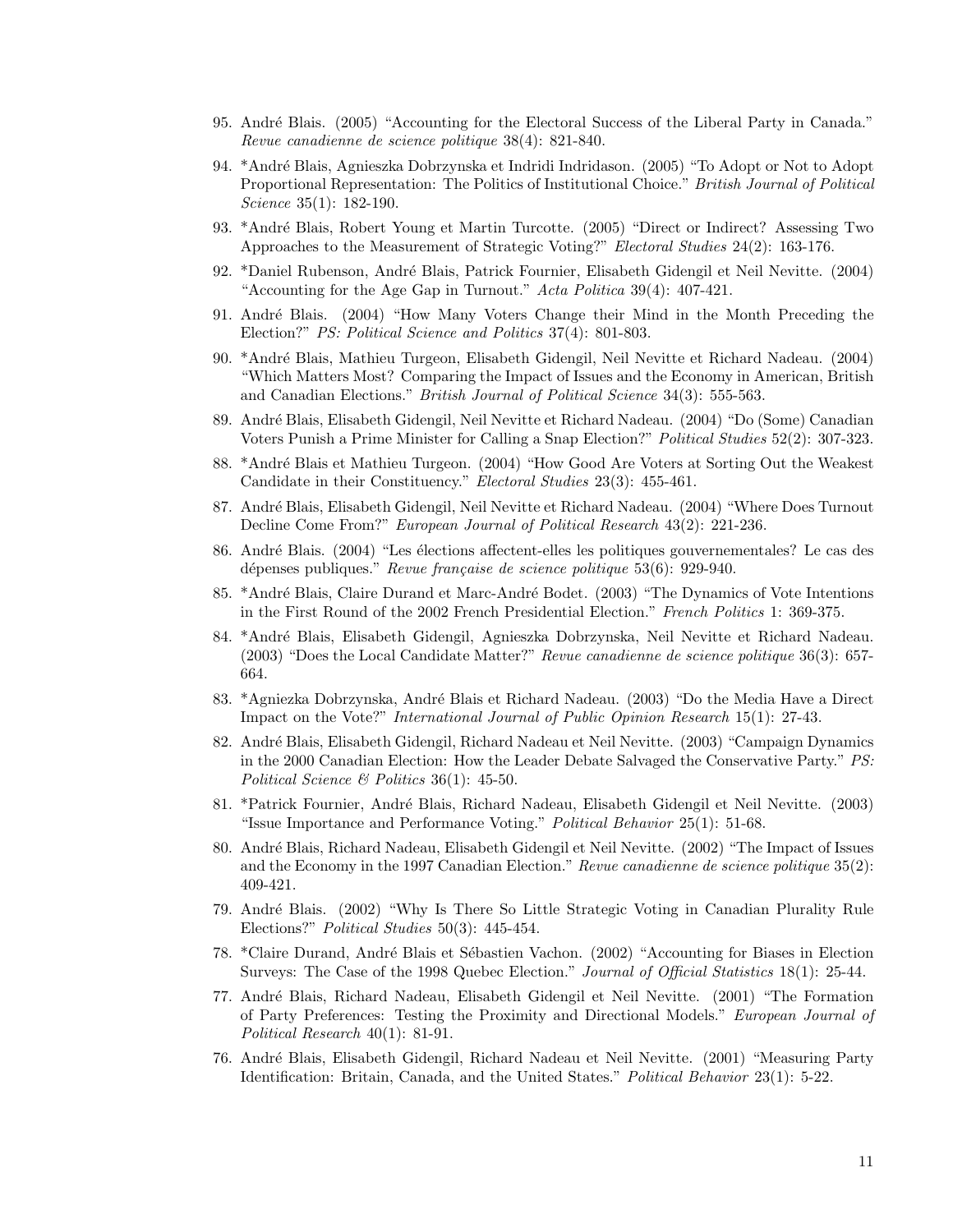- 75. Elisabeth Gidengil, Andr´e Blais, Richard Nadeau et Neil Nevitte. (2001) "The Correlates and Consequences of Anti-Partyism in the 1997 Canadian Election." Party Politics 7(4): 491-513.
- 74. Andr´e Blais, Richard Nadeau, Elisabeth Gidengil et Neil Nevitte. (2001) "Measuring Strategic Voting in Multiparty Plurality Elections." Electoral Studies 20(3): 343-352.
- 73. \*Claire Durand, André Blais et Sébastien Vachon. (2001) "A Late Campaign Swing or a Failure of the Polls? The Case of the 1998 Quebec Election." Public Opinion Quarterly 65(1): 108-123.
- 72. \*Patrick Fournier, Richard Nadeau, André Blais, Elisabeth Gidengil et Neil Nevitte. (2001) "Validation of Time-of-Voting Decision Recall." Public Opinion Quarterly 65(1): 95-107.
- 71. \*Andr´e Blais, Louis Massicotte et Antoine Yoshinaka. (2001) "Deciding Who Has the Right to Vote: Election Laws in Democracies." Electoral Studies 20: 41-62.
- 70. Andr´e Blais, Neil Nevitte, Elisabeth Gidengil et Richard Nadeau. (2000) "Do People Have Feelings Towards Leaders About Whom They Say They Know Nothing?" Public Opinion Quarterly 64(4): 452-464.
- 69. \*Andr´e Blais, Robert Young et Miriam Lapp. (2000) "The Calculus of Voting: An Empirical Test." European Journal of Political Research 37(2): 181-201.
- 68. Richard Nadeau, André Blais, Elisabeth Gidengil et Neil Nevitte. (2000) "It's Unemployment Stupid! Why Perceptions about the Job Situation Hurt the Liberals in the 1997 Election." Canadian Public Policy 26(1): 77-94.
- 67. Andr´e Blais, Richard Nadeau, Elisabeth Gidengil et Neil Nevitte. (1999) "Campaign Dynamics in the 1997 Canadian Election." Canadian Public Policy 25(2): 197-205.
- 66. Elisabeth Gidengil, André Blais, Richard Nadeau et Neil Nevitte. (1999) "Making Sense of Regional Voting in the 1997 Federal Election: Liberal and Reform Support Outside Quebec." Revue canadienne de science politique 32(2): 247-272.
- 65. Louis Massicotte et André Blais. (1999) "Mixed Electoral Systems: A Conceptual and Empirical Survey." Electoral Studies 18(3): 341-366.
- 64. Richard Nadeau, Pierre Martin et André Blais. (1999) "Attitude Toward Risk-Taking and Individual Choice in the Quebec Referendum on Sovereignty." British Journal of Political Science 29(3): 523-539.
- 63. André Blais et Robert Young. (1999) "Why Do People Vote?: An Experiment in Rationality." Public Choice 99(1-2): 39-55.
- 62. Claire Durand et André Blais. (1999) "Why Did the Polls Go Wrong in the 1998 Quebec Election? The Answer from Post-Election Polls." Bulletin de méthodologie sociologique  $62(1)$ : 43-48.
- 61. André Blais. (1999) "La tolérance du public au mensonge politique." Ethique publique  $1(1)$ : 27-30.
- 60. Andr´e Blais, Pierre Martin et Richard Nadeau. (1998) "Can People Explain Their Own Vote? Introspective Questions as Indicators of Salience in the 1995 Quebec Referendum on Sovereignty." Quality and Quantity 32(4): 355-366.
- 59. \*André Blais et Agnieszka Dobrzynska. (1998) "Turnout in Electoral Democracies." European Journal of Political Research 33(2): 239-261.
- 58. \*André Blais, Louis Massicotte et Agnieszka Dobrzynska. (1997) "Direct Presidential Elections: A World Summary." Electoral Studies 16(4): 441-455.
- 57. André Blais et Louis Massicotte. (1997) "Electoral Formulas: A Macroscopic Perspective." European Journal of Political Research 32(1): 107-129.
- 56. Andr´e Blais, Richard Johnston, Elisabeth Gidengil et Neil Nevitte. (1996) "La dynamique référendaire : pourquoi les Canadiens ont-ils rejeté l'Accord de Charlottetown?" Revue française de science politique 46(5): 817-830.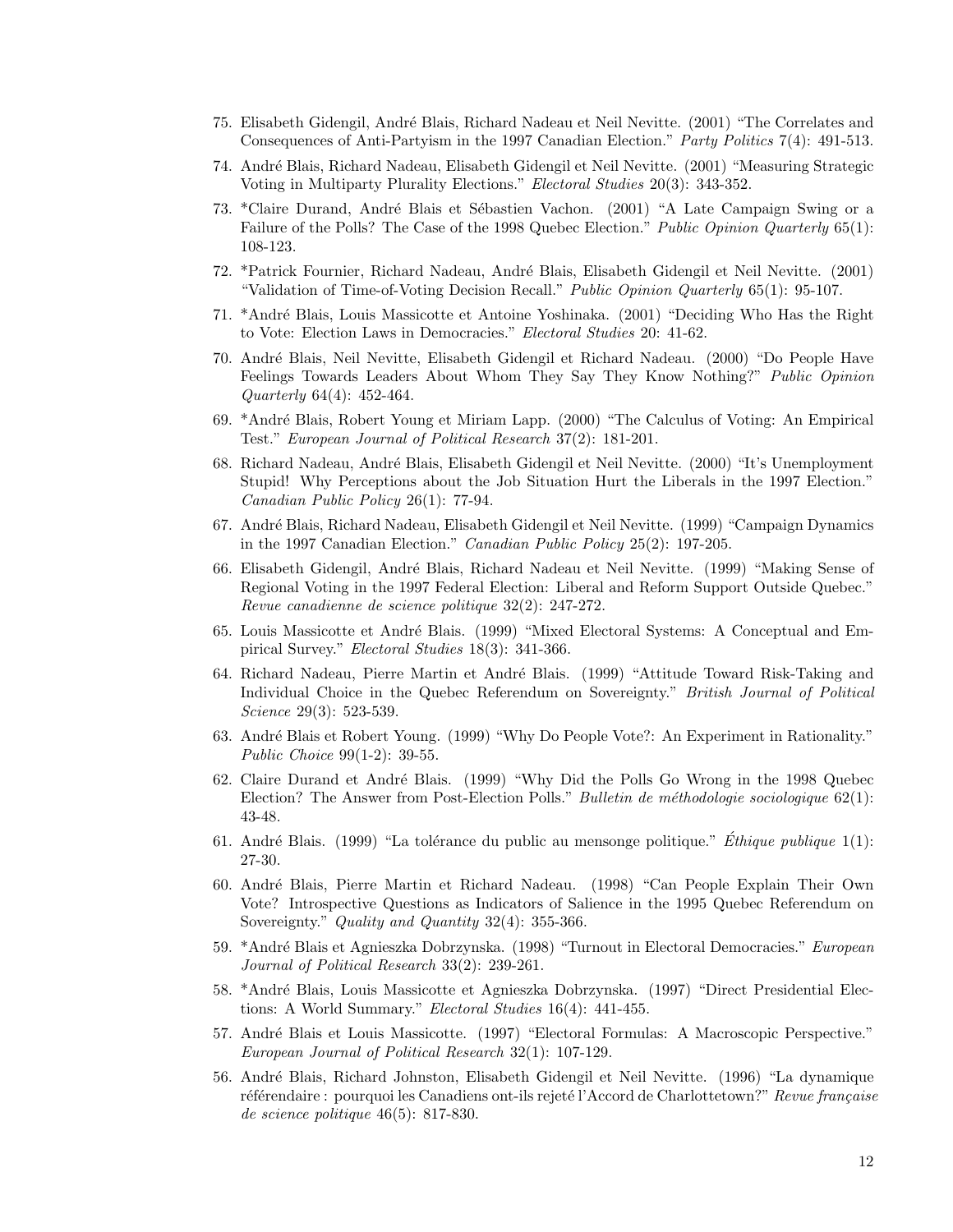- 55. André Blais, Donald Blake et Stéphane Dion. (1996) "Do Parties Make a Difference? A Reappraisal." American Journal of Political Science 40(2): 514-520.
- 54. \*Andr´e Blais et Martin Boyer. (1996) "Assessing the impact of televised debates: The case of the 1988 Canadian Election." British Journal of Political Science 26(2): 143-164.
- 53. \*André Blais et Richard Nadeau. (1996) "Measuring strategic voting: A two-step procedure." Electoral Studies 15(1): 39-52.
- 52. André Blais et Louis Massicotte. (1996) "Mixed Electoral Systems: An Overview." Representation 33(4): 115-118.
- 51. Andr´e Blais, Neil Nevitte, Elisabeth Gidengil, Henry Brady et Richard Johnston. (1995) "L'é1ection fédérale de 1993 : le comportement électoral des Québécois." Revue québécoise de science politique 27: 15-49.
- 50. Neil Nevitte, Richard Johnston, André Blais, Henry Brady et Elisabeth Gidengil. (1995) "Electoral Discontinuity in Canada: The 1993 Federal Election." International Social Science Journal 146: 583-599.
- 49. \*Andr´e Blais, Robert Young, Christopher Fleury et Miriam Lapp. (1995) "Do people vote on the basis of minimax regret?" Political Research Quarterly 48(4): 827-836.
- 48. \*Richard Nadeau et André Blais. (1995) "Economic conditions, leader evaluations and election outcomes in Canada." Canadian Public Policy 21(2): 212-219.
- 47. \*Richard Nadeau et André Blais. (1993) "Explaining election outcomes in Canada: economy and politics." Revue canadienne de science politique 26(4): 775-790.
- 46. André Blais et Elisabeth Gidengil. (1993) "Things are not always what they seem: French-English differences and the problem of measurement equivalence", Revue canadienne de science politique 26(3): 541-556.
- 45. \*Richard Nadeau et André Blais. (1993) "Accepting the election outcome: The effect of participation on loser's consent." British Journal of Political Science 23(4): 553-563.
- 44. André Blais, Donald Blake et Stéphane Dion. (1993) "Are leftist governments more generous toward public sector employees': evidence from Canada, 1967-84." Governance 6(1): 67-78.
- 43. André Blais, Donald Blake et Stéphane Dion. (1993) "Do parties make a difference? Parties and the size of government in liberal democracies." American Journal of Political Science 37(1): 40-62.
- 42. \*André Blais et Richard Nadeau. (1992) "The electoral budget cycle." Public Choice 74(4): 389-403.
- 41. \*Andr´e Blais et Richard Nadeau. (1992) "To be or not to be sovereignist: Quebeckers' perennial dilemma." Canadian Public Policy 18(1): 89-103.
- 40. Andr´e Blais. (1991) "Le clivage linguistique au Canada." Recherches Sociographiques 32(1): 43-54.
- 39. André Blais. (1991) "The debate over electoral systems." *International Political Science Re*view 12(3): 239-260.
- 38. Andr´e Blais et Ken Carty. (1991) "The psychological impact of electoral laws: measuring Duverger's elusive factor." British Journal of Political Science 21(1): 79-93.
- 37. André Blais et Stéphane Dion. (1990) "Are bureaucrats budget maximizers? The Niskanen model and its critics." *Polity* 22: 655-675.
- 36. André Blais, Donald Blake and Stéphane Dion. (1990) "The public/private sector cleavage in North America." Comparative Political Studies 23: 381-404.
- 35. Andr´e Blais et Ken Carty. (1990) "Does proportional representation foster voter turnout?" European Journal of Political Research 18: 167-181.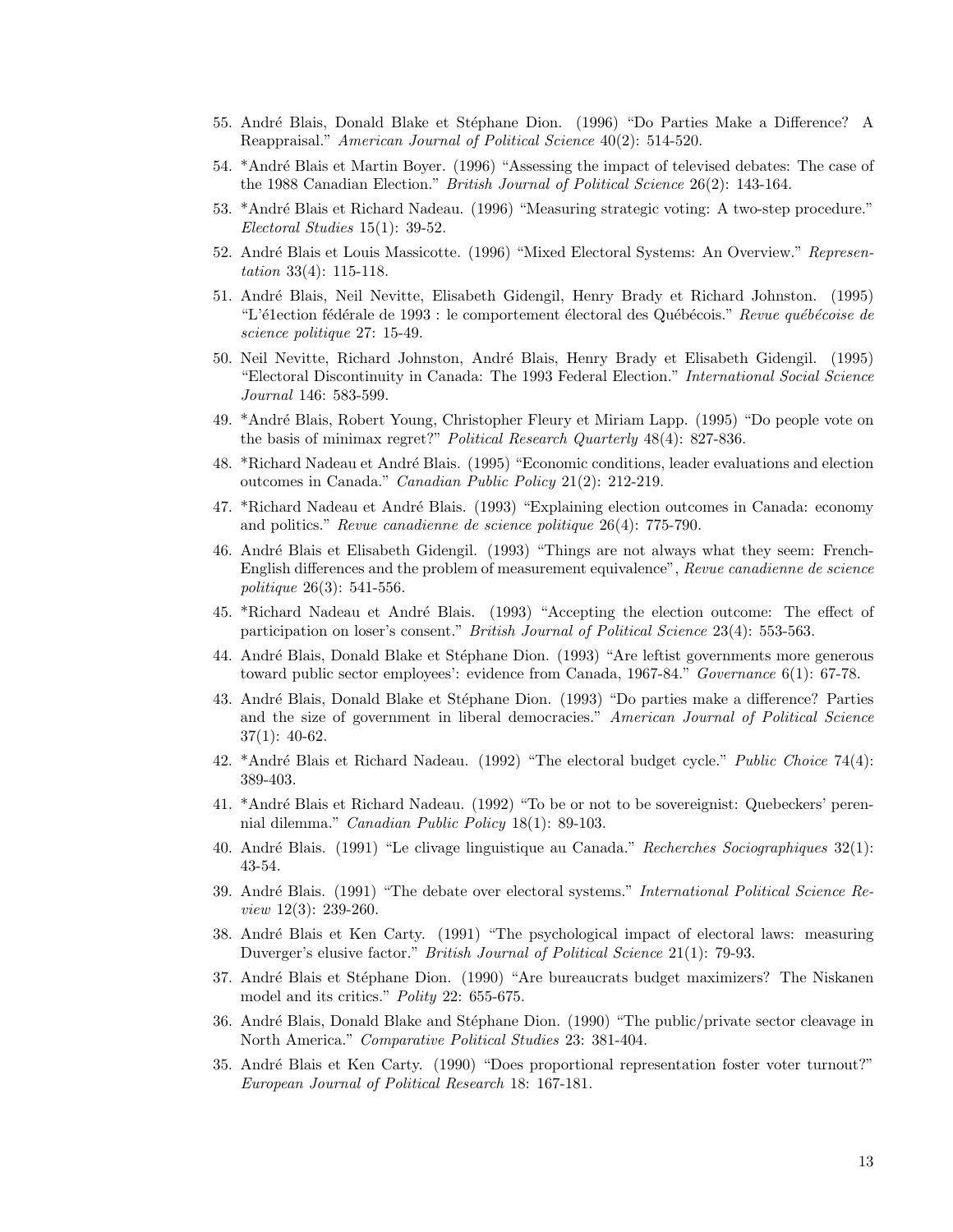- 34. \*Richard Nadeau et Andr´e Blais. (1990) "Do Canadians distinguish between parties? Perceptions of party competence." Revue canadienne de science politique 23: 317-335.
- 33. André Blais et Jean Crête. (1990) "Can a party punish its faithful clientele? The Parti québécois and public sector employees in Quebec." Canadian Public Administration 32: 623-632.
- 32. André Blais. (1990) "Les études sur la politique canadienne: une contribution modeste mais distincte!" International Journal of Canadian Studies 1-2: 55-77.
- 31. \*André Blais et Lyne Deschênes. (1989) "L'économie en rose." Recherches Sociographiques 30: 101-109.
- 30. Andr´e Blais, Jean-Michel Cousineau and Ken McRoberts. (1989) "The determinants of minimum wage rates." Public Choice 62: 15-24.
- 29. François Béland et André Blais. (1989) "Quantitative methods and contemporary sociology in francophone Québec." Canadian Journal of Sociology and Anthropology 26: 533-557.
- 28. Richard Johnston et André Blais. (1988) "Meech Lake and mass politics: the distinct society clause." Canadian Public Policy 14: 25-43.
- 27. André Blais et Ken Carty. (1988) "The effectiveness of the plurality rule." British Journal of Political Science 18: 550-553.
- 26. André Blais et François Vaillancourt. (1988) "The political economy of taxation: the corporate income tax and the Canadian manufacturing industry." Public Finance Ouarterly 16: 315-329.
- 25. André Blais. (1988) "The classification of electoral systems." European Journal of Political Research 16: 99-110.
- 24. André Blais et Ken Carty. (1987) "The impact of electoral formulae on the creation of majority governments." Electoral Studies 5: 109-218.
- 23. André Blais et Jean Crête. (1987) "Le vote et les ménages." Recherches Sociographiques 18: 393-405.
- 22. Claude Montmarquette et André Blais. (1987) "A survey measure of risk aversion." Economics Letters 25: 27-30.
- 21. John Mc Callum et André Blais. (1987) "Government, special interest groups and economic growth." Public Choice 54: 3-19.
- 20. André Blais et Stéphane Dion. (1987) "Les employés du secteur public sont-ils différents?" Revue française de science politique 37: 76-97.
- 19. André Blais et Stéphane Dion. (1987) "Trop d'État? Un baromètre de l'opinion." *Politique* 11: 43-73.
- 18. André Blais. (1986) "The political economy of public subsidies." Comparative Political Studies 19: 201-217.
- 17. André Blais et François Vaillancourt. (1986) "The corporate income tax: tax expenditures and tax discrimination in the Canadian manufacturing industry." Canadian Tax Journal 34: 1122-1139.
- 16. André Blais, Jean Crête et Guy Lachapelle. (1986) "L'é1ection québécoise de 1985 : un bilan des sondages." Revue canadienne de science politique 19: 325-337.
- 15. André Blais, Philippe Faucher et Robert Young. (1986) "La dynamique de l'aide financière directe du gouvernement fédéral à l'industrie manufacturière au Canada." Revue canadienne de science politique 19: 29-53.
- 14. André Blais et Jean Crête. (1986) "La clientèle péquiste : caractéristiques et évolution." Politique 10: 5-31.
- 13. Robert Young, Philippe Faucher et André Blais. (1984) "The concept of province-building: a critique." Revue canadienne de science politique 17: 783-819.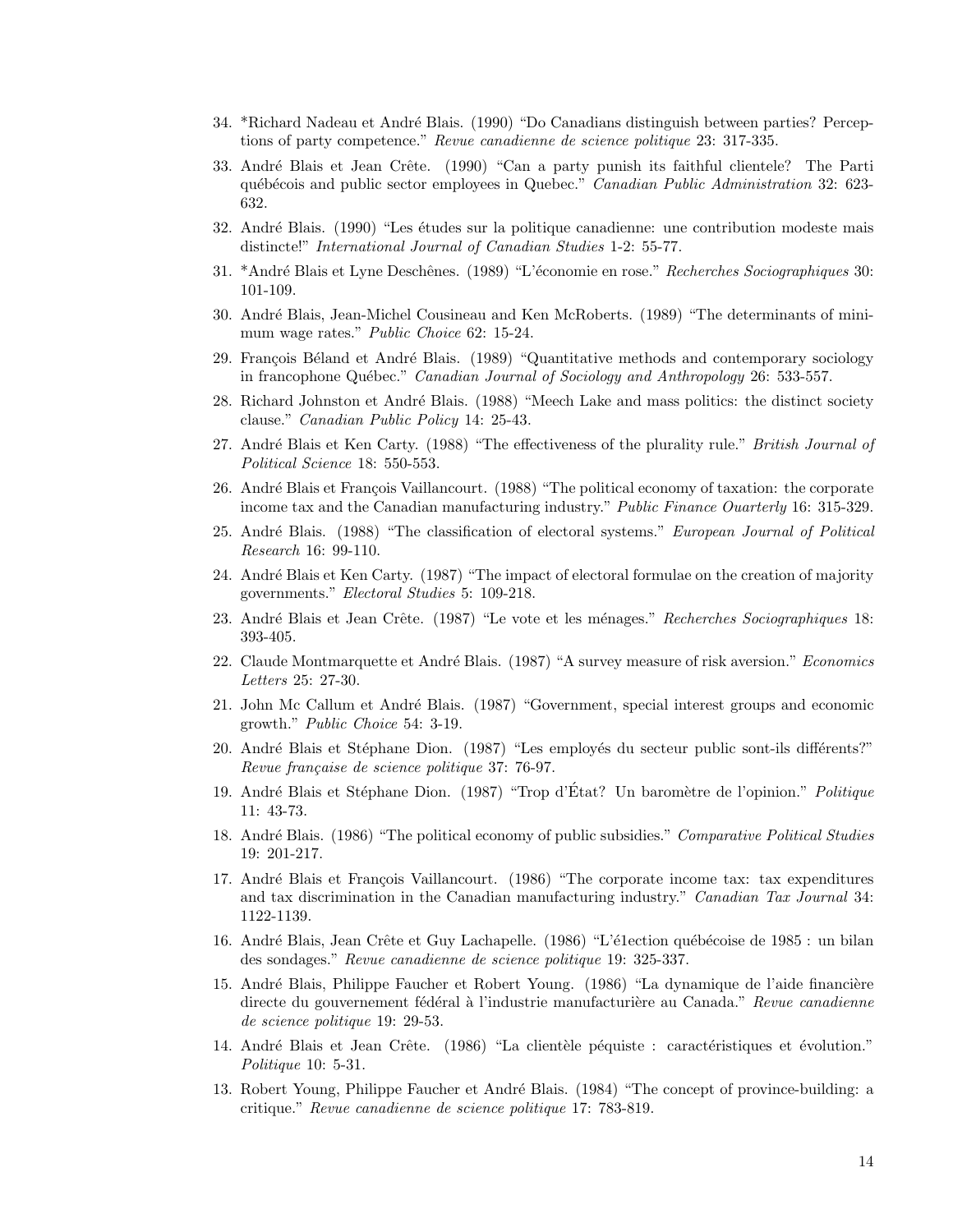- 12. Andr´e Blais et Kenneth McRoberts. (1983) "Public expenditure in Ontario and Quebec, 1950- 1980 explaining the differences." Journal of Canadian Studies 18: 28-54.
- 11. Philippe Faucher, Andr´e Blais et Robert Young. (1983) "L'aide directe au secteur manufacturier au Québec et en Ontario, 1960-1980." Journal of Canadian Studies 18: 28-54.
- 10. Andr´e Blais et Kenneth McRoberts. (1983) "Dynamisme et contraintes des finances publiques au Québec." Politique 3: 27-53.
- 9. André Blais. (1982) "Le Public Choice et la croissance de l'État." Revue canadienne de science politique 15: 783-807.
- 8. André Blais et Philippe Faucher. (1981) "La politique industrielle dans les économies capitalistes avancées." Revue canadienne de science politique 14: 3-35.
- 7. André Blais. (1979) "La politique agricole du gouvernement québécois, 1952-1973." Recherches sociographiques 20: 173-205.
- 6. André Blais. (1978) "La politique agricole et les résultats électoraux en milieu agricole au Québec." Revue canadienne de science politique 11: 333-382.
- 5. \*Caroline Andrew, André Blais et Rachel DesRosiers. (1977) "Les échevins et la formation des politiques : note méthodologique." Administration publique du Canada 20: 231-242.
- 4. André Blais. (1974) "Power and causality." *Quality and Quantity 8*: 45-63.
- 3. \*André Blais, François Renaud et Rachel DesRosiers. (1974) "L'effet en amont de la carte électorale : le cas de la région de Québec à l'élection fédérale de 1968." Revue canadienne de science politique 7: 648-672.
- 2. André Blais. (1973) "Third parties in Canadian provincial politics." Revue canadienne de science politique 6: 422-439.
- 1. André Blais, Hélène Cantin et Jean Crête. (1970) "Les élections comme phénomène de décision collective : les élections fédérales de 1957 et 1965 au Québec." Revue canadienne de science politique 3: 522-540.
- Chapitres de LIVRE
- 110. Jean-François Daoust et Andre Blais. 2021. "Electoral behaviour in multilevel systems." In Handbook on Decentralization, Devolution, and the State. Ignacio Lago (Dir). Edward Elgar.
- 109. Andr´e Blais, Ruth Dassonneville et Michael Lewis-Beck. 2021. "La loi de Duverger est-elle valide? Une perspective comparative." Dans Maurice Duverger: L'héritage résistant d'un mal-aim´e, Daniel Bournaud et Philippe Claret. (Dir). Paris: Classique Garnier.
- 108. Bernard Dolez, Annie Laurent et André Blais. 2021. "Les effets psychologiques du scrutin à deux tours. Retour sur le second tour des élections municipales 2014 et départementales 2015 en France." Dans Maurice Duverger: L'héritage résistant d'un mal-aimé, Daniel Bournaud et Philippe Claret. (Dir). Paris: Classique Garnier.
- 107. Ignacio Lago et André Blais. 2020. "El voto estratégico en les elecciones generales." Dans Sistemas electorales en España, Carmen Ortega, Juan Montabes et Pablo Onate (Dir). Madrid: CIS.
- 106. André Blais, Ruth Dassonnevilleet et Filip Kostelka. 2020. "Political inequality and turnout." Dans Handbook of Political Representation in Liberal Democracies, Robert Rohrschneider et Jacques Thomassen (Dir). Oxford: Oxford University Press.
- 105. André Blais, Shaun Bowler et Bernard Grofman. 2019. "Electoral and Party Systems." Dans The United States and Canada: How Two Democracies Differ, and Why It Matters, Paul J. Quirk (Dir). Oxford University Press.
- 104. André Blais et Arianna Degan. 2019. "Strategic Voting." Dans The Oxford Handbook of Public Choice, Roger D. Congleton, Bernard N. Grofman et Stefan Voigt (Dir). New York: Oxford University Press.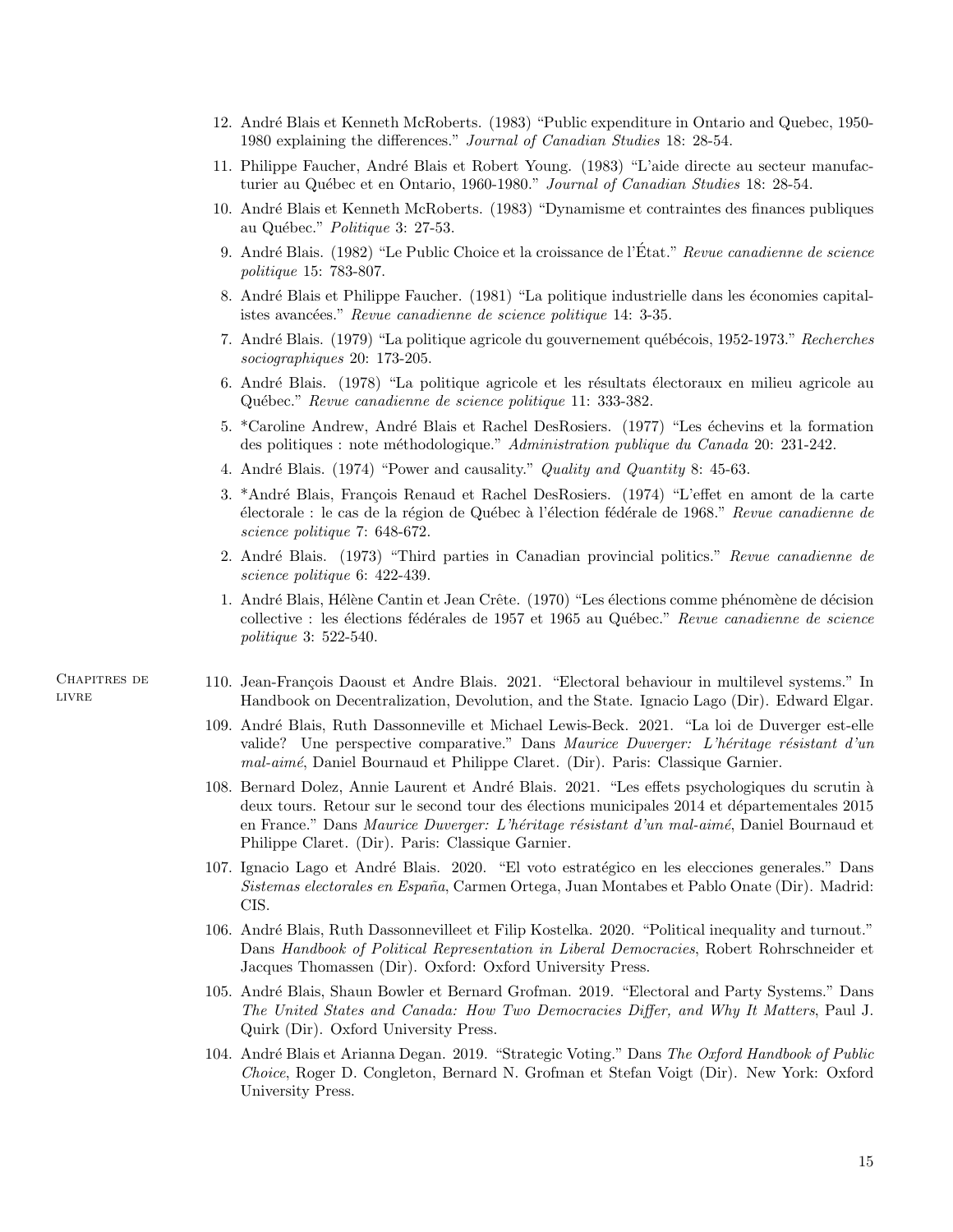- 103. Peter Loewen, Daniel Rubenson et André Blais. 2019. "The future of election studies  $\&$  the study of elections" Dans Duty and Choice: The Evolution of the Study of Voting and Voters Toronto : University of Toronto Press.
- 102. André Blais. 2018. "Le Scrutin Proportionnel Produit-il une Meilleure Représentation de L'opinion?" Dans La politique en questions Montreal : Presses de l'Université de Montréal.
- 101. John Aldrich, André Blais et Laura Stephenson. 2018. "Strategic Voting and Political Institutions." Dans The many faces of strategic voting. John Aldrich, André Blais et Laura Stephenson (Dir). Ann Arbor: The University of Michigan Press.
- 100. Andr´e Blais, Peter Loewen, Daniel Rubenson, Laura Stephenson et Elisabeth Gidengil. 2018. "Information on Party Strength and Strategic Voting: Evidence of Non-Effects from a Randomized Experiment." Dans The many faces of strategic voting. John Aldrich, André Blais et Laura Stephenson (Dir). Ann Arbor: The University of Michigan Press.
- 99. Philipp Harfst, André Blais et Damien Bol. 2018. "Voting Strategically in Two-Vote Elections." Dans The many faces of strategic voting. John Aldrich, André Blais et Laura Stephenson (Dir). Ann Arbor: The University of Michigan Press.
- 98. \*André Blais, Carol Galais et Theresa Reide. 2017. "In the Line of Duty: The Moral Basis of Turnout in the 2011 Irish Election." Dans A Conservative Revolution? Electoral Change in Twenty-First-Century Ireland. Michael Marsh, David M. Farrell et Gail McElroy (Dir). Oxford: Oxford University Press.
- 97. Hanna Wass et André Blais. 2017. "Turnout." Dans The Sage Handbook of Electoral Behaviour, Kai Arzheimer, Jocelyn Evans et Michael Lewis-Beck (Dir). London: Sage.
- 96. \*André Blais, Éric Guntermann et Marc-André Bodet. 2016. "Corréler la préférence des partis politiques et la composition du gouvernement : vers un nouveau standard d'´evaluation de la performance des démocraties électorales." Dans  $Au$ -delà de la représentation : les figures de la démocratie, Karim Benyekhief (Dir). Montréal : Les Editions Thémis.
- 95. Bernard Dolez, Annie Laurent et André Blais. 2016. "Le vote stratégique de second tour. Retour sur les élections municipales de 2014." Dans Les élections locales françaises 2014-2015, Groupement de recherche sur l'administration locale en Europe, Éditions du Moniteur, Antony.
- 94. Claire Durand et André Blais. 2016. "Le sondage." Dans Recherche sociale : De la problématique à la collecte des données, Benoît Gauthier et Isabelle Bourgeois (Dir). Montreal : Presses de l'Université du Québec.
- 93. Claire Durand et André Blais. 2016. "La mesure." Dans Recherche sociale : De la problématique à la collecte des données, Benoît Gauthier et Isabelle Bourgeois (Dir). Montreal : Presses de l'Université du Québec, 2016.
- 92. André Blais, Jean-François Laslier et Karine Van der Straeten. 2016. "Introduction." Dans Voting Experiments, André Blais, Jean-François Laslier et Karine Van der Straeten (Dir). New York: Springer.
- 91. \*Damien Bol, André Blais, Jean-François Laslier et Antonin Macé. 2016. "Electoral System and Number of Candidates: Candidate Entry under Plurality and Majority Runoff." Dans Voting Experiments, André Blais, Jean-François Laslier et Karine Van der Straeten (Dir). New York: Springer.
- 90. \*Aina Gallego, Carol Galais, Marc Guinjoan, Jean-Michel Lavoie et André Blais. 2016. "Visibility and Sanctions: The Social Norm of Voting in the lab." Dans Voting Experiments, André Blais, Jean-François Laslier et Karine Van der Straeten (Dir). New York: Springer.
- 89. Cengiz Erisen et André Blais. 2016. "Strategic Voting and Personality Traits." Dans Voting Experiments, André Blais, Jean-François Laslier et Karine Van der Straeten (Dir). New York: Springer.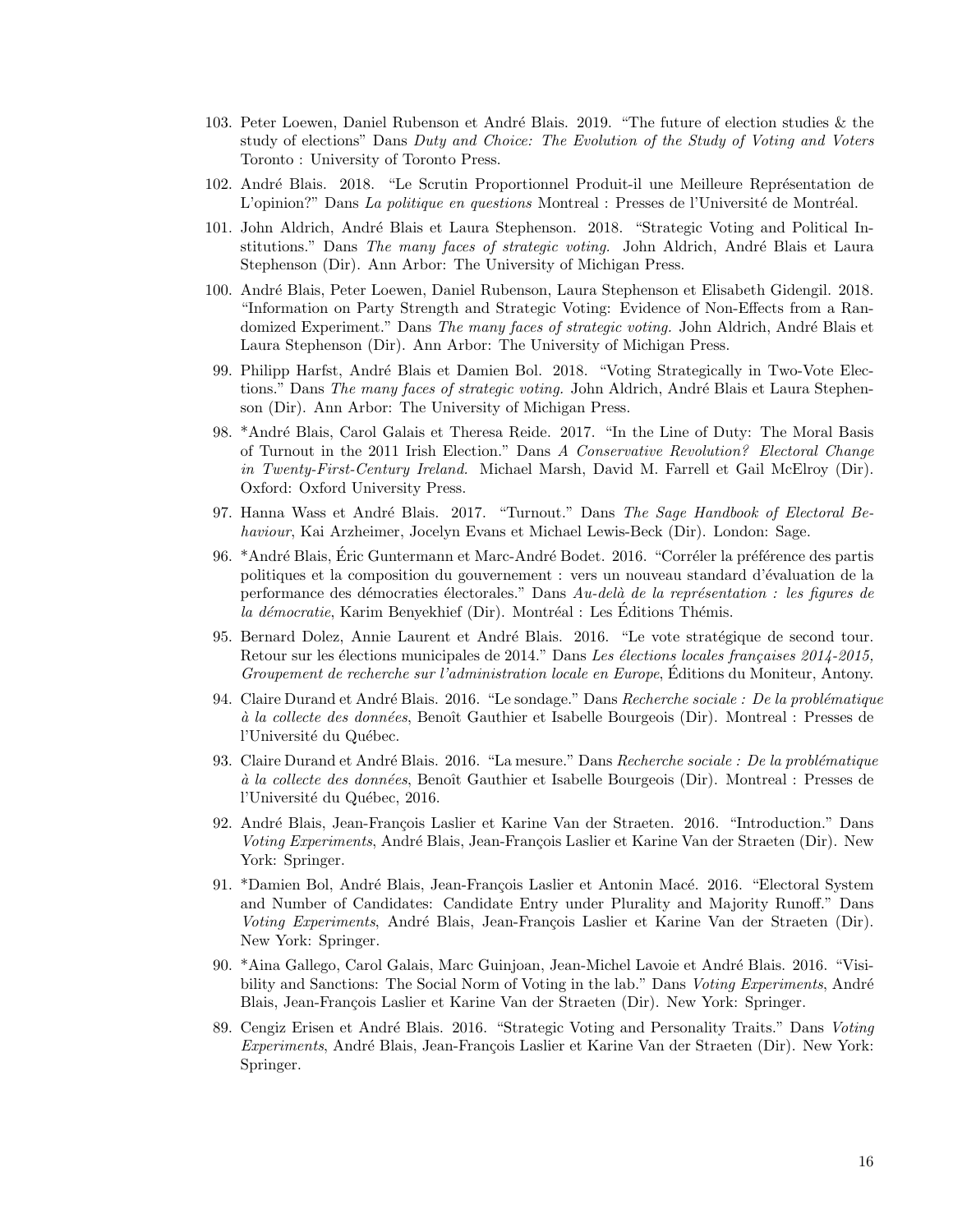- 88. Karine Van der Straeten, Jean-François Laslier et André Blais. 2016. "Patterns of Strategic Voting in Runoff Elections." Dans Voting Experiments, André Blais, Jean-François Laslier et Karine Van der Straeten (Dir). New York: Springer.
- 87. André Blais et Rafael Hortala-Valve. 2016. "Are People More Inclined to Vote When Aggregate Turnout is High?" Dans Voting Experiments, André Blais, Jean-François Laslier et Karine Van der Straeten (Dir). New York: Springer.
- 86. \*Simon Labbé St-Vincent, André Blais, Martial Foucault, Jean-François Laslier et Nicolas Sauger. 2016. "Measuring Perceptions of Candidate Viability in Voting Experiments." Dans Voting Experiments, André Blais, Jean-François Laslier et Karine Van der Straeten (Dir). New York: Springer.
- 85. Christopher Achen et André Blais. 2016. "Intention to Vote, Reported Vote and Validated Vote." Dans The Act of Voting: Identities, Institutions, and Locale, Johan A. Elkink et David M. Farrell (Dir). London: Routledge.
- 84. André Blais. 2015 "Rational Choice and the Calculus of Voting." Dans Handbook of Social Choice and Voting. Jac C. Heckelman et Nicholas R. Miller (Dir). Cheltenham: Edward Elgar.
- 83. François Gélineau et André Blais. 2015. "Comparing Measures of Campaign Negativity: Expert Judgments Versus Content Analysis." Dans New Perspectives on Negative Advertising: Measures, Causes and Effects, Alessandro Nai et Annemarie Walter (Dir). Wivenhoe Park: ECPR Press.
- 82. \*André Blais, Shane Singh et Delia Dumitrescu. 2014. "Political Institutions, Perceptions of Representation, and the Turnout Decision." Dans Elections and Representative Democracy: Representation and Accountability, Jacques Thomassen (Dir). Oxford: Oxford University Press.
- 81. Elisabeth Gidengil, Joanna Everitt, André Blais, Patrick Fournier et Neil Nevitte. 2013. "Explaining the modern gender gap." Dans Mind the Gap: Canadian Perspectives on Gender and Politics, Roberta Lexier et Tamara Small (Dir). Fernwood Press.
- 80. André Blais et Eva Anduiza. 2013. "Voter Turnout." Dans Oxford Bibliographies in Political Science, Rick Vallelly (Dir). New York: Oxford University Press.
- 79. Jean Crête et André Blais. 2013. "Le système électoral et les comportements électoraux." Dans Le parlementarisme canadien, Réjean Pelletier et Manon Pelletier (Dir). Quebec: Presses de l'Université Laval.
- 78. Andr´e Blais. 2013. "Evaluating U.S. Electoral Institutions in Comparative Perspective." Dans Representation: Elections and Beyond, Jack H. Nagel et Rogers M. Smith (Dir). Philadelphia: University of Pennsylvania Press.
- 77. \*André Blais, Carol Galais et François Gélineau. 2013. "La participation électorale." Dans Les  $Québécois aux urnes : les partis, les médias et les citoyens en campagne, Frédérick Bastien,$ Eric Bélanger et François Gélineau (Dir). Montréal: Presses de l'Université de Montréal.
- 76. Fred Fletcher et André Blais. 2012. "New Media, Old Media, Campaigns, and Canadian Democracy." Dans From New Public Management to New Political Governance, Herman Bakvis et Mark D. Jarvis (Dir). Montreal: McGill-Queen's University Press.
- 75. Richard Johnston et André Blais. 2012. "The Relevance and Future of the Canadian Election Studies." Dans The Canadian Election Studies: Assessing Four Decades of Influence, Mebs Kanji, Antoine Bilodeau et Thomas J. Scotto (Dir). Vancouver: UBC Press.
- 74. Nicolas Sauger, André Blais, Jean-François Laslier et Karine van der Straeten. 2012. "Strategic Voting in the Laboratory." Dans Experimental Political Science: Principles and Practices, Bernhard Kittel, Wolfgang J. Luhan et Rebecca B. Morton (Dir). Palgrave Macmillan.
- 73. Antoine Bilodeau et André Blais. 2011. "Le vote obligatoire exerce-t-il un effet de socialisation politique?" Dans Le vote obligatoire : Débats, enjeux et défis, Anissa Amjahad, Jean-Michel De Walle et Michel Hastings (Dir). Paris: Economica.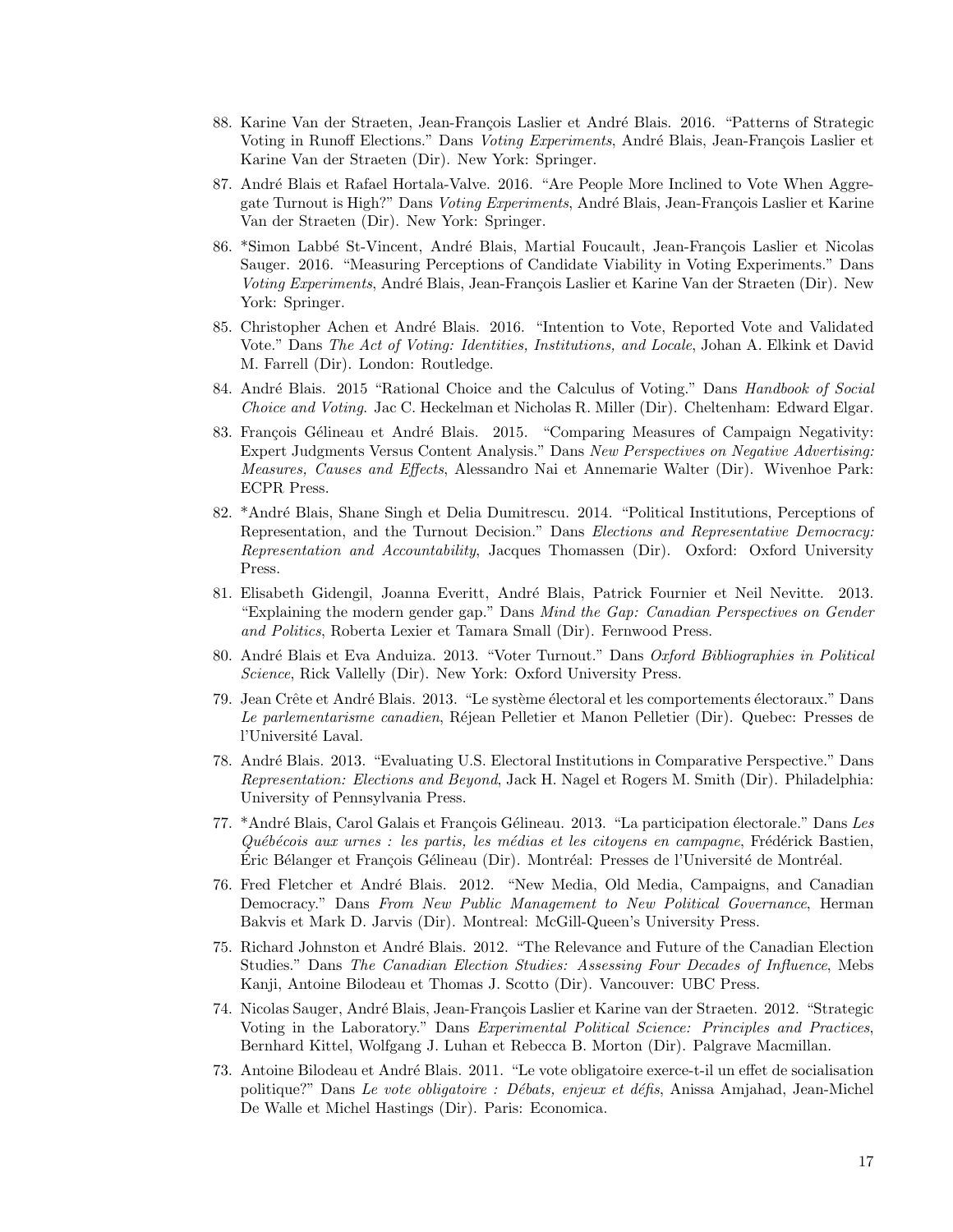- 72. William Cross et André Blais. 2011. "Holding Party Leaders to Account: The Westminster Cases." Dans How Power Changes Hands: Transition and Succession in Government, Paul t' Hart et John Uhr (Dir). Palgrave Macmillan.
- 71. André Blais. 2011. "Political Leaders and Democratic Elections." Dans *Political Leaders and* Democratic Elections, Kees Aarts, André Blais, et Hermann Schmitt (Dir). Oxford: Oxford University Press.
- 70. Kees Aarts et André Blais. 2011. "Push or Pull? The Relative Impact of Positive and Negative Leader Evaluations on Vote Choice." Dans Political Leaders and Democratic Elections, Kees Aarts, André Blais, et Hermann Schmitt (Dir). Oxford: Oxford University Press.
- 69. Andr´e Blais et Thomas Gschwend. 2011. "Strategic Defection Across Elections, Parties, and Voters." Dans Citizens, Context, and Choice: How Context Shapes Citizens' Electoral Choices. Russell J. Dalton et Christopher J. Anderson (Dir). Oxford: Oxford University Press.
- 68. Elisabeth Gidengil, Richard Nadeau, Neil Nevitte and André Blais. 2010. "Citizens." Dans Auditing Canadian Democracy, William Cross. (Dir). Vancouver: UBC Press.
- 67. André Blais. 2010. "Political Participation." Dans Comparing Democracies 3: Elections and Voting in the 21st Century, Lawrence LeDuc, Richard G. Niemi et Pippa Norris (Dir). London: Sage.
- 66. \*Andr´e Blais et Agnieszka Dobrzynska. 2009. "Turnout in Electoral Democracies Revisited." Dans Activating the Citizen: Dilemmas of Participation in Europe and Canada, Joan DeBardeleben et Jon H. Pammett (Dir). New York: Palgrave.
- 65. Jean Crête et André Blais. 2009. "Le système électoral et les comportements électoraux.", Dans Le parlementarisme canadien, Réjean Pelletier et Manon Tremblay (Dir). Québec: Presses de l'Université Laval.
- 64. \*André Blais, Eugénie Dostie-Goulet et Marc-André Bodet. 2009. "Voting Strategically in Canada and Britain.", Dans Duverger's Law of Plurality Voting: The Logic of Party Competition in Canada, India, the United Kingdom and the United States, Bernard Grofman, André Blais et Shaun Bowler (Dir). New York: Springer.
- 63. Shaun Bowler, Bernard Grofman et André Blais. 2009. "The United States: A Case of Duvergerian Equilibrium.", Dans Duverger's Law of Plurality Voting: The Logic of Party Competition in Canada, India, the United Kingdom and the United States, Bernard Grofman, André Blais et Shaun Bowler (Dir). New York: Springer.
- 62. Claire Durand et André Blais. 2009. "La mesure." Dans Recherche sociale : De la problématique à la collecte des données, Benoît Gauthier (Dir). Québec: Presses de l'Université du Québec.
- 61. André Blais et Claire Durand. 2009. "Le sondage." Dans Recherche sociale : De la problématique à la collecte des données, Benoît Gauthier (Dir). Québec: Presses de l'Université du Québec.
- 60. Patrick Fournier, Mathieu Turgeon, André Blais, Elisabeth Gidengil, Neil Nevitte et Joanna Everitt. 2008. "Délibération et changement d'opinion lors d'un sondage." Dans Méthodes de sondage, Philippe Guilbert, David Haziza, Anne Ruiz-Gazen et Yves Tillé (Dir). Paris: Dunod.
- 59. André Blais. 2008. "Introduction." Dans To Keep or to Change First Past the Post: The Politics of Electoral Reform, André Blais. (Ed). Oxford: Oxford University Press.
- 58. Kenneth R. Carty, André Blais et Patrick Fournier. 2008. "When Citizens Choose to Reform SMP: the British Columbia Citizens.' Assembly on Electoral Reform" Dans To Keep or to Change First Past the Post: The Politics of Electoral Reform, André Blais (Dir). Oxford: Oxford University Press.
- 57. André Blais et Matthew S. Shugart. 2008. "Conclusion." Dans To Keep or to Change First Past the Post: The Politics of Electoral Reform, André Blais (Dir). Oxford: Oxford University Press.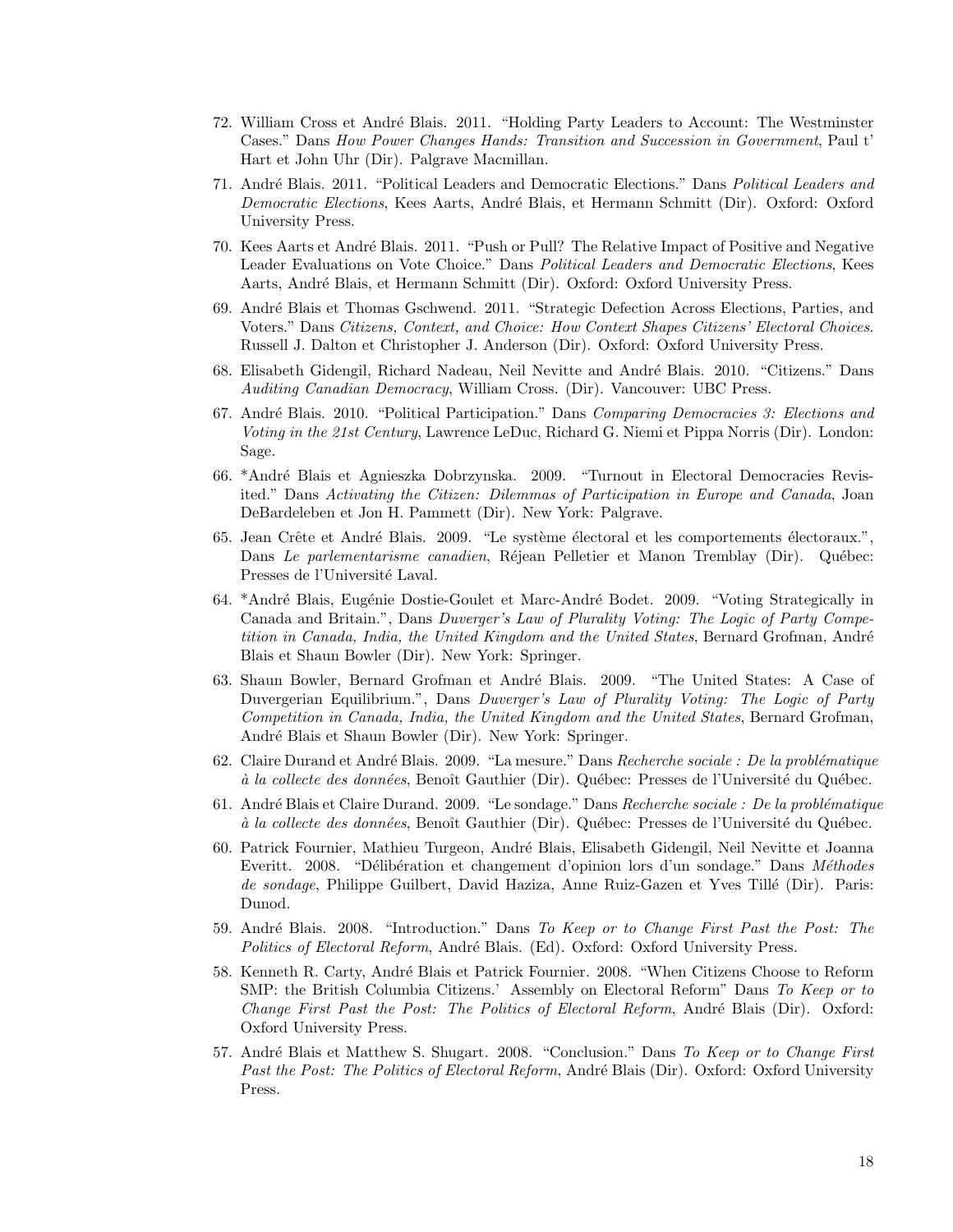- 56. Andr´e Blais, Kenneth R. Carty et Patrick Fournier. 2008. "Do Citizen Assemblies Make Reasoned Choices?" Dans *Designing Deliberative Democracy: The British Columbia Citizens* Assembly and Democratic Renewal, Mark Warren et Hilary Pearse (Dir). New York: Cambridge University Press.
- 55. Fred Cutler, Richard Johnston, Kenneth R. Carty, André Blais et Patrick Fournier. 2008. "Deliberation, Information and Trust: The BC Citizens' Assembly as Agenda Setter." Dans Designing Deliberative Democracy: The British Columbia Citizens' Assembly and Democratic Renewal, Mark Warren et Hilary Pearse (Dir). New York: Cambridge University Press.
- 54. André Blais. 2008. "Turnout in Elections." Dans Oxford Handbook of Political Behavior, Russell Dalton et Hans-Dieter Klingemann (Dir). Oxford: Oxford University Press.
- 53. \*André Blais et Peter Loewen. 2007. "Electoral Systems and Democratic Satisfaction." Dans Democratic Reform in New Brunswick, Bill Cross (Dir). Toronto: Canadian Scholars Press.
- 52. \*André Blais, Peter Loewen et Maxime Ricard. 2007. "The Government Life-Cycle." Dans Democratic Reform in New Brunswick, Bill Cross (Dir). Toronto: Canadian Scholars Press.
- 51. \*Abramson, Paul R., John H. Aldrich, André Blais, Daniel Lee et Renan Levine. 2008. "Coalition Considerations and the Vote." Dans The Elections in Israel, 2006, Asher Arian et Michal Shamir (Dir). New York: Transaction Publishers.
- 50. Elisabeth Gidengil et André Blais. 2007. "Are Party Leaders Becoming More Important to Vote Choice in Canada." Dans Political Leadership and Representation in Canada: Essays in Honour of John C. Courtney, Hans J. Michelmann, Donald C. Story et Jeffrey S. Steeves (Dir). Toronto: University of Toronto Press.
- 49. Andr´e Blais, Elisabeth Gidengil et Neil Nevitte. 2006. "Do Polls Influence the Vote?" Dans Capturing Campaign Effects, Henry E. Brady et Richard Johnston (Dir). Ann Arbor: University of Michigan Press.
- 48. \*Elisabeth Gidengil, Elisabeth Goodyear-Grant, Neil Nevitte et André Blais. 2005. "Gender, Knowledge, and Social Capital." Dans Gender and Social Capital, Brenda O'Neill et Elisabeth Gidengil (Dir). New York: Routledge.
- 47. \*John H. Aldrich, André Blais, Indridi H. Indridason et Renan Levine. 2005. "Coalition Considerations and the Vote." Dans The Elections in Israel, 2003, Asher Arian et Michal Shamir (Dir). New Brunswick: Transaction Publishers.
- 46. André Blais. 2004. "Strategic Voting in the 2002 French Presidential Election." Dans The French Voter: Before and After the 2002 Elections, Michael S. Lewis-Beck (Dir). New York, Palgrave.
- 45. \*André Blais, Peter Loewen et Marc-André Bodet. 2004. "Strategic Voting." Dans Voters' Veto: The 2002 Election and the Consolidation of Minority Government, Jack Vowles, Peter Aimer, Susan Banducci, Jeffrey Karp et Raymond Miller (Dir). Auckland: Auckland University Press.
- 44. André Blais. 2004. "Y a-t-il un vote stratégique en France?" Dans Le nouveau désordre ´electoral, Bruno Cautres et Nonna Mayer (Dir). Paris: Presses de la Fondation nationale des sciences politiques.
- 43. Elisabeth Gidengil, André Blais, Richard Nadeau et Neil Nevitte. 2004. "Language and Cultural Uncertainty." Dans Quebec: State and Society, Alain Gagnon (Dir). Peterborough: Broadview Press.
- 42. Louis Massicotte et André Blais. 2003 "La réforme électorale : profil d'un mode de scrutin mixte approprié au Québec." Dans La science politique au Québec : le dernier des maîtres  $fondateurs$  (Hommage à Vincent Lemieux), Jean Crête (Dir). Québec: Presses de l'Université Laval.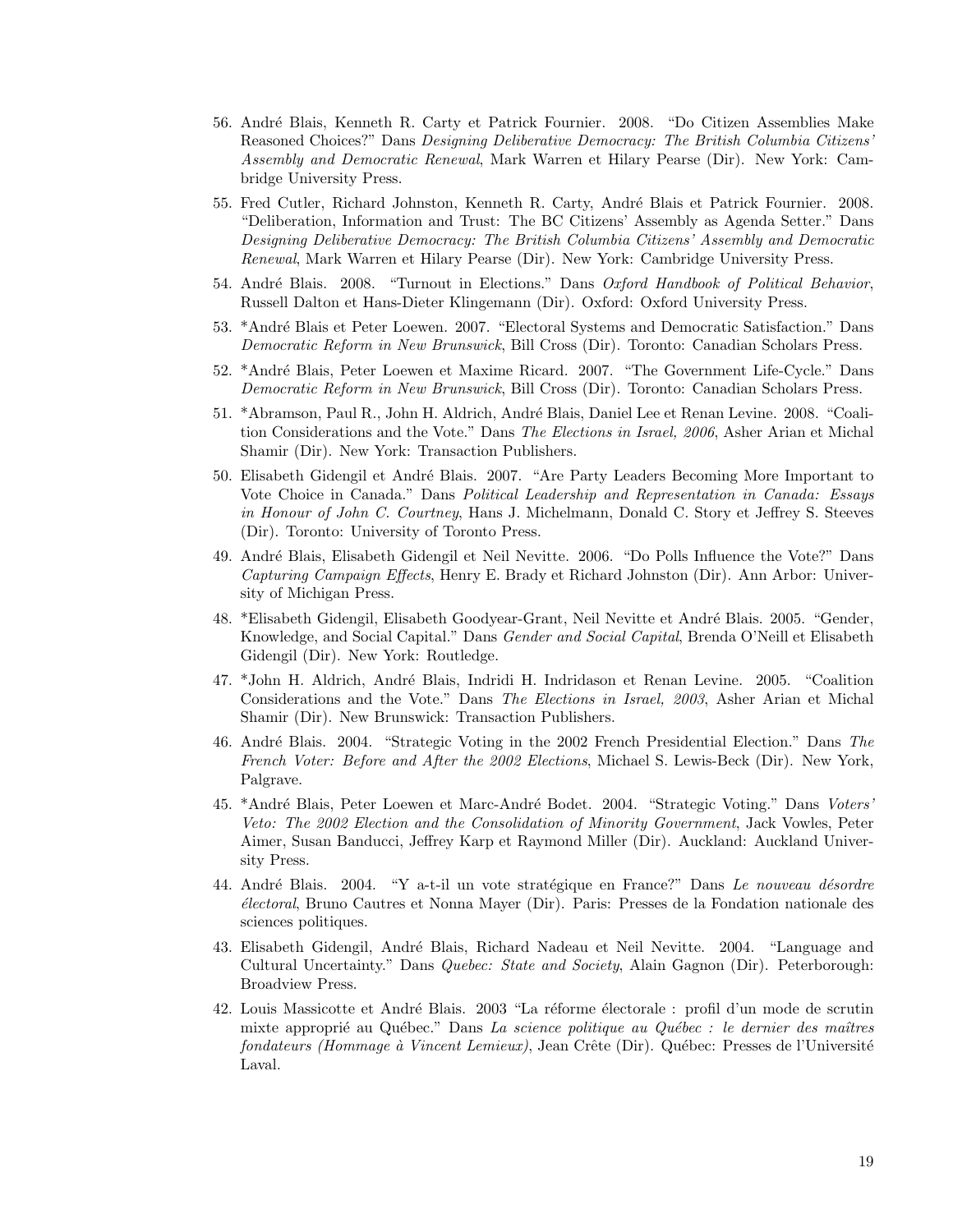- 41. Louis Massicote et André Blais. 2003. "Me voilà : trouvez-moi un comté. Expériences canadiennes en matière de parachutage politique." Dans Le parachutage politique, Bernard Dolez et Michel Hastings (Dir). Paris: L'Harmattan.
- 40. André Blais et Louis Massicotte. 2002. "Electoral Systems." Dans Comparing Democracies 2: New Challenges in the Study of Elections and Voting, Lawrence LeDuc, Richard G. Niemi et Pippa Norris (Dir). London: Sage.
- 39. Andr´e Blais, Elisabeth Gidengil, Richard Nadeau et Neil Nevitte. 2002. "Do Party Supporters Differ?" Dans Political Behaviour: Theory and Practice in a Canadian Context, Joanna Everitt et Brenda O'Neill (Dir). Toronto: Oxford University Press.
- 38. Elisabeth Gidengil, André Blais, Neil Nevitte et Richard Nadeau. 2001. "Changes in the Party System and Anti-Party Sentiment." Dans Canadian Democracy at Century's End, William Cross (Dir). Toronto: Oxford University Press.
- 37. Richard Nadeau, André Blais, Elisabeth Gidengil et Neil Nevitte. 2001. "Perceptions of Party Competence in the 1997 Election." Dans *Party Politics in Canada*, Hugh Thorburn et Alan Whitehorn (Dir). Toronto: Prentice Hall.
- 36. Neil Nevitte, André Blais, Elisabeth Gidengil, Richard Johnston et Henry Brady. 1998. "The Populist Right in Canada: The Rise of the Reform Party of Canada." Dans The New Politics of the Right: Neo-populist Parties and Movements in Established Democracies, Hans-Georg Betz and Stefan Immerfal (Dir). New York: St. Martin's Press.
- 35. André Blais et François Vaillancourt. 1998. "Le budget 1997-1998." Dans L'année politique au Québec 1996-1997, Robert Boily (Dir). Montréal: Fides.
- 34. Claire Durand et André Blais. 1997. "Les indicateurs." Dans Recherche sociale: de la problématique à la collecte des données, Benoit Gauthier (Dir). Montréal: Presses de l'Université du Québec.
- 33. André Blais et François Vaillancourt. 1997. "Le budget 1996-1997." Dans L'année politique au Québec 1995-1996, Robert Boily (Dir). Montréal: Fides.
- 32. André Blais et Louis Massicotte. 1996. "Electoral Systems." Dans Comparing Democracies, Lawrence LeDuc, Richard G. Niemi et Pippa Norris (Dir). Beverly Hills: Sage 1996.
- 31. Jean Crête et André Blais. 1996. "Système électoral et comportement politique." Dans Le système parlementaire canadien, Manon Tremblay et Marcel R. Pelletier (Dir). Sainte-Foy: Presses de l'Université Laval.
- 30. André Blais et François Vaillancourt. 1995. "Le budget 1994-1995: le Québec est-il une société distincte?" Dans Québec 1996, Denis Monière et Roch Côté (Dir). Montréal: Fides.
- 29. André Blais. 1994. "L'état a-t-il vraiment été réduit?" Dans Un État réduit? A Down Sized State?, Robert Bernier et James Iain Gow (Dir). Sainte-Foy: Presses de l'Université du Québec.
- 28. André Blais et François Vaillancourt. 1994. "Les budgets du Québec?" Dans L'année politique au Québec, 1993-1994, Denis Monière (Dir). Montréal: Fides.
- 27. André Blais et François Vaillancourt. 1994. "Le budget." Dans L'année politique au Québec, 1992, Denis Monière (Dir). Montréal: Département de science politique-Université de Montréal.
- 26. Richard Johnston, André Blais, Elisabeth Gidengil et Neil Nevitte. 1993. "The people and the Charlottetown Accord." Dans Canada: The State of the Federation 1993, Ronald L. Watts et Douglas M. Brown (Dir). Kingston: Institute of Intergovernmental Relations.
- 25. Richard Johnston, André Blais, Henry Brady et Jean Crête. 1993. "Free trade in Canadian elections: Issue evolution in the long and the short run." Dans Agenda Formation, William Riker (Dir). Ann Arbor, Michigan: University Press.
- 24. André Blais et François Vaillancourt. 1992. "Le budget." Dans L'année potitique au Québec 1991, Denis Monière (Dir). Montréal: Québec/Amérique.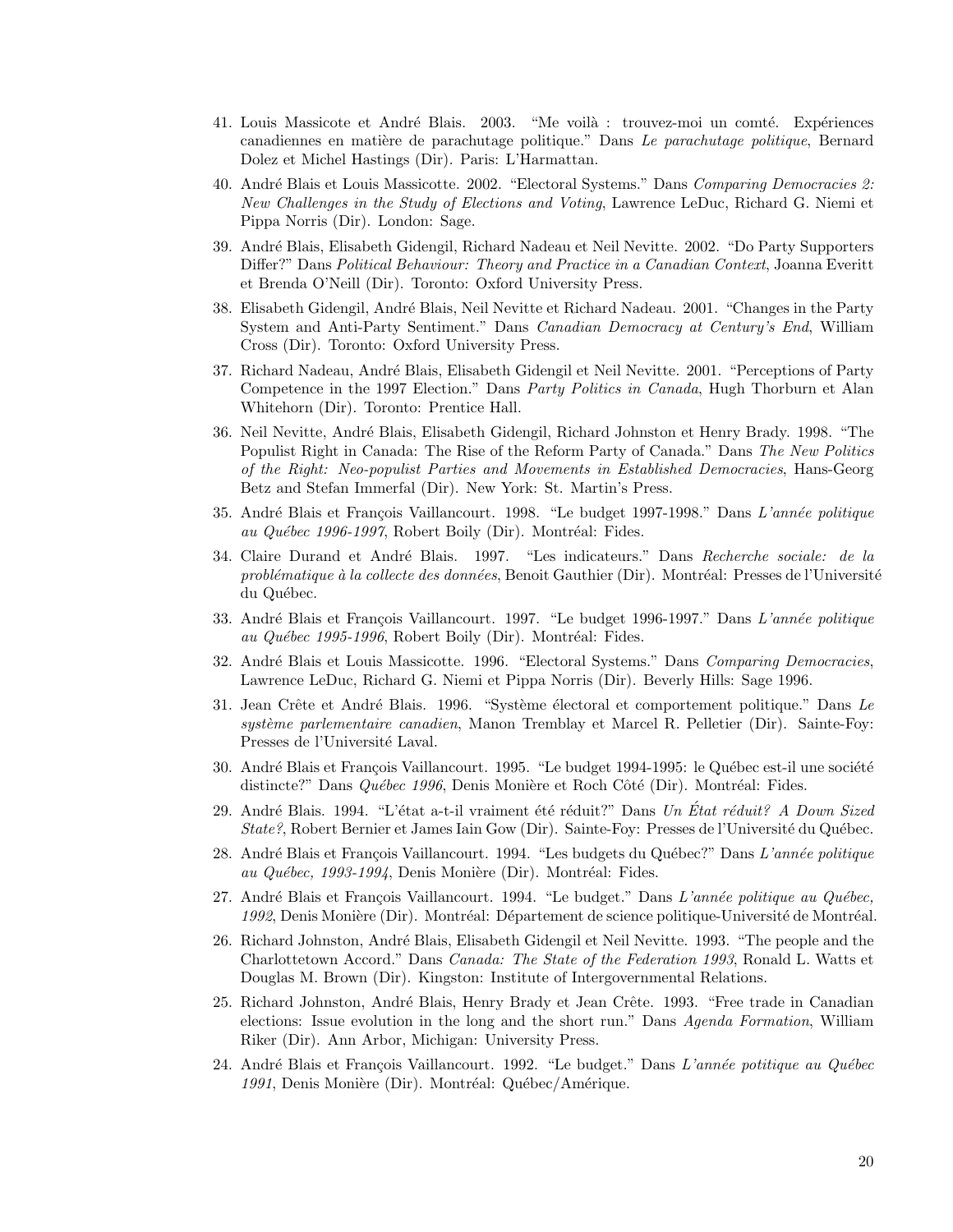- 23. André Blais. 1992. "Is a deal possible? Public opinion and political strategies." Dans Constitutional Commentaries; An Assessment of the 1991 Federal Proposals, Douglas M. Brown, Robert A. Young et Dwight Herperger (Dir). Kingston: Institute of Intergovernmental Relations.
- 22. André Blais, Donald Blake et Stéphane Dion. 1991. "The voting behavior of bureaucrats." Dans The Budget-Maximizing Bureaucrat: Appraisals and Evidence, André Blais et Stéphane Dion (Dir). Pittsburg: University of Pittsburg Press.
- 21. Richard Johnston, André Blais, Henry Brady et Jean Crête. 1991. "Free trade and the dynamics of the 1988 Canadian election." Dans The Ballot and Its Message, Joseph Wearing (Dir). Mississauga: Copp Clark.
- 20. André Blais et Jean Crête. 1991. "Pourquoi l'opinion publique au Canada anglais a-t-elle rejeté l'Accord du lac Meech?" Dans L'engagement intellectuel : Mélanges en l'honneur de Léon Dion, Raymond Hudon et Réjean Pelletier (Dir). Québec: Presses de l'Université Laval.
- 19. André Blais et Stéphane Dion. 1991. "Introduction." and "Conclusion." Dans The Budget-Maximizing Bureaucrat: Appraisals and Evidence, André Blais et Stéphane Dion (Dir). Pittsburgh: University of Pittsburgh Press.
- 18. Andr´e Blais. 1991. "The constitutional game in Quebec: options, interests, stragegies, outcomes." Dans Confederation in Crisis, Robert Young (Dir). Toronto: Lorimer.
- 17. André Blais et François Vaillancourt. 1990. "Le budget." Dans L'année politique au Québec, 1989-1990, Denis Monière (Dir). Montréal: Québec-Amérique.
- 16. André Blais et Stéphane Dion. 1990. "Electoral systems and the consolidation of new democracies." Dans Democratic Transition and Consolidation in Southern Europe, Latin America and Southeast Asia, Diane Ethier (Dir). London: Macmillan Press.
- 15. André Blais et Jean Crête. 1989. "Comportements et attitudes de masse : changement et stabilité." Dans Générations et politique, Jean Crête et Pierre Favre (Dir). Paris: Economica.
- 14. Andr´e Blais. 1989. "Public opinion on free trade in the 1988 election campaign." Dans The Free Trade Agreement of 1988: Implications for the Future of Canadian- American Relations, Jane Jenson (Dir). Cambridge: The Center for International Affairs, Harvard University.
- 13. André Blais et François Vaillancourt. 1989. "Le budget." Dans L'année politique au Québec, 1988-1989. Denis Monière (Dir). Montréal: Québec-Amérique.
- 12. André Blais et François Vaillancourt, 1989. "Le budget 1988-1989." Dans L'année politique au Québec, 1987-1988. Denis Monière (Dir). Montréal: Québec-Amérique.
- 11. Jean Crête et André Blais. 1987. "La presse et les affaires publiques au Québec." Dans État et société au Canada, Réjean Pelletier et Jacques Zylberberg (Dir). Québec: Laboratoire d'études politiques et administratives.
- 10. Andr´e Blais. 1986. "L'orientation de la recherche dans l'analyse des ph´enom`enes de masse." Dans Masses et postmodernité, Jacques Zylberberg (Dir). Paris: Méridiens Klincksieck.
- 9. André Blais. 1986. "Industrial policy in advanced capitalist democracies." Dans Industrial Policy, André Blais (Dir). Toronto: University of Toronto Press.
- 8. André Blais. 1986. "The debate on Canadian industrial policy." Dans Industrial Policy, André Blais (Dir). Toronto: University Press.
- 7. John Mc Callum et André Blais. 1986. "Government, special interest groups and economic growth." Dans Responses to Economic Change, David Laidler (Dir). Toronto, University of Toronto Press.
- 6. Philippe Faucher, Andr´e Blais, Robert Young et Manuel de la Fuente. 1985. "Politique commerciale et politique industrielle au Canada." Dans Le Canada et la division internationale du travail, Duncan Cameron et François Houle (Dir). Ottawa: Presses de l'Université d'Ottawa.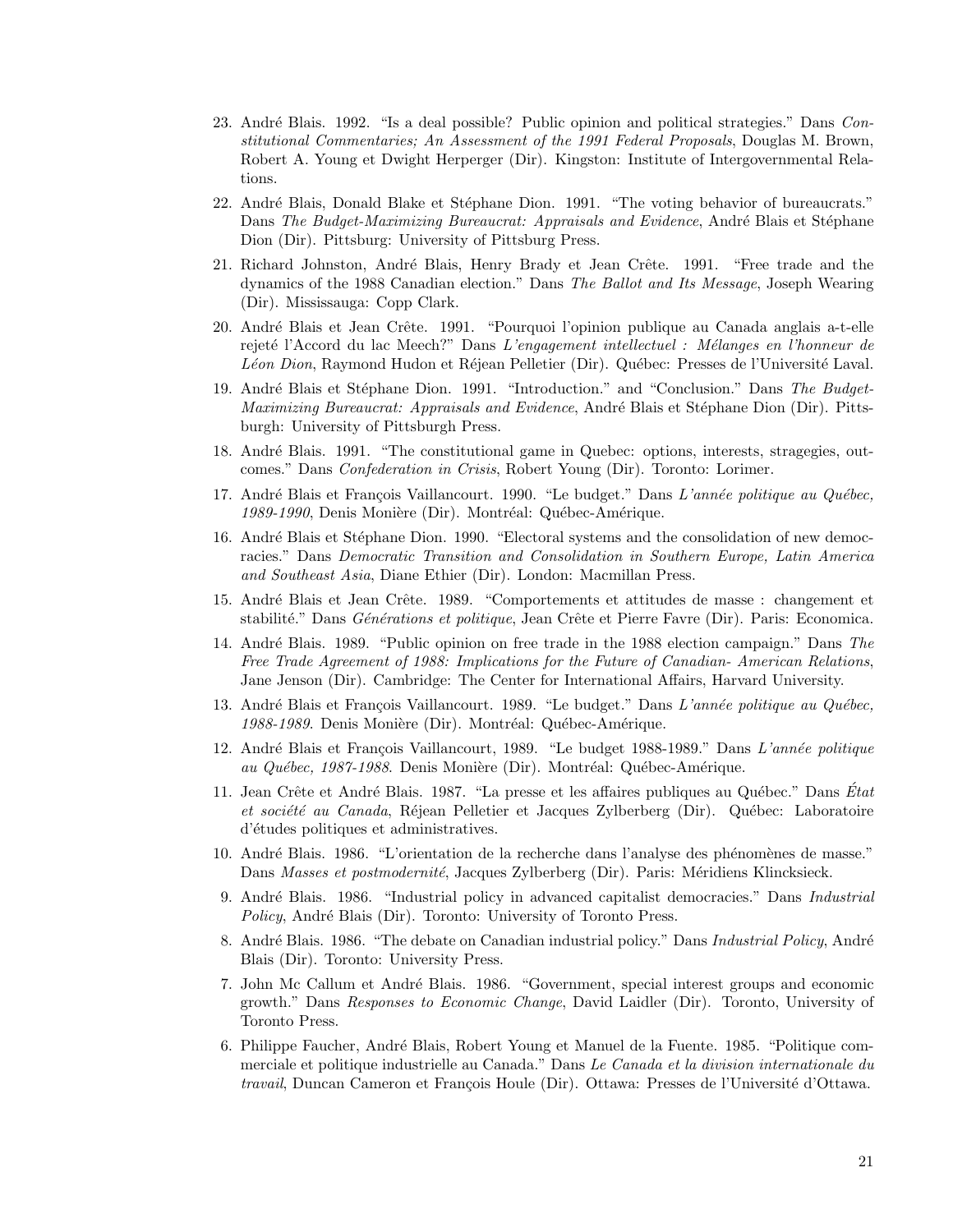- 5. \*André Blais et Richard Nadeau. 1984. "L'appui au Parti québécois : évolution de la clientèle de 1970 à 1981." Dans Le comportement électoral au Québec, Jean Crête (Dir). Chicoutimi: Gaétan Morin.
- 4. \*André Blais et Richard Nadeau. 1984. "L'appui au OUI." Dans Le comportement électoral au Québec, Jean Crête (Dir). Chicoutimi: Gaétan Morin.
- 3. André Blais. 1980. "Le vote : ce que l'on sait... ce que l'on n'en sait pas." Dans Québec : un pays incertain, In collaboration. (Dir). Montréal: Québec-Amérique, 1980.
- 2. André Blais. 1980. "L'orientation de la recherche dans l'analyse des politiques." Dans  $In$ troduction à l'analyse des politiques, Réjean Landry (Dir). Québec: Presses de l'Université Laval.
- 1. Andr´e Blais, Marcel Gilbert et Vincent Lemieux. 1971. "The emergence of new forces in Quebec electoral politics." Dans Canada: A Sociological Profile, W.E. Mann (Dir). Toronto: Copp Clark.

Rapports de recherche

- 12. Andr´e Blais et Semra Sevi. 2021. "The Burden of Voting in the 2019 Canadian Federal Election." Rapport de recherche préparé pour Élections Canada.
- 11. André Blais et Peter Loewen. 2009. (révisé en 2011) "Youth Electoral Engagement in Canada." Rapport de recherche préparé pour Elections Canada.
- 10. \*Andr´e Blais et Agnieszka Dobrzynska. 2008. "Electoral Laws: A Macroscopic Perspective." Rapport de recherche préparé pour le International Institute for Democracy and Electoral Assistance.
- 9. Andr´e Blais, Agnieszka Dobrzynska et Peter John Loewen. 2007. "Potential Impacts of Extended Advance Voting on Voter Turnout." Rapport de recherche préparé pour Élection Canada.
- 8. \*André Blais, Eugénie Dostie-Goulet, Patrick Fournier et Elisabeth Gidengil. 2007. "Étude sur la participation électorale des jeunes Montréalais." Rapport de recherche préparé pour le Forum Jeunesse de l'Île de Montréal.
- 7. Stephen White, Neil Nevitte, André Blais, Joanna Everitt, Patrick Fournier et Elisabeth Gidengil. 2006. "Making Up for Lost Time: Immigrant Voter Turnout in Canada." Rapport de recherche préparé pour Élections Canada (version révisée publiée dans Perspectives  $\acute{e}$ lectorales).
- 6. Elisabeth Gidengil, André Blais, Patrick Fournier, Joanna Everitt et Neil Nevitte. 2005. "Missing the Message: Young Adults and the Election Issues." Rapport de recherche préparé pour Élections Canada (version révisée publiée dans Perspectives électorales).
- 5. André Blais. 2004. "Electoral System Reform: What Are the Options?" Rapport de recherche préparé pour le Groupe canadien d'étude des parlements.
- 4. \*Andr´e Blais, Agnieszka Dobrzynska et Louis Massicotte. 2003. "Why is Turnout Higher in Some Countries than in Others?" Rapport de recherche préparé pour Élections Canada.
- 3. \*André Blais et Agnieszka Dobrzynska. 2003. "Les résultats électoraux dans les circonscriptions à forte concentration syndicale." Rapport de recherche préparé pour Teamsters Canada.
- 2. Elisabeth Gidengil, André Blais, Neil Nevitte et Richard Nadeau. 2003. "Turned Off or Tuned Out? Youth Participation in Politics." Rapport de recherche préparé pour Elections Canada (version révisée publiée dans Perspectives électorales).
- 1. André Blais. 1999. "Criteria for Assessing Electoral Systems." Rapport de recherche préparé pour Elections Canada (version révisée publiée dans Perspectives électorales).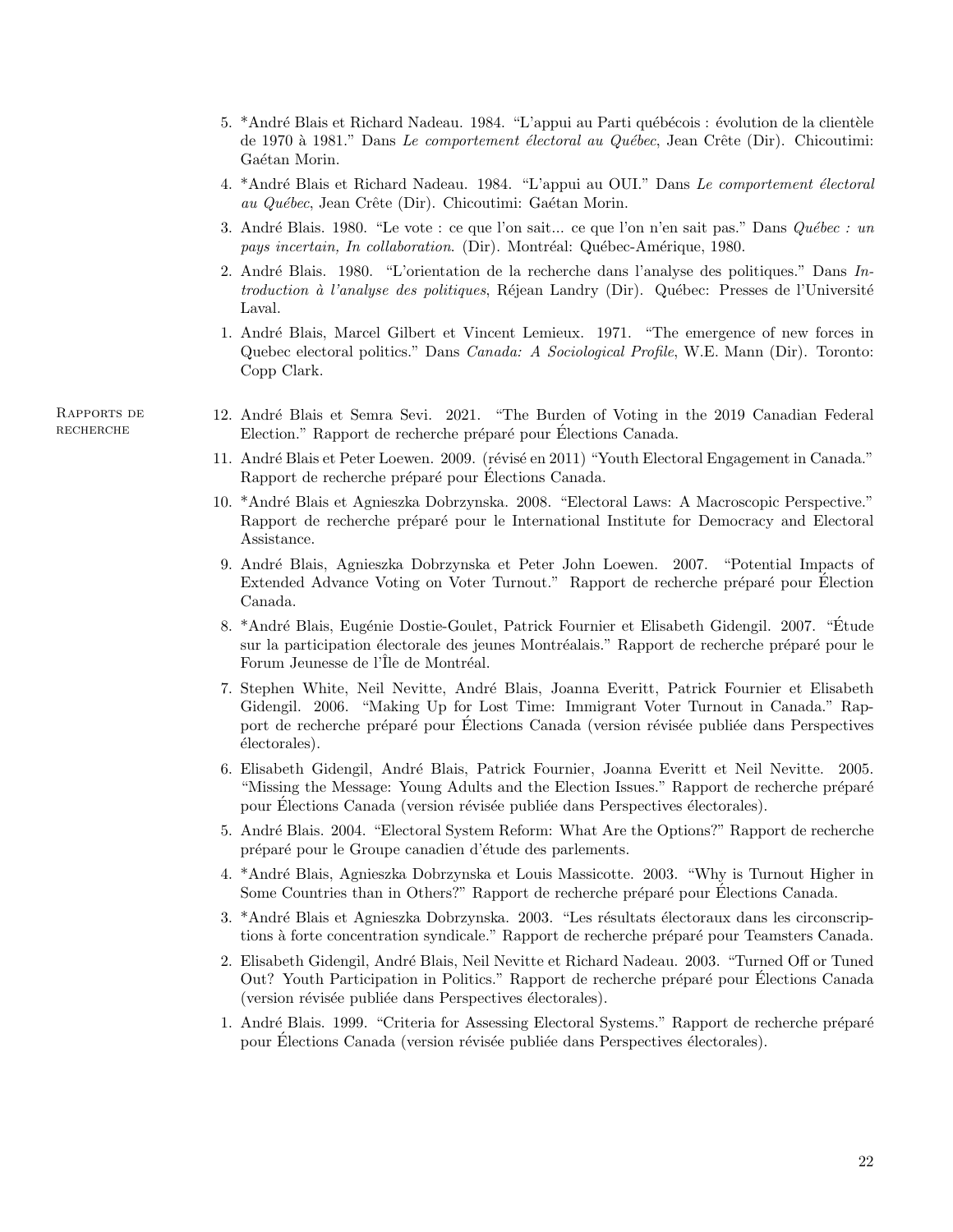Recensions de **LIVRES** 

- 16. Andr´e Blais. (2008) Recension du livre "Mandates, Parties, and Voters: How Elections Shape the Future." par James H. Fowler and Oleg Smirnov, Perspectives on Politics 6(2): 384-385.
- 15. Andr´e Blais. (2005) "Learning to Become a Good Citizen." Recension du livre "Why We Vote: How Schools and Communities Shape Our Civic Life." par David E. Campbell, Science 314(5803): 1244-1245.
- 14. Andr´e Blais. (1999) Recension du livre "Working, Shirking, and Sabotage: Bureaucratic Response to a Democratic Public." par John Brehm and Scott Gates, American Political Science Review 93(1): 218-219.
- 13. Andr´e Blais. (1999) Recension du livre "Democracy and Elections." par Richard S. Katz, Party Politics 5(3): 407-409.
- 12. Andr´e Blais. (1998) Recension du livre "Making Votes Count: Strategic Coordination in the World's Electoral Systems." par Gary W. Cox, Revue canadienne de science politique 31(1): 191-193.
- 11. Andr´e Blais. (1998) Recension du livre "Comparing Electoral Systems." par David M Farrell, West European Politics 21: 203.
- 10. André Blais. (1993) Recension du livre "Politique et gestion des finances publiques, Québec et Canada." par André Bernard, Revue canadienne de science politique 26(4): 798-800.
- 9. Andr´e Blais. (1989) Recension du livre "The Canadian General Election of 1988." par Alan Frizzell, Jon H. Pammett and Anthony Westell, Canadian Public Policy 15: 476-476.
- 8. André Blais. (1988) Recension du livre "Sur l'individualisme." par Pierre Birnbaum and Jean Leca, Revue canadienne de science politique 21(1): 203-204.
- 7. Andr´e Blais. (1987) Recension du livre "Governing the Economy: The Politics of State Intervention in Britain and France." par Peter Hall, Revue canadienne de science politique 20(2): 424-426.
- 6. André Blais. (1982) Recension du livre "Réseaux et appareils: logique des systèmes et langage des graphes." par Vincent Lemieux, Revue canadienne de science politique 15(5): 842-844.
- 5. André Blais and Philippe Faucher. (1979) Recension du livre "Les enjeux économiques de la nationalisation de l'électricité." par Carol Jobin, Revue canadienne de science politique  $12(4)$ : 809-816.
- 4. Andr´e Blais and Philippe Faucher. (1978) Recension du livre "The Canadian State: Political Economy and Political Power." par Leo Panitch, Revue canadienne de science politique 11(3): 659-665.
- 3. André Blais and Jean Crète. (1978) Recension du livre "L'urbanisation au Québec." par Group de travail sur l'urbanisation, Revue canadienne de science politique 11(1): 189-194.
- 2. André Blais. (1972) Recension du livre "Le Québec qui se fait." par Claude Ryan, Revue canadienne de science politique 5(2): 316-319.
- 1. Andr´e Blais. (1972) Recension du livre "Le Qu´ebec d'aujourd'hui: regards d'universitaires." par Jean-Luc Migu´e, Revue canadienne de science politique 5(2): 316-319.

Subventions de recherche "Being Politically Smart in the Age of Misinformation." CIFAR AI Catalyst Grant, avec Reinaneh Rabbany, Jean-François Gagné et Jean-François Godbout (\$100,000). 2020-2021 "The Impact of Visual Data on Canadians' Views about COVID-19." Centre pour l'étude de la citoyenneté démocratique, Montreal, avec Semra Sevi, Marco Mendoza-Aviña, Gabrielle Péloquin-Skulski, Emmanuel Heisbourg, Paola Vegas, Maxime Coulombe, Vincent Arel-Bundock et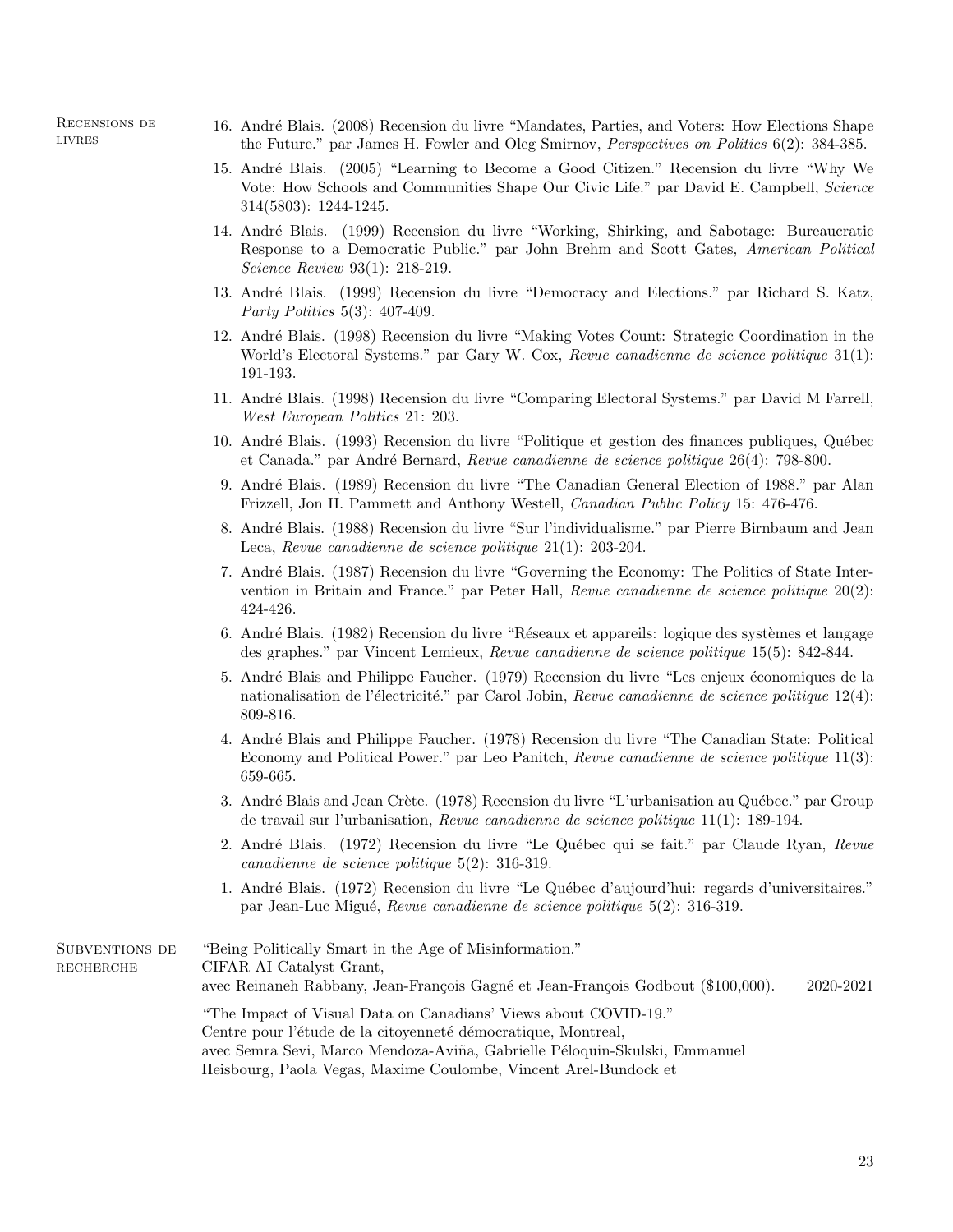| Peter Loewen $(\$3,000)$ .                                                                                                                                                                                                       | 2020      |
|----------------------------------------------------------------------------------------------------------------------------------------------------------------------------------------------------------------------------------|-----------|
| "How do citizens evaluate ranking."<br>Political Reform Program, New America,<br>avec Carolina Plescia et Semra Sevi (\$11,400).                                                                                                 | 2020      |
| "How to tax multinational corporations: The citizens' views."<br>Conseil de recherches en sciences humaines,<br>avec Vincent Arel-Bundock et Jane Sumner (\$228,400).                                                            | 2019-2023 |
| "Compulsory voting in Brazil and turnout."<br>Conselho Nacional de Desenvolvimento Científico e Tecnologico (CNPq),<br>avec Mathieu Turgeon (\$103,380).                                                                         | 2017-2019 |
| "Democratic Accountability: The Role of Citizens."<br>Fonds Québécois de la Recherche, Société et Culture,<br>avec Elisabeth Gidengil, Dietlind Stolle, Marc-André Bodet,<br>Allison Harell et Patrick Fournier (\$275,745).     | 2016-2020 |
| "Distributional Politics and Social Protection."<br>National Science Foundation, U.S.,<br>avec Nancy E. Burns (US \$599,220).                                                                                                    | 2014-2018 |
| "The Duty to Vote."<br>Conseil de recherches en sciences humaines,<br>avec Carol Galais $(\$152,590)$ .                                                                                                                          | 2014-2019 |
| "Distributional Politics and Social Protection."<br>National Science Foundation,<br>avec Nancy E. Burns (US \$300,000).                                                                                                          | 2012-2014 |
| "Physiologie du cerveau et prise de décision politique."<br>Fonds Québécois de la Recherche, Société et Culture,<br>avec Elisabeth Gidengil, Dietlind Stolle et Lesley Fellows (\$37,000).                                       | 2010-2012 |
| "The Dynamics of Political Choice."<br>National Science Foundation,<br>avec Nancy E. Burns et Ian McAllister (US \$200,000).                                                                                                     | 2010-2012 |
| "Making Electoral Democracy Work."<br>Conseil de recherches en sciences humaines,<br>avec 23 co-chercheurs $(\$2,500,000)$ .                                                                                                     | 2009-2017 |
| "Making Electoral Democracy Work."<br>Conseil de recherches en sciences humaines,<br>avec 21 co-chercheurs $(\$20,000)$ .                                                                                                        | 2008      |
| "The Decision to Vote or not to Vote."<br>Conseil de recherches en sciences humaines (\$145,000).                                                                                                                                | 2008-2011 |
| "Party Leadership Selection Rules."<br>Conseil de recherches en sciences humaines,<br>avec William Cross $(\$100,000)$ .                                                                                                         | 2007-2010 |
| "Étude sur l'élection canadienne 2006."<br>Élections Canada,<br>avec Elisabeth Gidengil, Richard Nadeau et Neil Nevitte (\$351,676)                                                                                              | 2005-2007 |
| "Les élections, la communication et la participation à la vie démocratique."<br>Fonds Québécois de la Recherche, Société et Culture,<br>avec Elisabeth Gidengil, Dietlind Stolle, Stuart Soroka et Patrick Fournier (\$258,125). | 2004-2008 |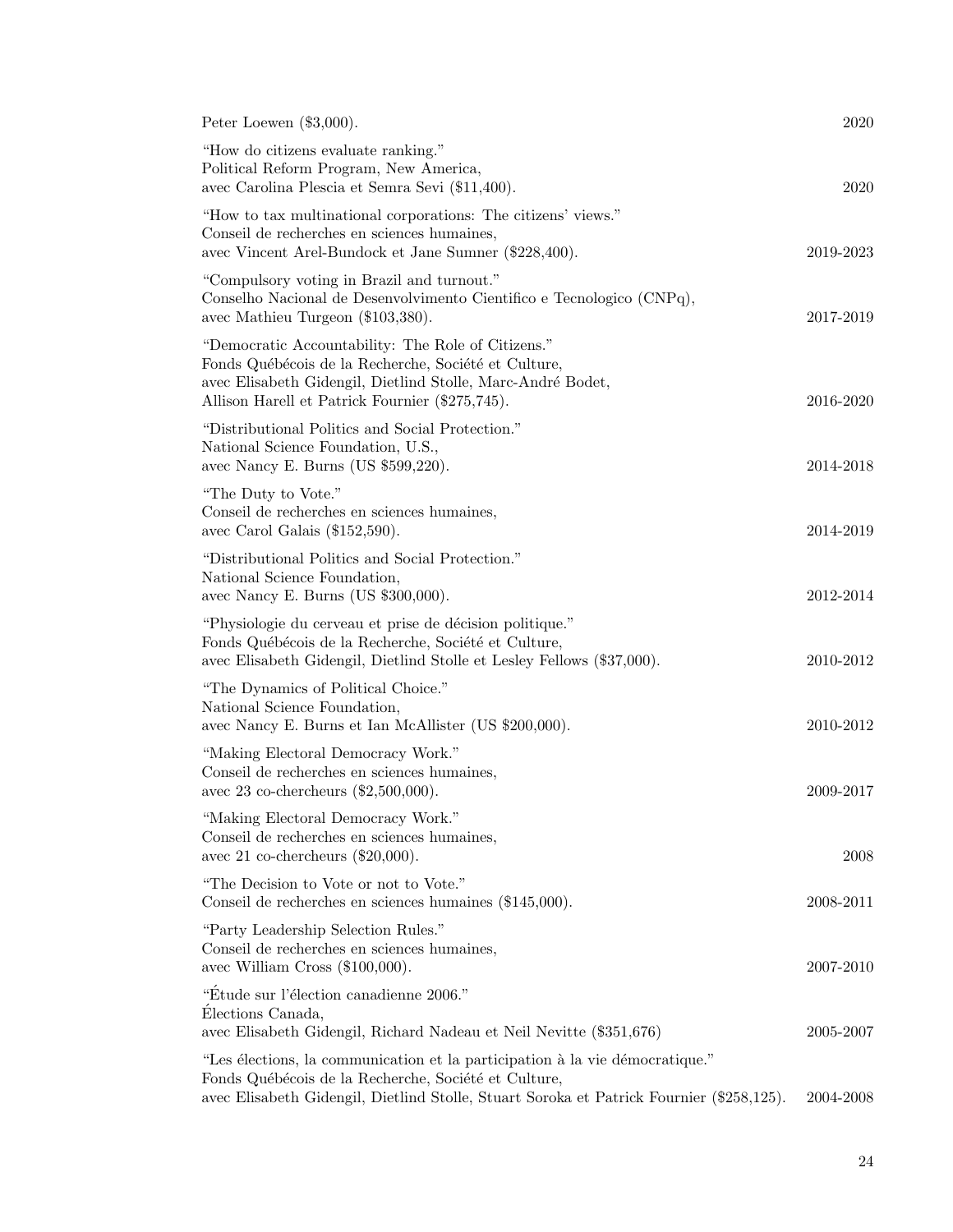| "Chaire de recherche en études électorales."<br>Conseil de recherches en sciences humaines $(\$1,400,000)$ .                                                                                     | 2001-2007 |
|--------------------------------------------------------------------------------------------------------------------------------------------------------------------------------------------------|-----------|
| "Making Sense of the Vote: The 2000 Canadian Election."<br>Conseil de recherches en sciences humaines,<br>avec Elisabeth Gidengil, Neil Nevitte et Patrick Fournier (\$1,213,000)                | 2001-2006 |
| "La dynamique électorale."<br>Fonds pour la formation des chercheurs et l'aide à la recherche,<br>avec Elisabeth Gidengil et Richard Nadeau (\$225,000).                                         | 1999-2002 |
| "L'élection canadienne de 1997."<br>Conseil de recherches en sciences humaines,<br>avec Elisabeth Gidengil, Richard Nadeau et Neil Nevitte (\$710,000).                                          | 1997-2000 |
| "Pourquoi et comment voter?"<br>Conseil de recherches en sciences humaines,<br>avec Louis Massicotte (\$35,000).                                                                                 | 1996-1999 |
| "To Vote or not to Vote?"<br>Canada Council for the Arts (\$53,500).                                                                                                                             | 1996-1998 |
| "Les élections : dynamique et processus."<br>Fonds pour la formation des chercheurs et l'aide à la recherche (\$144,000).                                                                        | 1995-1998 |
| "The 1993 Canadian Election Study."<br>Conseil de recherches en sciences humaines,<br>avec Richard Johnston, Henry Brady, Elisabeth Gidengil et Neil Nevitte (\$700,000).                        | 1992-1995 |
| "Political Ethics in Canada."<br>Conseil de recherches en sciences humaines,<br>avec Maureen Mancuso, Michael Atkinson, Ian Green et Neil Nevitte (\$12,000).                                    | 1992-1993 |
| "La dynamique électorale."<br>Fonds pour la formation des chercheurs et l'aide à la recherche,<br>avec Edouard Cloutier, Elisabeth Gidengil, Denis Monière,<br>et Richard Nadeau $(18180,000)$ . | 1992-1995 |
| "Les élections et les groupes."<br>Conseil de recherches en sciences humaines (\$77,000).                                                                                                        | 1991-1994 |
| "La dynamique électorale."<br>Fonds pour la formation des chercheurs et l'aide à la recherche,<br>avec Edouard Cloutier, Jean Guay, Denis Monière et Richard Nadeau (\$100,000).                 | 1989-1992 |
| "Le comportement électoral des employés du secteur public."<br>Conseil de recherches en sciences humaines,<br>avec Donald Blake et Stéphane Dion (\$78,000).                                     | 1988-1991 |
| "The 1988 Canadian Election Study."<br>Conseil de recherches en sciences humaines,<br>avec Richard Johnston, Henry Brady et Jean Crête (\$468,000).                                              | 1988-1991 |
| "Les conséquences des modes de scrutin."<br>Université de Montréal (\$3,000).                                                                                                                    | 1987      |
| "Pré-enquête sur la prochaine élection fédérale."<br>Institute for Research on Public Policy,<br>avec Richard Johnston $(\$5,000)$ .                                                             | 1987      |
| "Les systèmes électoraux."                                                                                                                                                                       |           |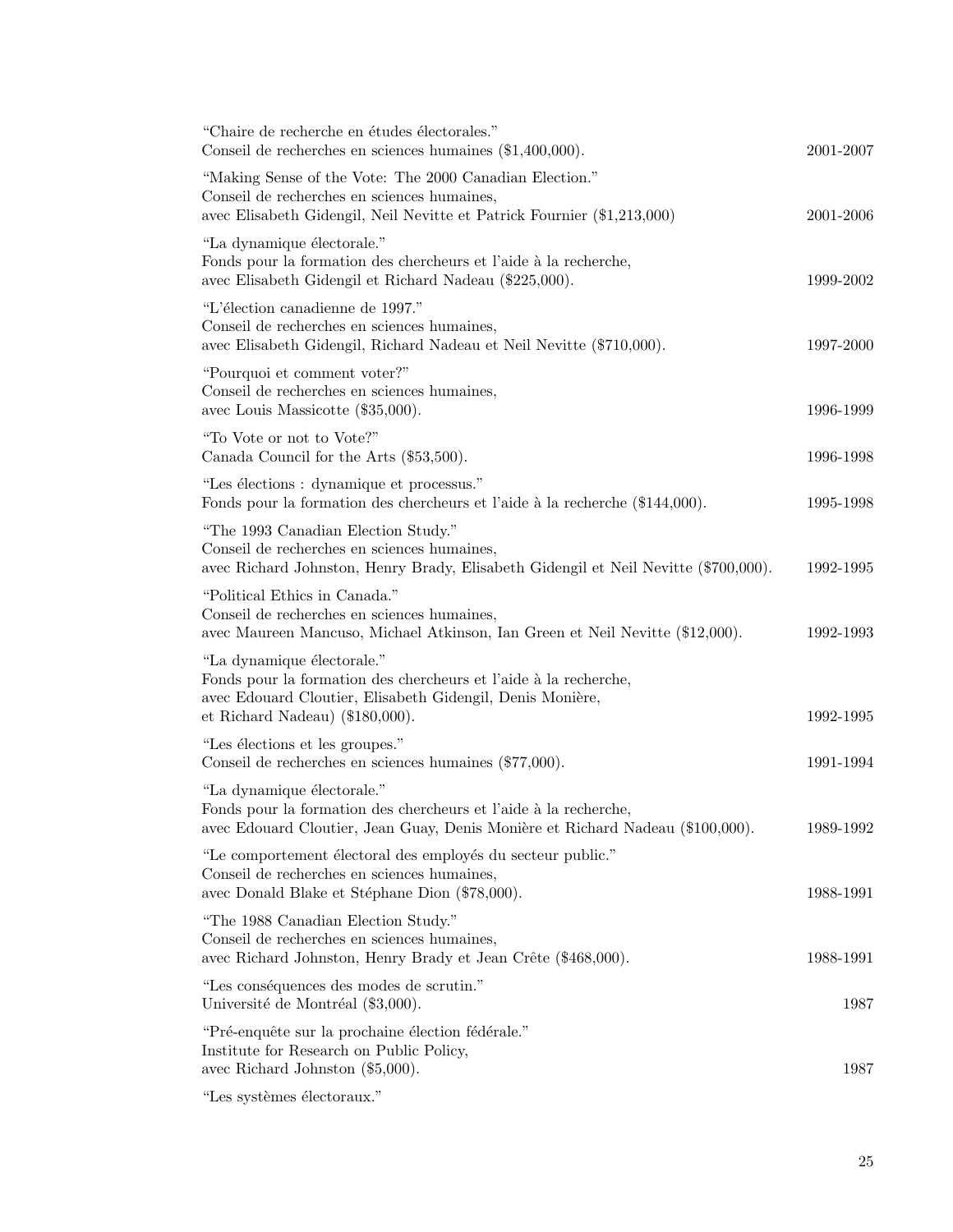| Conseil de recherches en sciences humaines (\$8,000).                                                                                                                                        | 1986 |
|----------------------------------------------------------------------------------------------------------------------------------------------------------------------------------------------|------|
| "Étude des structures politiques et du renouvellement des élites locales en Louisiane."<br>Conseil de recherches en sciences humaines,<br>avec Gilles Vandal (\$11,000).                     | 1985 |
| "Business, Labor and the State in Ontario and Quebec:<br>Taxation and Industrial Relations, 1960-1985."<br>Conseil de recherches en sciences humaines,<br>avec Kenneth McRoberts (\$40,000). | 1985 |
| "Partis politiques et changements politiques au Québec depuis 1960."<br>Fonds pour la formation des chercheurs et l'aide à la recherche,<br>avec quatre co-chercheurs $(\$20,000)$ .         | 1985 |
| "Les exportations au Québec et au Canada."<br>Emploi et immigration $(\$5,000)$ .                                                                                                            | 1985 |
| "Le renouvellement des élites politiques en Nouvelle-Orléans, 1845-1885."<br>Fonds pour la formation des chercheurs et l'aide à la recherche,<br>avec Gilles Vandal $(\$17,000)$ .           | 1983 |
| "Les dépenses des gouvernements du Québec et de l'Ontario."<br>Fonds annuel de soutien $(\$5,000)$ .                                                                                         | 1981 |
| "La presse et les affaires publiques."<br>Royal Commission on Newspapers,<br>avec cinq co-chercheurs $(\$60,000)$ .                                                                          | 1981 |
| "Les clientèles électorales au Québec."<br>Université de Montréal (\$1,400).                                                                                                                 | 1980 |
| "Les élections provinciales au Québec."<br>Ministère de l'Education du Québec,<br>avec trois co-chercheurs $(\$25,000)$ .                                                                    | 1980 |
| "Le budget des gouvernements du Québec et de l'Ontario."<br>Conseil de recherches en sciences humaines,<br>avec Kenneth McRoberts (\$10,000).                                                | 1980 |
| "La stratégie industrielle de l'État au Canada."<br>Conseil de recherches en sciences humaines,<br>avec Philippe Faucher (\$34,000).                                                         | 1980 |
| "La politique et l'industrialisation canadienne."<br>Université de Montréal,<br>avec Philippe Faucher (\$7,000).                                                                             | 1978 |
| "Les élites politiques, les bas-salariés et la politique à Hull."<br>Conseil canadien de recherches urbaines et régionales,<br>avec Caroline Andrew) (\$21,50).                              | 1973 |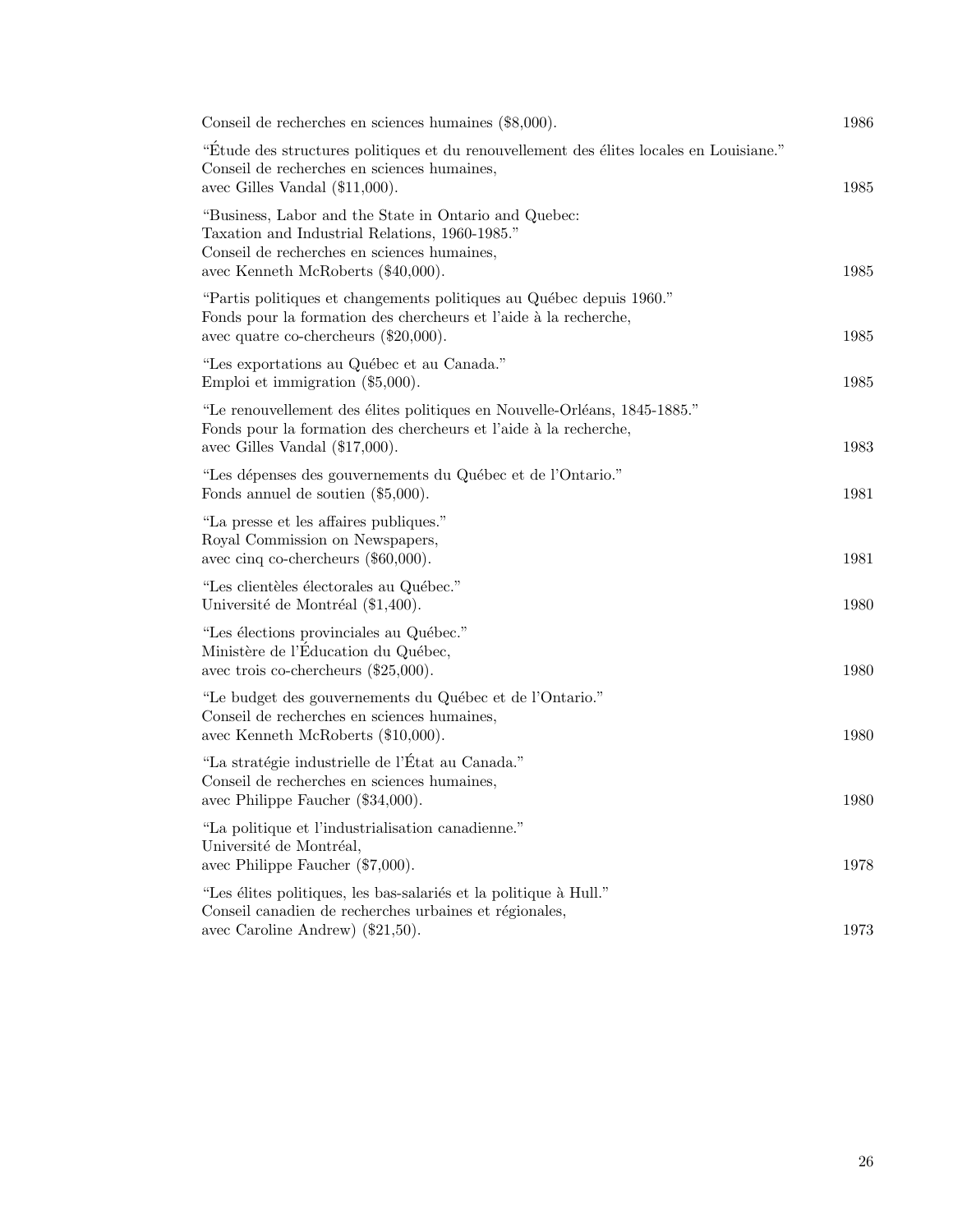|                                    | "Les élites politiques, les bas-salariés et la politique du logement à Hull."<br>Faculté des sciences sociales de l'Université d'Ottawa,<br>1973<br>avec Caroline Andrew $(\$12,300)$ .                            |
|------------------------------------|--------------------------------------------------------------------------------------------------------------------------------------------------------------------------------------------------------------------|
|                                    | "Recherche sur l'impact de la carte électorale dans la région de Québec à l'élection fédérale<br>de 1968." Université d'Ottawa $(\$1,200)$ .<br>1972                                                               |
| <b>TÉMOIGNAGES</b><br>SÉLECTIONNÉS | 6. "Consultation sur le projet de loi 39; Loi établissant un nouveau mode de scrutin." organisé<br>par la Commission des Institutions de l'Assemblée nationale du Québec, Québec, Janvier 2020.                    |
|                                    | 5. "Rules for the conduct of elections." Teleconference with the President and Vice-President of<br>Bolivia's Supreme Electoral Tribunal, organisé par Global Affairs Canada, Ottawa, Avril 2017.                  |
|                                    | 4. "Four empirical studies about the consequences of proportional representation." Comité spécial<br>sur la réforme électorale de la Chambre des communes, Ottawa, Juillet 2016.                                   |
|                                    | 3. "The Importance of Principles in Electoral Reform" Ontario Citizens.' Assembly on Electoral<br>Reform, Toronto, Novembre 2006.                                                                                  |
|                                    | 2. "The impact of electoral systems on turnout" British Columbia Citizens.' Assembly on Elec-<br>toral Reform, Vancouver, Novembre 2004.                                                                           |
|                                    | 1. "Voting systems in the democratic world." Intervention à l'Assemblée nationale du Liban<br>(Invité par le Président de l'Assemblée nationale et par l'Organisation des Nations Unies),<br>Beirut, Janvier 1995. |
| PRÉSENTATIONS<br><b>INVITÉES</b>   | 23. "How do citizens evaluate ranking?" Electoral Reform Research Group, Washington, DC,<br>Février 2020.                                                                                                          |
| SÉLECTIONNÉES<br>$(6$ DERNIÈRES    | 22. "Citizen's Assessments of Electoral Democracy." WAPOR 72nd Annual Conference, Toronto,<br>Mai 2019.                                                                                                            |
| ANNÉES)                            | 21. "Electoral systems." Conseil national du Parti Libéral du Québec, Drummondville, Mai 2019.                                                                                                                     |
|                                    | 20. "Women in Politics, Women in Leadership." (avec Semra Sevi and Vincent Arel-Bundock).<br>University of Toronto, Toronto, Mars 2019.                                                                            |
|                                    | 19. "What Type of Representation do Voters Want?" (avec Semra Sevi, Jean-François Daoust and<br>Ruth Dassonneville) Bell Chair in Canadian Parliamentary Democracy, Ottawa, Février 2019.                          |
|                                    | 18. "Is Quebec's distinctiveness in public opinion due to survey question wording?" (avec Patrick<br>Fournier) Conférence en l'honneur de Richard Johnston, Vancouver, Octobre 2018.                               |
|                                    | 17. "Keynote lecture. What do we know about voter turnout?" Conférence sur la participation<br>électorale. Cascais, Portugal, Octobre 2018.                                                                        |
|                                    | 16. "Participant." Book Conference on Youth Turnout, Brigham Young University, Utah, Juillet<br>2018.                                                                                                              |
|                                    | 15. "Civic Duty and Turnout." Université de Duisbourg et Essen, Duisburg, Allemagne, Mai 2018.                                                                                                                     |
|                                    | 14. "Civics and electoral education." Conférence téléphonique avec le Victorian Parliament's Elec-<br>toral Matters Committee, Montréal, Avril 2018.                                                               |
|                                    | 13. "Strategic Voting." Leuven-Montréal Winter School on Elections, Montréal, Mars 2018.                                                                                                                           |
|                                    | 12. "New Developments in the Study of Representation and Electoral Systems." Hebrew University<br>of Jerusalem, Jérusalem, Février 2018.                                                                           |
|                                    | 11. "Is Voting a Habit?" London School of Economics, Londres, Octobre 2017.                                                                                                                                        |
|                                    | 10. "Decentralization and Electoral Swings." Santiago de Compostela, Espagne, Octobre 2017.                                                                                                                        |
|                                    | 9. "Inclusive elections, inclusive politics?" Université Libre de Bruxelles et KU Leuven, Belgique,<br>Septembre 2017.                                                                                             |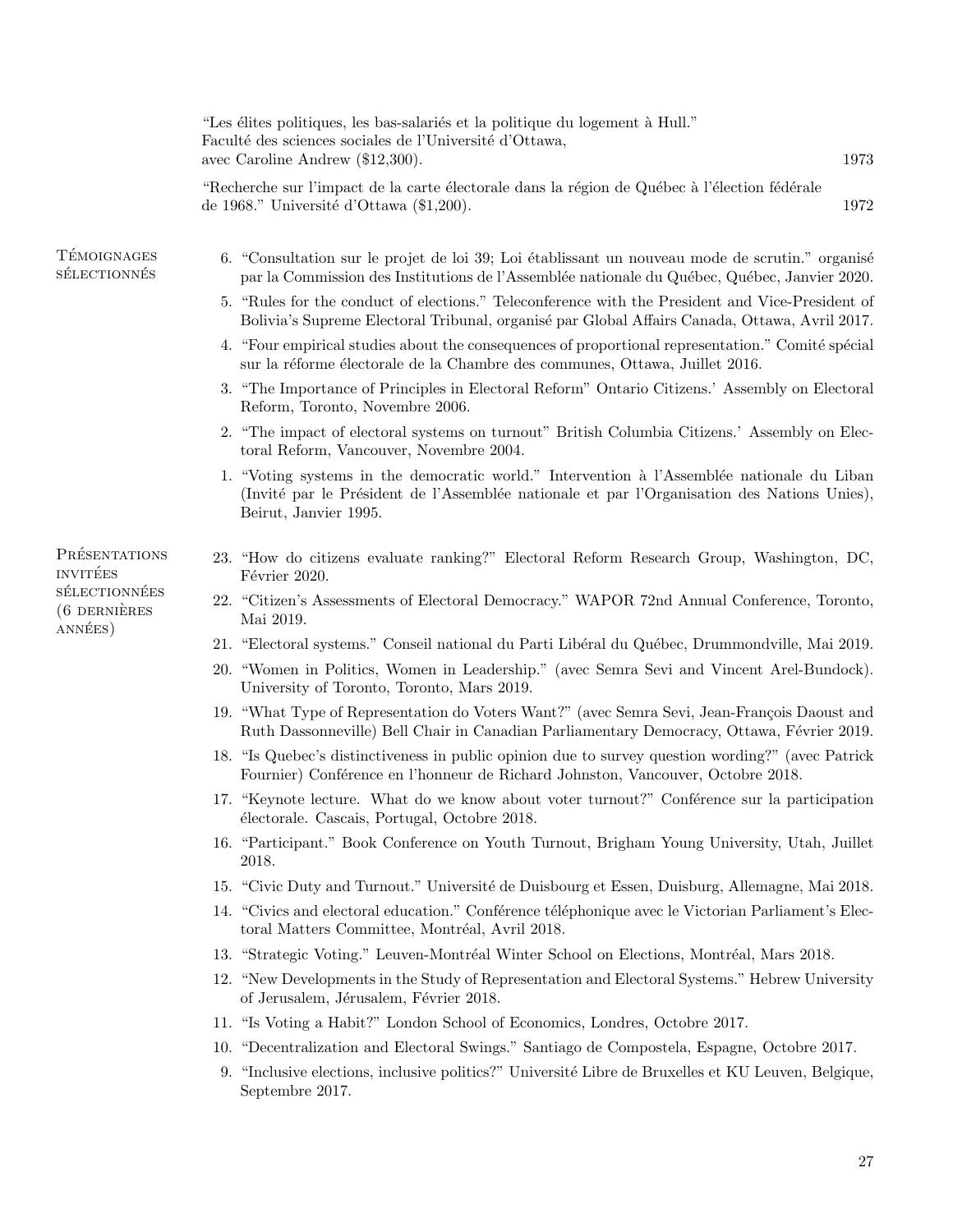- 8. "La participation électorale et politique." Université d'été sur la démocratie : la participation démocratique, Université Laval, Québec, Mai 2017.
- 7. "Les modes de scrutin.", Présentations dans les circonscriptions locales de Longueuil et Saint-Laurent sur les différents modes de scrutin, Octobre et novembre 2016.
- 6. "Do I wish to vote?" D´epartement de science politique, University of Western Ontario, London (Ontario), Novembre 2016.
- 5. "Reforming Canada's voting system." Présentations au Congrès des sciences humaines (Voir grand sur la colline) et au Département de science politique, Université d'Ottawa, Ottawa, Mars 2016.
- 4. "Approaches and determinants of voting behaviour." Leuven-Montreal School on Elections and Voting Behaviour, Montréal, Février 2016.
- 3. "Approaches and determinants of voting behaviour." Leuven-Montreal School on Elections and Voting Behaviour, Leuven, Belgique, Février 2015.
- 2. "Turnout in multi-level systems." Conférence intitulée "Comparative perspectives on electoral behaviour.", organisé par le Centre for Citizenship and Democracy, Rome, Septembre 2015.
- 1. "Strategic Voting." Leuven-Montreal School on Elections and Voting Behaviour, Leuven, Belgique, Février 2015.
- 35. "Citizens' electoral outcome utility." Conférence annuelle de la Midwest Political Science Association, Chicago, Avril 2019.
- 34. "What is People's Favorite Electoral Rule Beyond the Veil of Ignorance? A Laboratory Experiment," Sixième édition de la Annual Toronto Political Behaviour Workshop, Toronto, Septembre 2018.
- 33. "Discussion of Markus Prior's Hooked: How Politics Captures People's Interest." Conférence annuelle de la American Political Science Association, Boston, Août 2018.
- 32. "Crisis of Representative Democracy? Changing Patterns in Electoral Participation" (avec Filip Kostelka), Conférence annuelle de la American Political Science Association, Boston, Août 2018.
- 31. "Proportional Representation and Turnout: Does Population Heterogeneity Matter?" Conférence annuelle de l'Association canadienne de science politique, Regina, Canada, Juin 2018.
- 30. "What is the Public's Favorite Electoral Rule Behind the Veil of Ignorance? A Laboratory Experiment." (avec Jean-François Laslier, Damien Bol et Jean-Benoit Pilet), Conférence annuelle de la Midwest Political Science Association, Chicago, Avril 2018.
- 29. "Political Institutions and Elite Behavior 5: Experimental Approaches." Conférence annuelle de la Midwest Political Science Association, Chicago, Avril 2018.
- 28. "Does Affective Polarization Between Mainstream Parties Lead Citizens to Accept Coalitions with Extreme Parties?" (avec Eric Guntermann), Conférence annuelle de la Midwest Political Science Association, Chicago, Avril 2018.
- 27. "Making Electoral Democracy Work." Conférence annuelle de la American Political Science Association, San Francisco, Septembre 2017.
- 26. "Crossing the Floor: The Electoral Fortunes of Floor-Crossing MPs in the Canadian House of Commons, 1867-2015." (avec Semra Sevi et Antoine Yoshinaka), Conférence annuelle de l'Association canadienne de science politique, Toronto, Juin 2017.
- 25. "Remorse After Elections: A Cross-national Analysis." (avec Semra Sevi et Fernando Feitosa), Conférence annuelle de l'Association canadienne de science politique, Toronto, Mai 2017.

PRÉSENTATIONS DE **CONFÉRENCES** SÉLECTIONNÉES  $(6$  DERNIÈRES ANNÉES)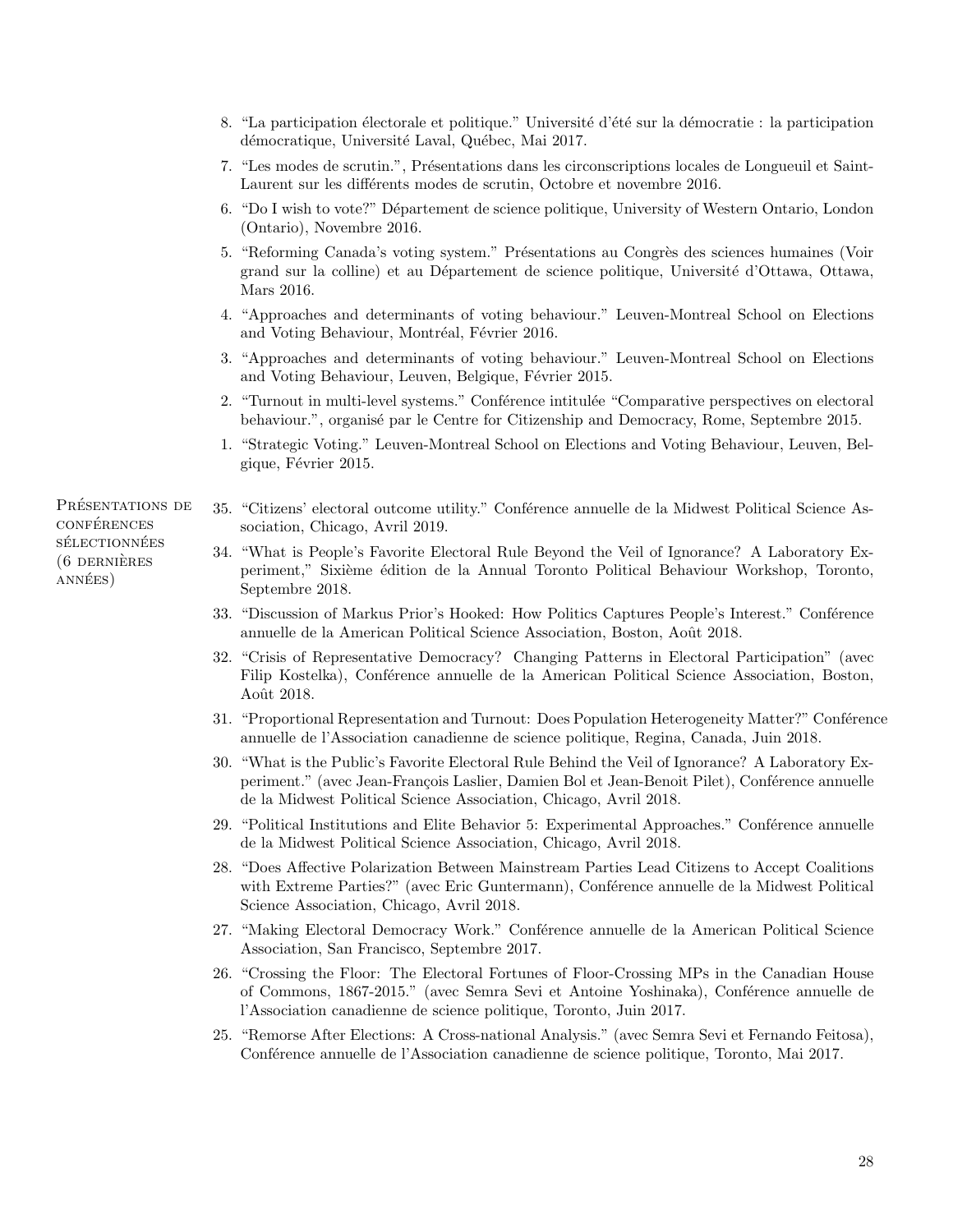- 24. "Where Does Turnout Increase Come From? A Study of Electoral Participation in the 2011 and 2015 Canadian Federal Elections." (avec Valérie-Anne Mahéo), Conférence annuelle de l'Association canadienne de science politique, Toronto, Mai 2017.
- 23. "D'où provient l'augmentation de la participation aux élections fédérales canadiennes de 2015?" (avec Valérie-Anne Mahéo), Conférence annuelle de la Société québécoise de science politique, Québec, Mai 2017.
- 22. "The Impact of Compulsory Voting: Lessons from Brazil." (avec Mathieu Turgeon) Conférence annuelle de la Midwest Political Science Association, Chicago, Avril 2017.
- 21. "Regime Performance and Voter Turnout in Multilevel Arenas." (avec Filip Kostelka) Conférence annuelle de la Midwest Political Science Association, Chicago, April Avril.
- 20. "What is People's Favourite Electoral Rule Behind the Veil of Ignorance?: A Laboratory Experiment." (avec Jean-François Laslier, Damien Bol et Jean-Benoit Pilet) Conférence annuelle de la Midwest Political Science Association, Chicago, Avril 2017.
- 19. "Conformity and The Political Behaviour of the British Citizen." (avec Rafael Hortala-Vallve) Conférence annuelle de la Midwest Political Science Association, Chicago, Avril 2017.
- 18. "The Evolution of Vote Intentions: 2011-2015." Conférence annuelle de la Prairie Political Science Association. Banff, Alberta, Septembre 2016.
- 17. "Disclosure and punishment: How social pressure works in lab elections." (avec Carol Galais), Conférence générale de la European Consortium for Political Research, Prague, Septembre 2016.
- 16. "Attitudes Toward Religious Minorities and Religious Accommodation in Sub-State Minority Nations." (avec Anja Kilibarda et Yannick Dufresne), Conférence générale de la European Consortium for Political Research, Prague, Septembre 2016.
- 15. "Is the Gender Gap Over? Evidence from Subnational, National and Supranational Elections." (avec Filip Kostelka et Elisabeth Gidengil), Conférence générale de la European Consortium for Political Research, Prague, Septembre 2016.
- 14. "Second Order Elections and Beyond: The 2014 and 2015 French Local Elections." (avec Bernard Dolez et Annie Laurent), Conférence annuelle de la American Political Science Association, Philadelphia, Septembre 2016.
- 13. "Instrumental or Expressive: Do We Regret Voting Strategically." (avec Damien Bol), Conférence annuelle de la Midwest Political Science Association, Chicago, Avril 2016.
- 12. "Are Voters More Likely to Desert a Party When They are Informed that it is Not Viable?" (avec Peter Loewen, Elisabeth Gidengil, Daniel Rubenson et Laura Stephenson), Conférence annuelle de la Midwest Political Science Association, Chicago, Avril 2016.
- 11. "Disentangling the Strategic Vote: Government and District Viability at the 2014 Belgian Federal and Regional Elections." (avec Tom Verthé, Damien Bol et Stefanie Beyens), Conférence annuelle de la Midwest Political Science Association, Chicago, Avril 2016.
- 10. "Conformity and Turnout." (avec Rafael Hortala-Vallve), Conférence annuelle de la Midwest Political Science Association, Chicago, Avril 2016.
- 9. "Measuring the D Term: On Guilt, Patriotism, Morals and the Duty to Vote." Conférence annuelle de la Midwest Political Science Association, Chicago, Avril 2015.
- 8. "Does the composition of government better reflect the preferences of the rich?" Conférence annuelle de la American Political Science Association, San Francisco, Septembre 2015.
- 7. "Candidates' regional ties and vote choice in the European parliament election." Conférence annuelle de la American Political Science Association, San Francisco, Septembre 2015.
- 6. "Measuring the duty to vote: A proposal." Conférence annuelle de la American Political Science Association, San Francisco, Septembre 2015.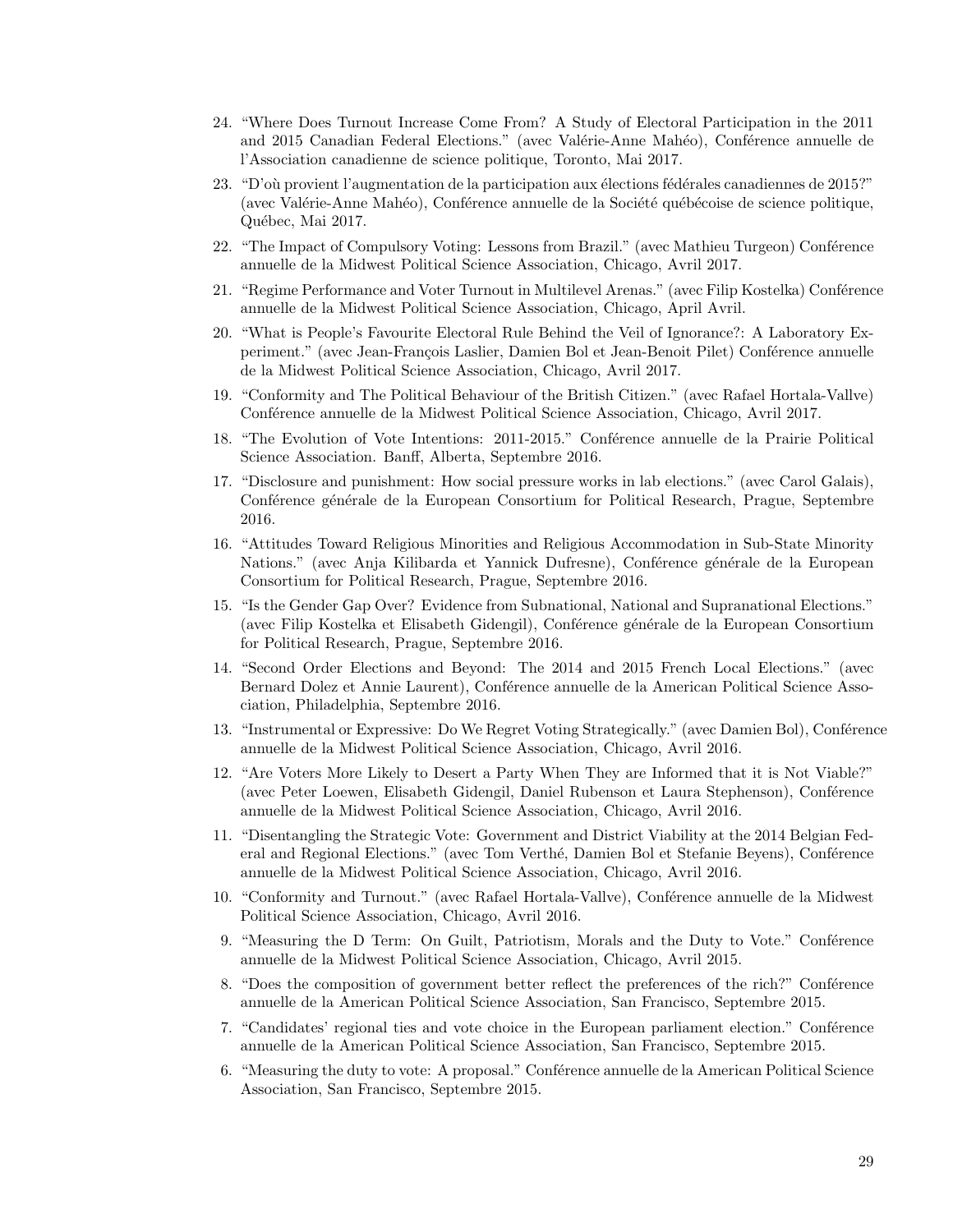- 5. "Is Duverger's law valid?" Conférence annuelle de la American Political Science Association, San Francisco, September 2015 and Conférence générale de la European Consortium for Political Research, Montréal, Août 2015.
- 4. "Who among voters and parties are more responsible for the effect of plurality." Conference générale de la European Consortium for Political Research, Montréal, Août 2015.
- 3. "Parties and voters' coordination in the second round of a two round system." Conference générale de la European Consortium for Political Research, Montréal, Août 2015.
- 2. "Making Votes Count in Parliament or Government?" Conférence générale de la European Consortium for Political Research, Montréal, Août 2015.
- 1. "What matters most: Party strategic entry or strategic voting?" Symposium organisé par l'Association belge de science politique, Mai 2015.

Articles d'opinion  $SÉLECTION NÉS$ 35. "Research shows that MPs who cross the floor lose votes." (avec Semra Sevi et Antoine Yoshinaka) Policy Options (Ottawa), 19 septembre 2018.

- 34. "Les analyses montrent que les sondages n'incitent pas les électeurs à s'abstenir ni à changer leur vote ou à voter pour le parti en tête." (avec Claire Durand, John Goyder et Jean-François Daoust) Policy Options (Ottawa), 24 mai 2018.
- 33. "Les électeurs qui prêtent attention aux sondages sont-ils peu intéressés, cherchant à voter pour le gagnant, ou très intéressés, cherchant à maximiser l'effet de leur vote?" (avec Claire Durand, John Goyder et Jean-François Daoust) Policy Options (Ottawa), 28 mars 2018.
- 32. "Supervising a Post-Doc." PRAXIS: The CPSA Career Blog Ottawa, 31 octobre 2017
- 31. "The next step forward on electoral reform." *Policy Options* (Ottawa), 7 décembre 2016.
- 30. "A students' proposal for electoral reform" (avec Semra Sevi), Policy Options (Ottawa), 30 novembre 2016.
- 29. "How do Canadians rate the state of our democracy?" (avec Filip Kostelka), Policy Options (Ottawa), 19 octobre 2016.
- 28. "Proportional representation: fair, but unsatisfying." The Globe and Mail (Toronto), 17 octobre 2016.
- 27. "Ensuring young people are heard on electoral reform." (avec Semra Sevi), Policy Options (Ottawa), 3 octobre 2016.
- 26. "Le comportement électoral sous la loupe." (avec Simon Labbé St-Vincent), Le Devoir (Montréal), 3 mai 2016.
- 25. "Comment réduire la partisanerie excessive?" Policy Options (Montréal), 1 septembre 2010.
- 24. "What is it that divides us?" (avec Neil Nevitte, Elisabeth Gidengil et Richard Nadeau) The Globe and Mail (Toronto), 18 décembre 2009.
- 23. "Mon vote peut-il faire la différence?" La Presse (Montréal), 20 octobre 2008.
- 22. "Foreign Policy: Harper's soft underbelly" (avec Joanna Everitt, Patrick Fournier, Elisabeth Gidengil et Neil Nevitte), *Inroads: The Canadian Journal of Opinion* (Montreal), 2006.
- 21. "Women to the Left, Men to the Right; Outside Quebec, the gender gap reappeared in the past election, especially on social issues" (avec Elisabeth Gidengil, Joanna Everitt, Neil Nevitte et Patrick Fournier), The Globe and Mail (Toronto), 15 février 2006.
- 20. "Harper can thank federalist voters; Quebec experienced the country's largest vote swings between the past two elections." (avec Patrick Fournier, Elisabeth Gidengil, Joanna Everit et Neil Nevitte), The Globe and Mail (Toronto), 8 février 2006.
- 19. "Corruption Was the Tipping Point Outside Quebec." (avec Patrick Fournier, Elisabeth Gidengil, Joanna Everitt et Neil Nevitte), *The Globe and Mail* (Toronto), 1 février 2006.

30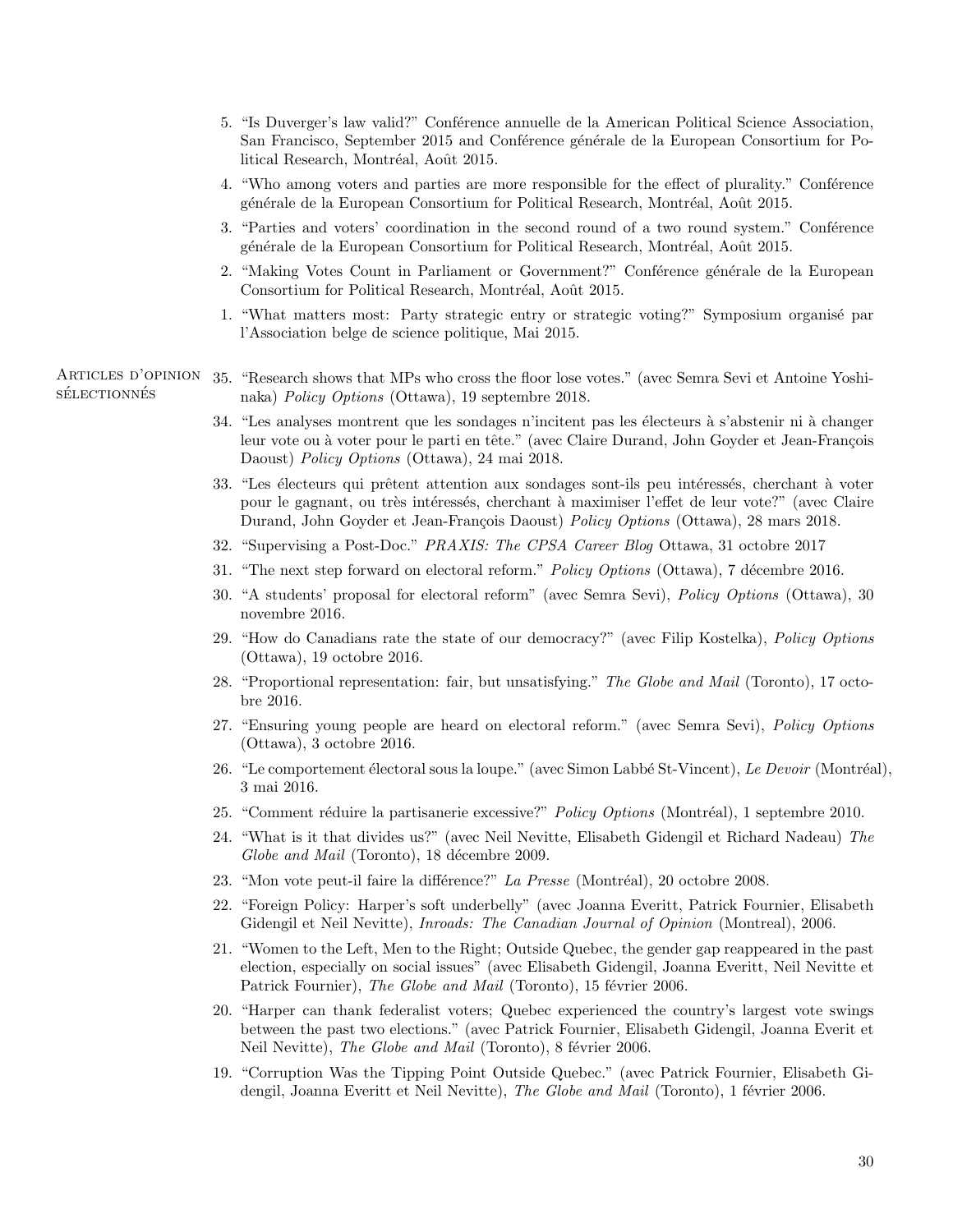- 18. "Why Johnny Won't Vote: young people are often uninformed, and few think casting a ballot is a duty." (avec Elisabeth Gidengil, Neil Nevitte, Patrick Fournier ry Joanna Everitt), The Globe and Mail (Toronto), 4 août 2004.
- 17. "Victory to the Middle Man." (avec Neil Nevitte, Elisabeth Gidengil, Patrick Fournier et Joanna Everitt), The Globe and Mail (Toronto), 28 juillet 2004.
- 16. "How the Liberals Lost Quebec." (avec Patrick Fournier, Joanna Everitt, Elisabeth Gidengil et Neil Nevitte), The Globe and Mail (Toronto), 20 juin 2004.
- 15. "How the race was won." (avec Joanna Everitt, Patrick Fournier, Elisabeth Gidengil et Neil Nevitte), The Globe and Mail (Toronto), 14 juillet 2004.
- 14. "Une étonnante exception française." Le Figaro (Paris), 18 septembre 2002.
- 13. "Divided by the gender thing." (avec Richard Nadeau, Neil Nevitte et Elisabeth Gidengil) The Globe and Mail (Toronto), 16 avril 2001.
- 12. "It's the taxes, not the leader" (avec Richard Nadeau, Neil Nevitte, et Elisabeth Gidengil) The Globe and Mail (Toronto), 13 avril 2001.
- 11. "It was a vote for Paul." (avec Richard Nadeau, Neil Nevitte et Elisabeth Gidengil) The Globe and Mail (Toronto), 12 avril 2001.
- 10. "What is it that divides us?" (avec Neil Nevitte, Elisabeth Gidengil et Richard Nadeau) The Globe and Mail (Toronto), 18 décembre 2000.
- 9. "Why did the Liberals win?" (with Richard Nadeau, Neil Nevitte avec Elisabeth Gidengil) The Globe and Mail (Toronto), 5 décembre 2000.
- 8. "A resounding maybe Voters weighed the free-trade options and gave a clear mandate to no one." (avec Richard Johnston) The Globe and Mail (Toronto), 19 décembre 1999.
- 7. "How the wording affects support for sovereignty" The Globe and Mail (Toronto), 16 mars 1998.
- 6. "The politician as Pinocchio" (avec Neil Nevitte, Richard Nadeau et Elisabeth Gidengil) The Globe and Mail (Toronto), 9 mars 1998.
- 5. "How we voted: the gender gap" (avec Elisabeth Gidengil, Neil Nevitte et Richard Nadeau) The Globe and Mail (Toronto), 2 mars 1998.
- 4. "Why public support is low for increased Aboriginal spending" The Globe and Mail (Toronto), 23 février 1998.
- 3. "Reform and the fight for the right" *The Globe and Mail* (Toronto), 16 février 1998.
- 2. "Voters: The fickle finger of folk." (avec Elisabeth Gidengil, Richard Nadeau et Neil Nevitte) The Globe and Mail (Toronto), 7 juin 1997.
- 1. "A resounding maybe: Voters weighed the free trade options and gave a clear mandate to no one" The Globe and Mail (Toronto), 19 décembre 1988.

| <b>ES</b> | Calgary Herald                | l'Or                   | Le Soleil                |
|-----------|-------------------------------|------------------------|--------------------------|
|           | Canadian Press NewsWire       | $L'A$ ctualité         | L'Express d'Outremont    |
|           | Canoe, ca                     | La Libre Belgique      | L'Express de Mont-Royal  |
|           | CBC News                      | La Presse              | Medicine Hat News        |
|           | <i>CP24</i>                   | La Tribune             | Métro (Montréal)         |
|           | Cyberpresse                   | La Voix de l'Est       | Montreal Gazette         |
|           | Edmonton Journal              | Le Devoir              | Nanaimo Daily News       |
|           | Hamilton Spectator            | Le Figaro              | Ottawa Citizen           |
|           | <b>ICI</b> Radio-Canada       | Le Journal de Montréal | Parksville-Qualicum News |
|           | iPolitics                     | Le Journal de Québec   | Policy Options           |
|           | Journal Le Citoyen Vallée-de- | Le Quotidien           | Prince George Citizen    |

## **ENTREVUES** SÉLECTIONNÉ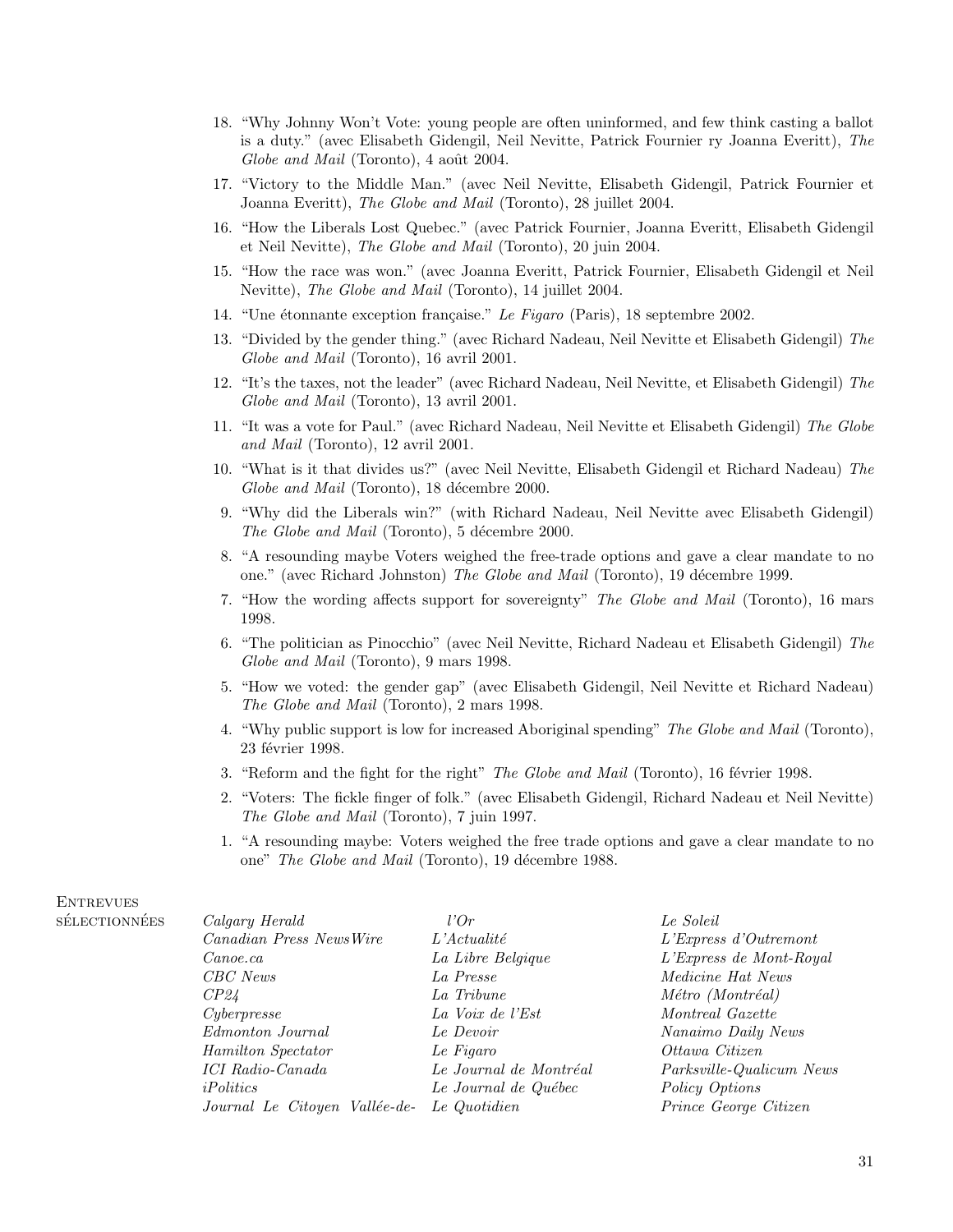|                                                | Quartier Libre<br>The Canadian Press<br>The Boston Globe<br>The Globe and Mail<br>The Huffington Post Canada<br>The Lethbridge Herald<br>The New York Times                                                         | The National Post<br>The Ottawa Citizen<br>The Record<br>The Toronto Star<br>The Vancouver Province<br>The Washington Post<br>The Whitehorse Star |                                                                        | TVA Nouvelles<br>Vancouver Sun<br>Waterloo Region Record<br>Winnipeg Free Press<br>24 Heures Montréal |          |
|------------------------------------------------|---------------------------------------------------------------------------------------------------------------------------------------------------------------------------------------------------------------------|---------------------------------------------------------------------------------------------------------------------------------------------------|------------------------------------------------------------------------|-------------------------------------------------------------------------------------------------------|----------|
| <b>AFFILIATIONS</b><br><b>PROFESSIONNELLES</b> | <b>American Political Science Association</b><br>Vice-président de la section "Elections, Public Opinion and Voting Behaviour"                                                                                      |                                                                                                                                                   |                                                                        |                                                                                                       | $2018 -$ |
|                                                | La Boussole électorale<br>Membre du Comité consultatif                                                                                                                                                              |                                                                                                                                                   |                                                                        | $2011 - 2016$                                                                                         |          |
|                                                | <b>Comparative Study of Electoral Systems</b><br>Président du Comité de planificiation                                                                                                                              |                                                                                                                                                   |                                                                        | $2009 - 2014$                                                                                         |          |
|                                                | Centre pour l'étude de la citoyenneté démocratique (CECD / CSDC)<br>Chercheur                                                                                                                                       |                                                                                                                                                   |                                                                        |                                                                                                       | $2008 -$ |
|                                                | <b>American Political Science Association</b><br>Président de la section "Representation and Electoral Systems"                                                                                                     |                                                                                                                                                   |                                                                        | $2006 - 2009$                                                                                         |          |
|                                                | <b>Comparative Study of Electoral Systems</b><br>Membre du Comité de planification                                                                                                                                  |                                                                                                                                                   |                                                                        | $2004 - 2009$                                                                                         |          |
|                                                | Centre for Interuniversity Research and Analysis of Organizations<br>Chercheur                                                                                                                                      |                                                                                                                                                   |                                                                        | $1985 -$                                                                                              |          |
|                                                | Centre interuniversitaire de recherche quantitative en économie<br>Chercheur                                                                                                                                        |                                                                                                                                                   |                                                                        |                                                                                                       | $1980 -$ |
| SÉJOURS DE<br><b>RECHERCHE</b>                 | Pompeu Fabra (Barcelone), Science Po (Paris), Sciences Po (Bordeaux), Australian National Uni-<br>versity (Canberra), University of Twente (Pays-Bas), Université Libre de Bruxelles (Belgique).                    |                                                                                                                                                   |                                                                        |                                                                                                       |          |
| CONFÉRENCES<br>ORGANISÉES<br>SÉLECTIONNÉES     | Centre de recherches mathématiques<br>2020<br>Co-organisateur (avec Shean Horan). Conférence sur les modes de scrutin, avec 12 présentateurs<br>international x.                                                    |                                                                                                                                                   |                                                                        |                                                                                                       |          |
|                                                | Leuven-Montréal Winter School on Elections<br>Co-organisateur (avec Ruth Dassonneville, Marc Hooghe et Patrick Fournier). École d'hiver en<br>comportements politiques, avec 25 étudiants internationaux par année. |                                                                                                                                                   |                                                                        | $2015 - 2020$                                                                                         |          |
|                                                | <b>ECPR General Conference</b><br>Co-organisateur (avec Éric Montpetit, Frédéric Mérand et Christine Rothmayr). Conférence, avec<br>1,300 présentateurs internationaux.                                             |                                                                                                                                                   |                                                                        | 2015                                                                                                  |          |
| <b>ENSEIGNEMENT</b>                            | Cette liste est organisée en ordre chronologique.                                                                                                                                                                   |                                                                                                                                                   |                                                                        |                                                                                                       |          |
| SUPERVISION AU<br><b>DOCTORAT</b>              | Danielle Mayer                                                                                                                                                                                                      |                                                                                                                                                   | Maxime Coulombe                                                        |                                                                                                       |          |
| SUPERVISION À LA<br>MAÎTRISE                   | Paola Vegas<br>Marco Mendoza Aviña                                                                                                                                                                                  |                                                                                                                                                   | Anne Imouza<br>Jean-Nicolas Bordeleau                                  |                                                                                                       |          |
| SUPERVISION PASSÉE<br>AU POST-DOCTORAT         | Valérie-Anne Mahéo, 2018<br>Filip Kostelka, 2018<br>Eric Guntermann, 2017                                                                                                                                           |                                                                                                                                                   | Carol Galais, 2015<br>Damien Bol, 2015<br>Simon Labbé St-Vincent, 2015 |                                                                                                       |          |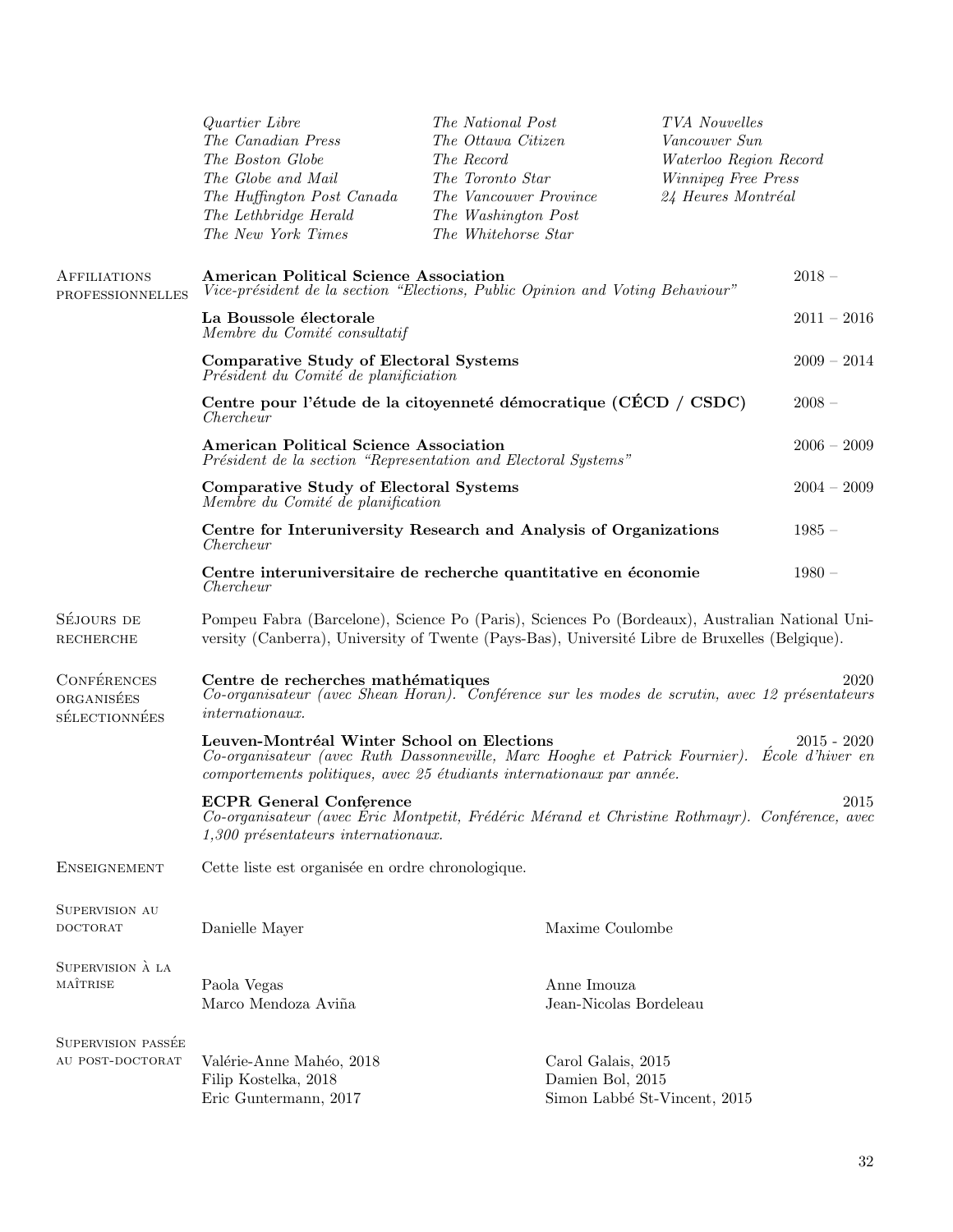|                                     | Laurie Beaudonnet, 2014<br>Delia Dumitrescu, 2013<br>Ekrem Karakoc, 2012<br>Jason Roy, 2010<br>Shane Singh, 2010<br>Jiyoon Kim, 2010<br>Romain Lachat, 2007<br>Andrea Perella, 2007                                                                                                                                                                             | Daniel Rubenson, 2006<br>François Gélineau, 2005<br>Raul Magni-Berton, 2005<br>Agnieszka Dobrzynska, 2004<br>Indridi Indridason, 2003<br>Matthew Gibbons, 2003<br>Patrick Fournier, 2000                                                                                                                                           |
|-------------------------------------|-----------------------------------------------------------------------------------------------------------------------------------------------------------------------------------------------------------------------------------------------------------------------------------------------------------------------------------------------------------------|------------------------------------------------------------------------------------------------------------------------------------------------------------------------------------------------------------------------------------------------------------------------------------------------------------------------------------|
| SUPERVISION PASSÉE                  |                                                                                                                                                                                                                                                                                                                                                                 |                                                                                                                                                                                                                                                                                                                                    |
| AU DOCTORAT                         | Emmanuel Heisbourg, 2021<br>Semra Sevi, 2021<br>Fernando Feitosa, 2021<br>Alexandra Manoliu, 2019<br>Jean-François Daoust, 2018<br>Eric Guntermann, 2016<br>Alexandre Morin-Chassé, 2015<br>Ludovic Rheault, 2013<br>Simon Labbé St-Vincent, 2012<br>Bruce M. Hicks, 2012<br>Silvina Danesi, 2010<br>Christophe Chowanietz, 2010<br>Eugénie Dostie-Goulet, 2009 | Sébastien Dubé, 2009<br>Peter John Loewen, 2008<br>Frédérick Bastien, 2008<br>Andrea Perella, 2006<br>Eric Bélanger, 2003<br>Martin Turcotte, 2002<br>Agnieszka Dobrzynska, 2002<br>Miriam Lapp, 1997<br>Diane Carignan, 1995<br>Matthew Mendelsohn, 1993<br>Marc Chabot, 1989<br>Richard Nadeau, 1989<br>Pierre P. Tremblay, 1986 |
| SUPERVISION PASSÉE<br>À LA MAÎTRISE | Gabrielle Péloquin-Skulski<br>Grégoire Saint-Martin<br>Maxime Coulombe<br>Anja M. Kilibarda<br>Maxime Héroux-Legault<br>Patrick Lemieux<br>Shiva Rouholamini<br>Katrine Beauregard<br>Gabriel Maheu<br>Jean-Guy Côté<br>Rebecca Verdon<br>Maxime M. Ricard<br>Naveen M. Murthy<br>Mylène M. Larochelle<br>Frédérick Bastien                                     | Elisabeth Caron<br>Antoine Bilodeau<br>Sébastien Vachon<br>Andrea Perrella<br>Agnieszka Dobrzynska<br>Kim Thalheimer<br>Lyne Deschênes<br>Josée Brossard<br>Chantal Jeannotte<br>André Brosseau<br><b>Yves Turgeon</b><br>Joseph Facal<br>Yves Filion<br>Yves Vanier<br>François Rivest                                            |
| COURS ENSEIGNÉS                     | Cycles supérieurs :<br>Séminaire de synthèse : Forces et comportements<br>politiques<br>Les élections<br>Méthodes de recherche<br>Méthodologie de la recherche appliquée                                                                                                                                                                                        | Premier cycle:<br>Les élections<br>Les méthodes de recherche<br>Méthodes quantitatives<br>Les méthodes expérimentales en science politique<br>Forces et comportements politiques<br>Représentation politique<br>Finances publiques<br>Les politiques de santé                                                                      |